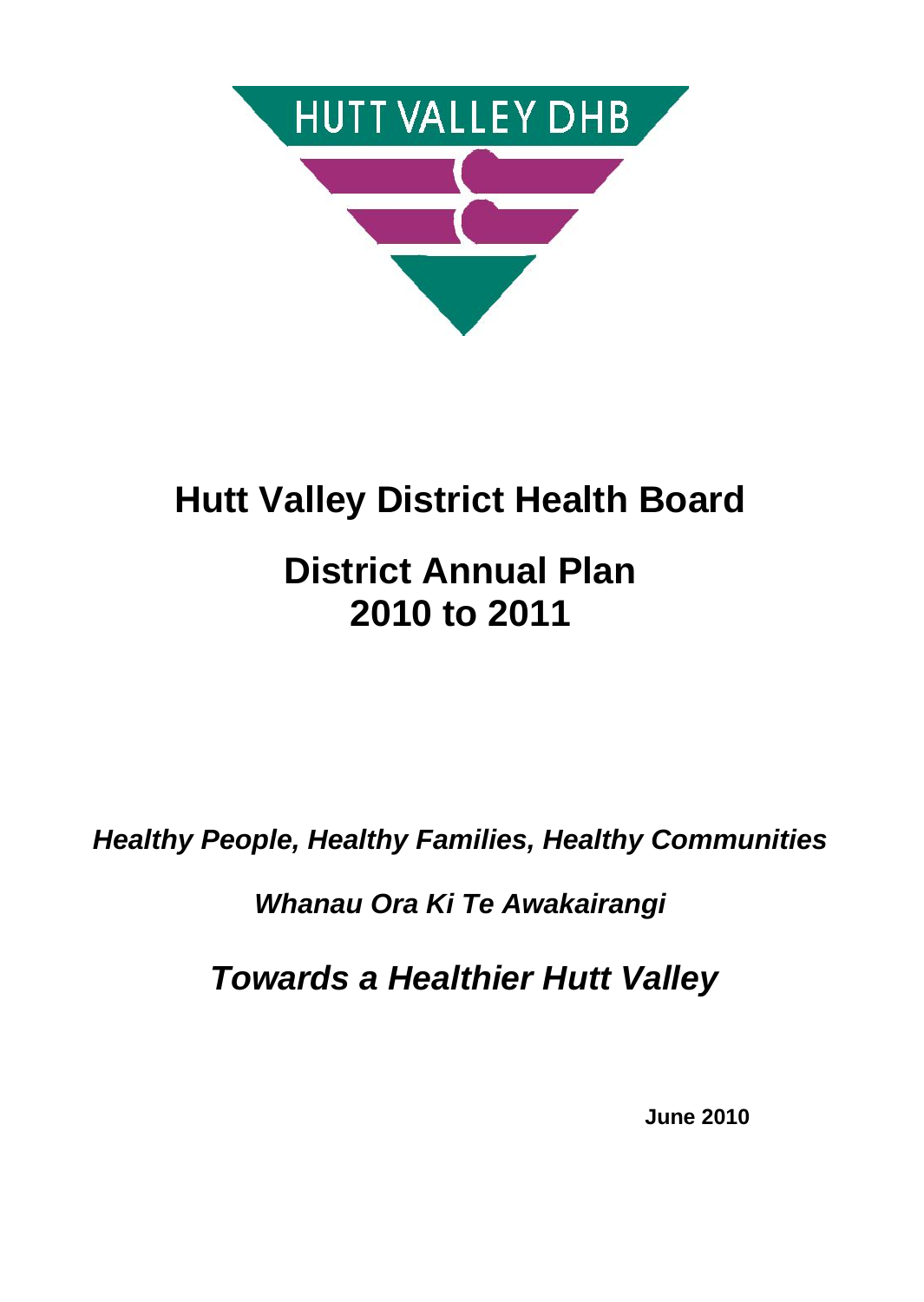Contact details: Hutt Valley District Health Board Pilmuir House, Pilmuir Street Private Bag 31-907 Lower Hutt Telephone (04) 5666 999 Website <u><www.huttvalleydhb.org.nz></u>

Karen Mitchell Manager Strategic Development 04 570 9690

Bridget Allan Director Funding & Planning

Peter Kennedy Chief Financial Officer

David Graham General Manager Communications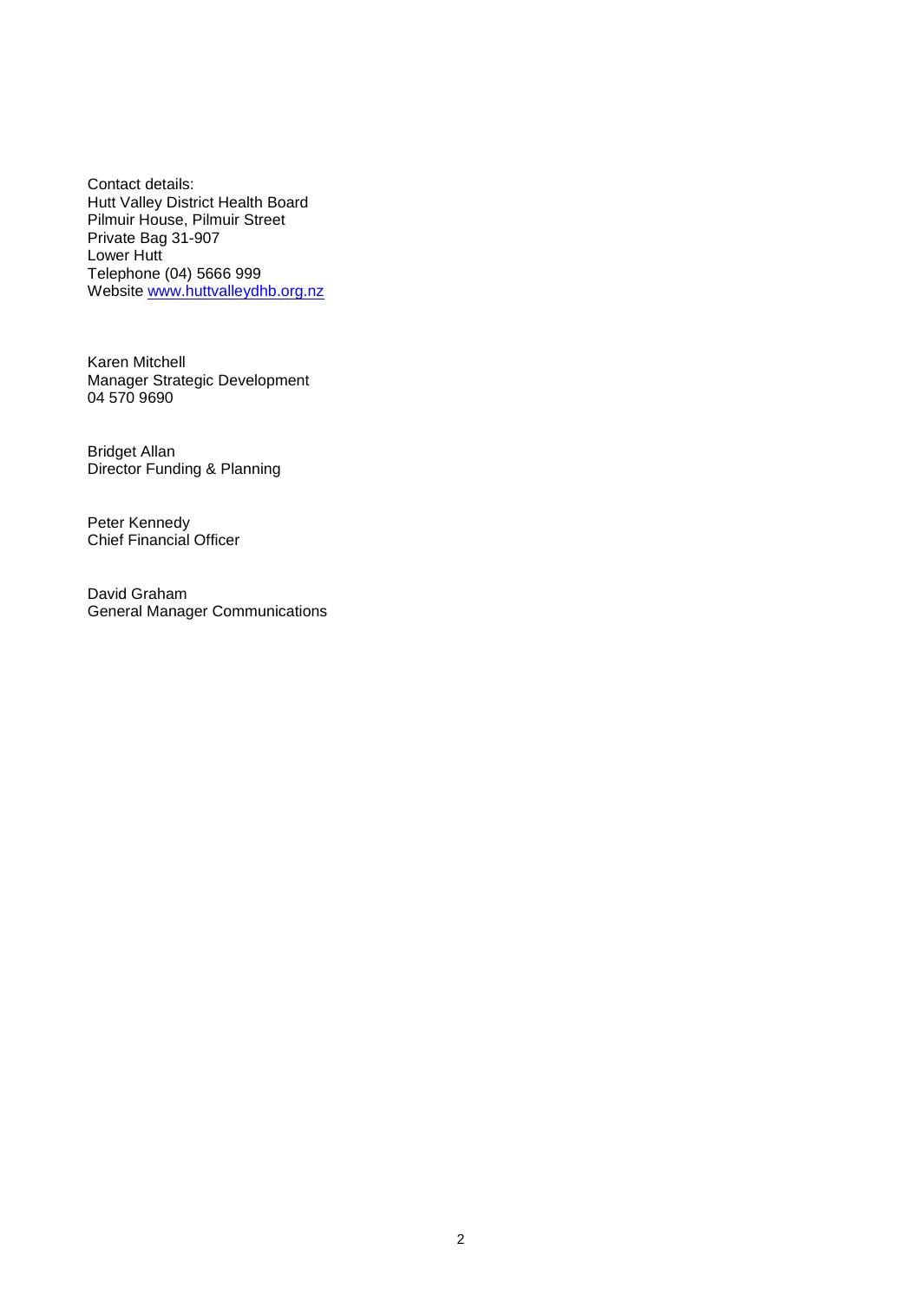## **Letter of approval from Minister**



## **Office of Hon Tony Ryall**

Minister of Health Minister of State Services

1 1 AUG 2010

Mr Peter Glensor Chair Hutt Valley District Health Board Private Bag 31 907 LOWER HUTT 5040

### Dear Mr-Olenson  $\mathcal{P}$  steer Hutt Valley District Health Board: 2010/11 District Annual Plan

This letter advises you that I have signed Hutt Valley District Health Board's (DHB) 2010/11 District Annual Plan (DAP) for three years.

### Clinical and financial sustainability

I appreciate the efforts your Board and management have put in over the past year to manage your DHB in a sustainable manner. More work lies ahead to achieve long lasting sustainability, while ensuring that New Zealanders get an improved delivery of services. The challenge for us all is to achieve this.

All DHBs must budget within their allocations and improve financial performance. I note your planned financial position which incorporates performance improvement actions and efficiencies totaling \$6.9M in 2010/11. The DHB's actions to achieve efficiencies and control costs will be important in the current fiscal environment in 2010/11 and the out years. My approval of your DAP does not mean acceptance of your assumptions in the out years.

### Health targets

The Ministry of Health has advised that it considers there are heightened risks associated with your achievement of the agreed health targets for Shorter Stays in the Emergency Department and Improved access to Elective Surgery. I expect that your DHB remains focused on improving performance in these, and that it will work closely with the Ministry of Health, and in particular, the Health Target Champions, to ensure good progress is made.

### Mental health ring fence

While I am not viewing your mental health ring-fence spending as an impediment to the overall approval of your DAP, I expect the DHB to work with the Ministry during 2010/11 to ensure my expectations regarding the mental health ring-fence are met.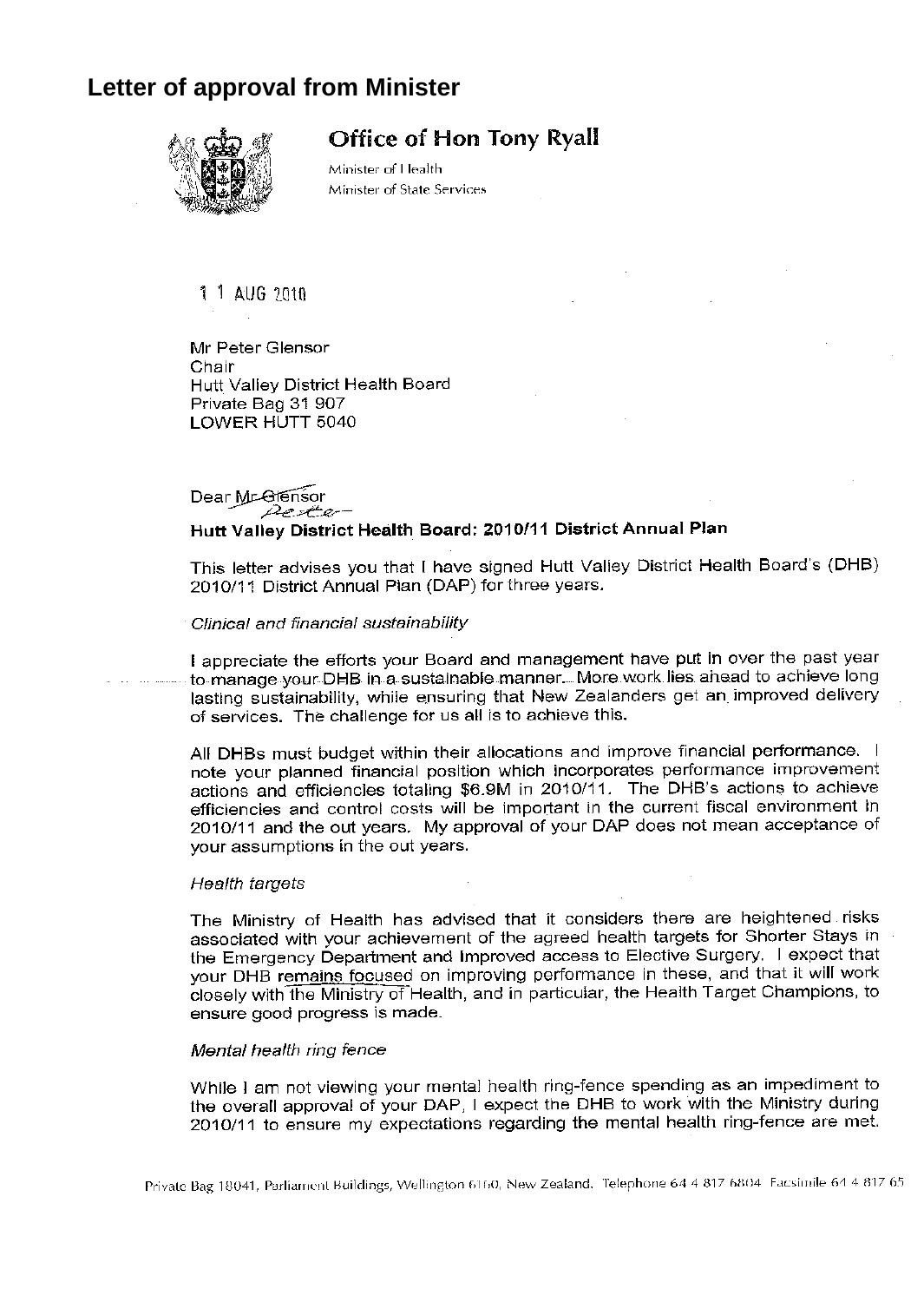This includes ensuring that funding not allocated in accordance with ring fence expectations is tagged for allocation on mental health and addiction services in outyears. It also includes ensuring any surplus against your 2010/11 mental health ring fence allocation is tagged for mental health and addiction services in out-years.

This should include the DHB working with the Ministry's Mental Health Group to determine the appropriate level of service delivery for the DHB's population; and in 2011/12 and out years allocating sufficient funding to support this. The NHB will ensure that this work is undertaken, as it forms part of my agreement to your 2010/11 DAP.

As part of this discussion, it will be important to work with the NHB to establish whether any proposed changes to mental health service models, including integrating primary and secondary mental health services, should be considered under the service change protocols outlined in the 2010/11 Operational Policy Framework (OPF).

### Integrating services and working with other DHBs

 $\sim$ 

New Zealanders want better access to a wider range of services closer to home. I understand that further work is required in your primary care sector to fully implement my "Better Sooner More Convenient" policy. I expect your DHB to make substantial progress in reconfiguring primary care organisations and integrating hospital services into community settings in 2010/11. The DHB will need to keep the Ministry of Health well informed of its progress in this priority area.

I note that your Board plans to work closely with other Central DHBs in continuing to support implementation of the Regional Clinical Services Plan with its current focus on vulnerable services (radiology and women's health) together with cardiology and renal services. Additionally, the developing sub-regional arrangements with Wairarapa and Capital Coast DHBs are moving in the right direction. I remain convinced that regional collaboration will assist with long term clinical and financial sustainability.

### DAP approval

The approval of your DAP does not constitute approval of proposals for service changes or service reconfigurations. You will need to comply with the requirements of the Operational Policy Framework and advise the Ministry of Health where any proposals may require my approval.

My approval of your DAP does not mean approval for any capital projects requiring equity or new lending, or self-funded projects that require the support of the Capital Investment Committee. Approval of such projects is dependant on both completion of a sound business case, and evidence of good asset management and health service planning by your DHB. Approval for equity or new lending is also managed through the annual capital allocation round.

I wish you, your Board and management every success with the implementation of your 2010/11 DAP, and thank you for your contribution and efforts towards a unified health system.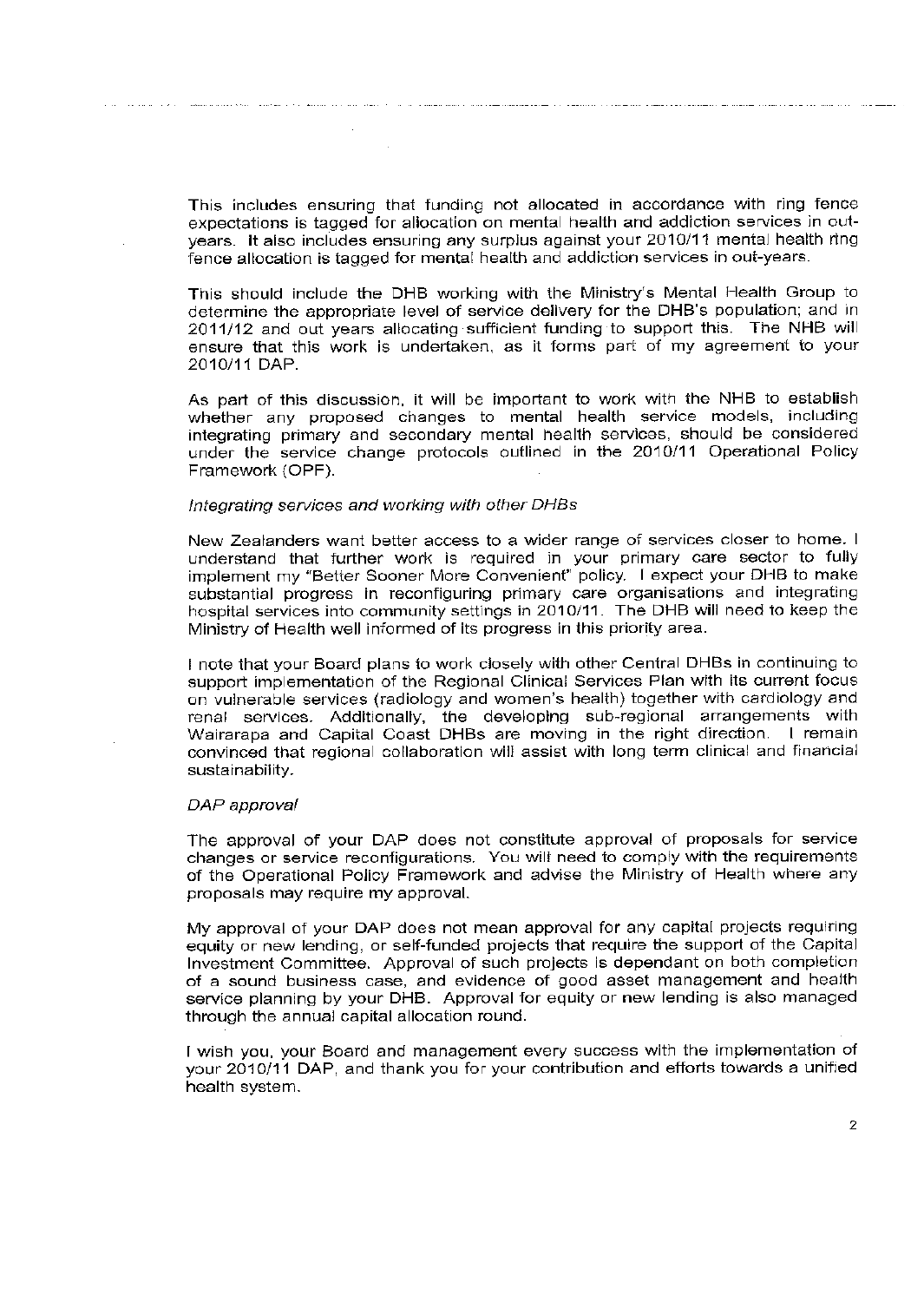Finally, please ensure that a copy of this letter is attached to the copy of your signed DAP held by the Board and to all copies of the DAP made available to the public.

Yours sincerely

Ryan

Hon Tony Ryall Minister of Health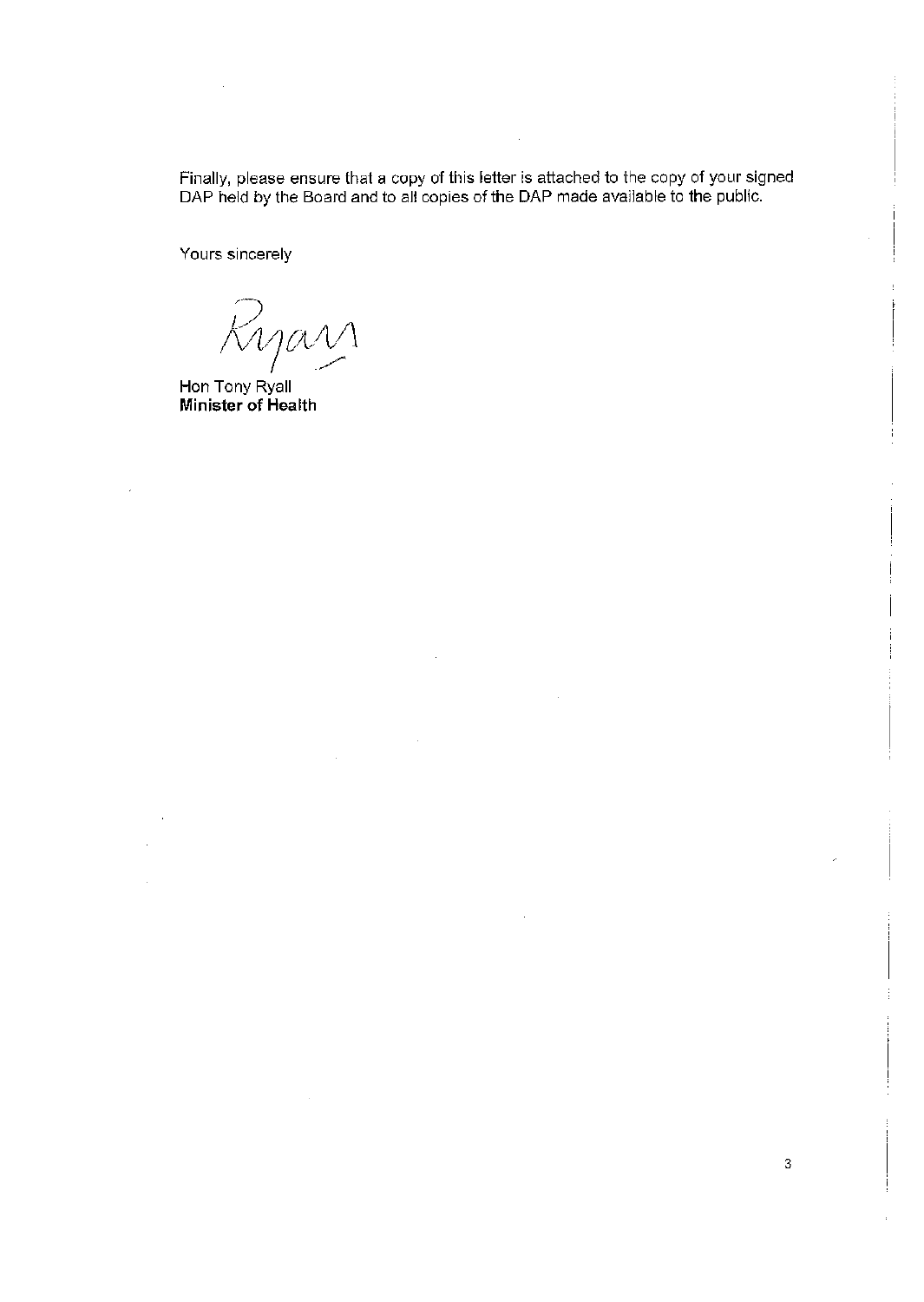# **District Annual Plan Approval**

The Hutt Valley District Health Board's District Annual Plan for the financial year 2010/11 is approved.

 $\mathcal{K}_1$ g an

Hon Tony Ryall Minister of Health

 $\overline{\phantom{a}}$ 

Peter Glens

Peter Glensor Chair Hutt Valley District Health Boa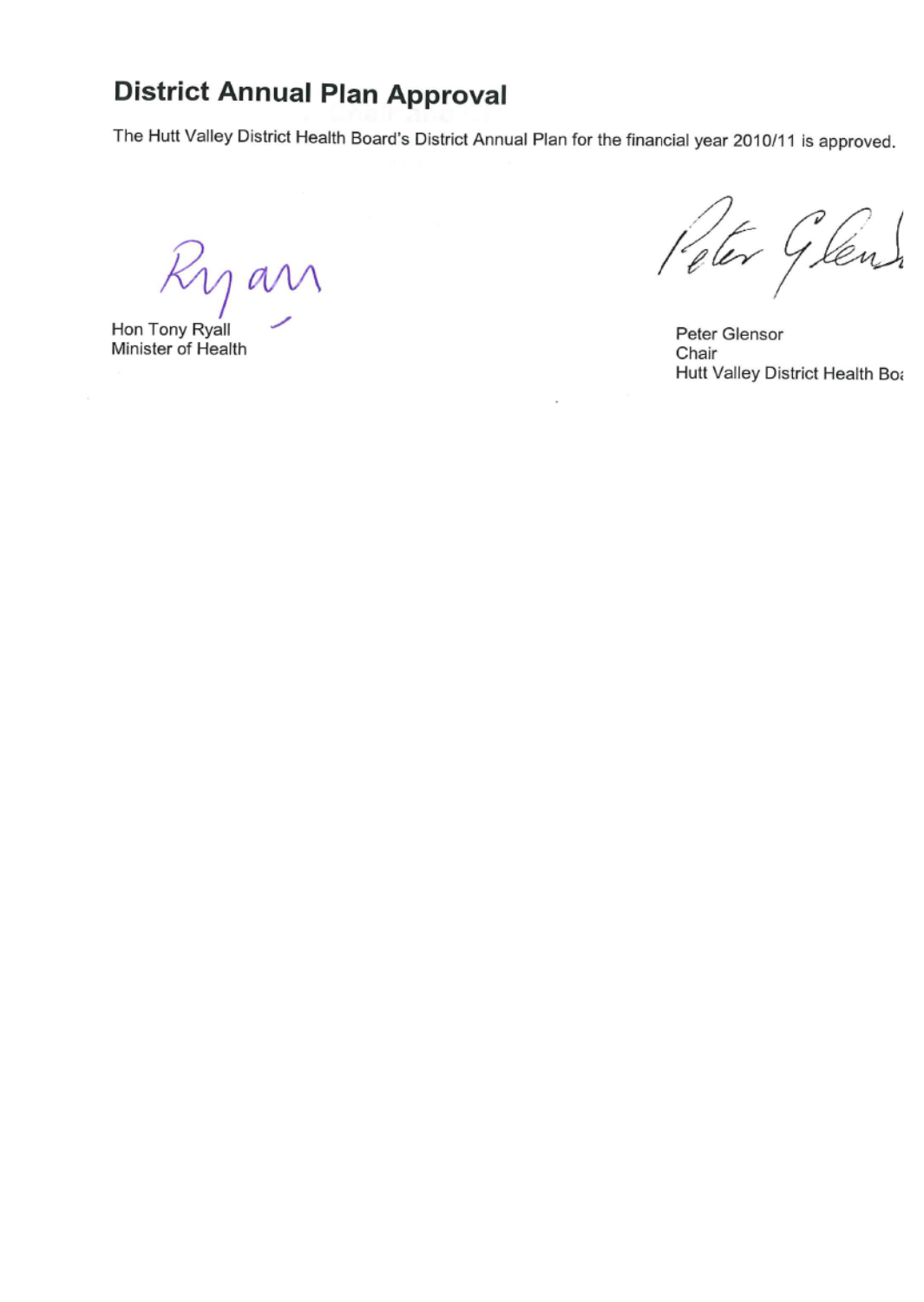## **Statement from Chair and Chief Executive**

We are pleased to present the Hutt Valley District Health Board's District Annual Plan for 2010/11. This plan demonstrates our continued commitment to delivering on the Government's priorities for better, sooner, more convenient health care, with an emphasis on front line services.

This plan also recognises the changed economic circumstances facing New Zealand. The global economic crisis has had an impact on Government revenues and the Government has clearly signalled that future increases in Vote Health will be smaller than in previous years. We must meet Government priorities and respond to our community's expectations within a tight fiscal environment.

The focus for our District Annual Plan is, therefore, very much on taking steps to adjust to the changed circumstances while maintaining frontline services. Our Board, management and clinical staff have recognised the need to make changes in order to reach the financial position of a \$3 million deficit for the 2010/2011 financial year.

This has required a very honest and critical look at what we are doing as an organisation. Nothing has been ignored. This plan sets out initiatives aimed at achieving on-going savings and revenue earning opportunities in the order of \$6.9 million per annum.

We understand, however, that we need to continue to improve the delivery of services and we have therefore focused on initiatives that maintain or improve services to our community while achieving better financial outcomes. We have paid particular attention to the new National Health Targets introduced in 2009/10r. As well, our Board has always particularly focused on those people with the most need and will continue with that emphasis within the changed environment

There are programmes that improve services and reduce waiting times for people. The re-introduction of delayed breast reconstructions for women who have had breast cancer is a significant improvement for women in the lower North Island and Nelson-Marlborough. This is possible because we increased capacity by building temporary 'clip-on' operating theatres while longer-term capacity is being built, and by smarter use of private hospitals.

The Ministry of Health and the newly established National Health Board have strongly signalled the need for increased regional co-operation. This is a major feature of this District Annual Plan. Strong relationships have been forged with both Capital and Coast DHB and Wairarapa DHB and we have accelerated work to improve collaboration with both DHBs that will see maintenance of, or improvement in, clinical services. Hutt Valley DHB has taken the view that regional co-operation must be clinically driven and we have worked hard to support our clinicians in reaching understandings with their colleagues in the other DHBs.

Clinical leadership is a reality in this DHB and the initiatives outlined in this DAP are a reflection of that.

Finally, there is running through this document an underlying willingness to make the hard decisions that ensure sustainable services are maintained in the Hutt Valley and surrounding areas.

This is directly in line with the Government's expectations.

## *Signatories*

Hutt Valley DHB

Peter Glensor **Michael Hundleby**<br>
Chair **Michael Hundleby**<br>
Chair **Acting CEO** Acting CEO<br>Hutt Vallev DHB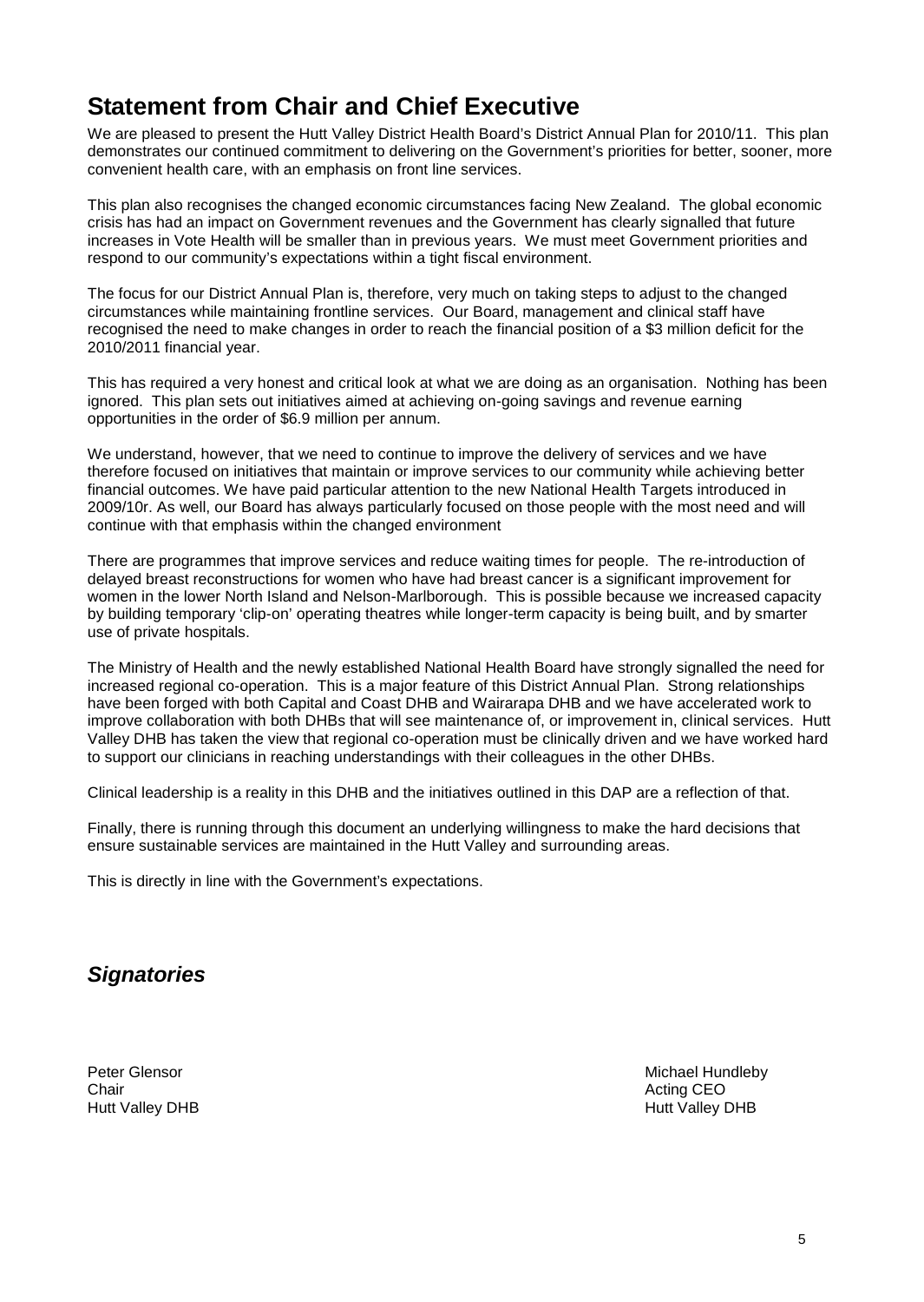### **Table of Contents**

| <b>Figures and Tables</b>                                                           |  |
|-------------------------------------------------------------------------------------|--|
|                                                                                     |  |
|                                                                                     |  |
|                                                                                     |  |
|                                                                                     |  |
|                                                                                     |  |
|                                                                                     |  |
|                                                                                     |  |
| Table 6: Alignment of long-term outcomes, impacts, measures and service outputs  19 |  |
|                                                                                     |  |
|                                                                                     |  |
|                                                                                     |  |
|                                                                                     |  |
|                                                                                     |  |
|                                                                                     |  |
|                                                                                     |  |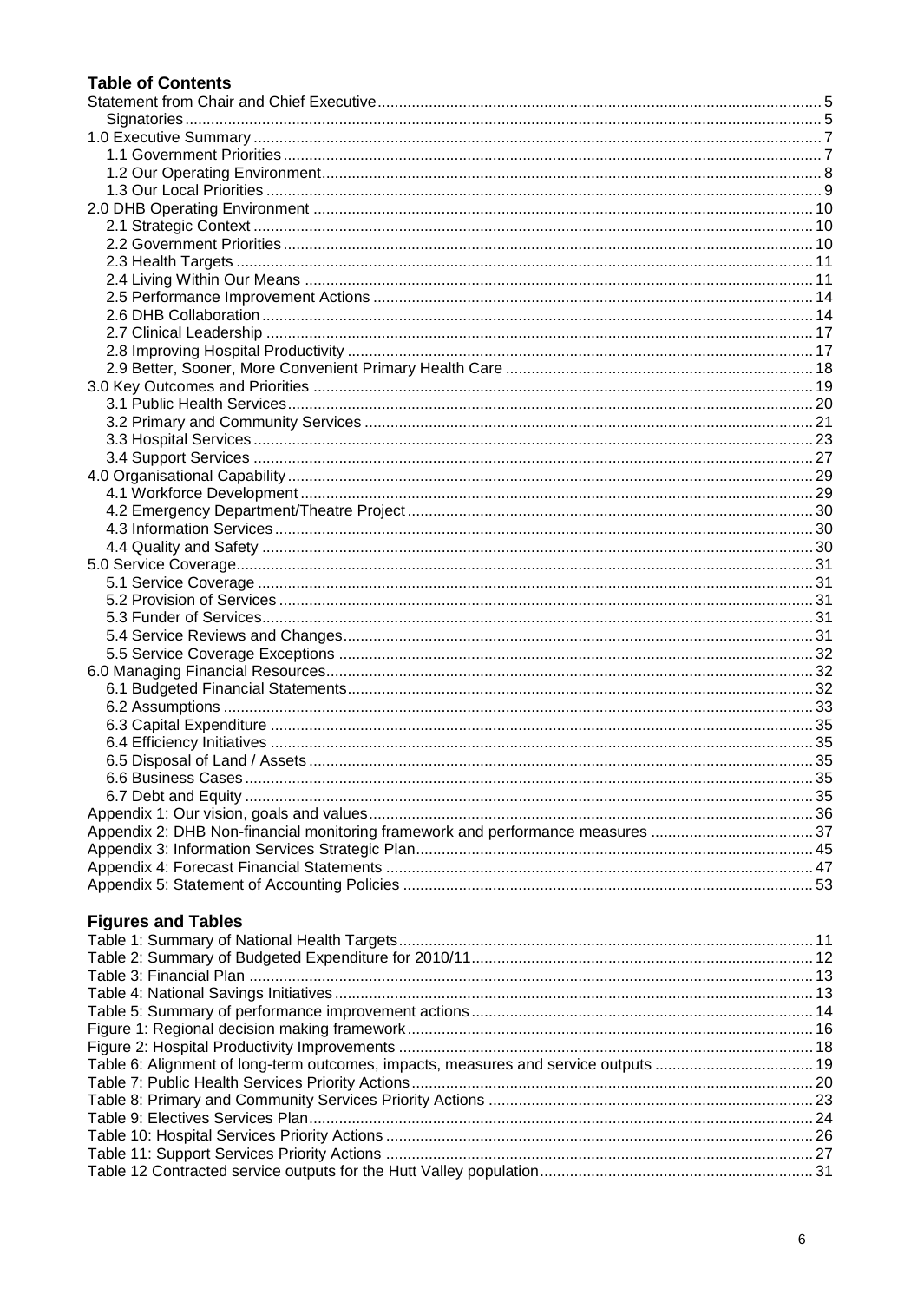## **1.0 Executive Summary**

The Hutt Valley DHB District Annual Plan 2010/11 reflects the realities of a constrained fiscal environment for the health sector.

In 2009/10 we planned a deficit of \$3 million in 2010/2011as we moved to a financial breakeven status in 2011/12. The impact of the global recession on Government revenue, however, has meant much less funding for the Hutt Valley DHB in 2010/11 than we expected.

This makes it much more of a challenge to reach a deficit of \$3 million in 2010/2011, but our clinicians and management have worked hard in recent months to formulate a difficult, but realistic, plan in order to do exactly that.

Addressing this challenge means taking a focused approach to managing our costs and maximising revenue opportunities. An essential element in our ability to do this is the support of our clinical leadership and the wider community. Research shows 80% of health expenditure is driven by clinical decision making, so it is absolutely essential that clinical staff lead the necessary changes. We are committed to ensuring that our clinical leaders and managers work together to ensure we provide high quality yet cost effective services for our population.

Our focused approach includes:

- Ensuring we are focused on Government priorities, including National Health Targets
- Working closely with our neighbouring DHBs to reduce duplication and improve services to our population
- Increased productivity and efficiency, improved theatre utilisation, increased day surgery rates and day of surgery admission, made possible by the construction of the two temporary 'clip on' operating theatres which opened in October 2009
- Progressing our Emergency Department/Theatre redevelopment as we decrease waiting times in the Hutt Hospital emergency department and continue to increase elective surgery for our population.
- A review of contracted service provision and costs with all of our contracted providers to ensure we are getting maximum value for our health dollars
- Improved spending (better value, better quality) on community pharmaceuticals and mental health services
- Redirecting existing resources to improve primary and secondary care integration, in particular for people with long term conditions and for high needs populations
- Ongoing emphasis on the quality of our services, which will lead to financial benefits.

## *1.1 Government Priorities*

Our District Annual Plan sets out how we intend to deliver on Government priorities for better, sooner, and more convenient healthcare. The Government priorities for 2010/11 place ongoing emphasis on:

- Delivery of agreed financial results
- Improving services and reducing waiting times
- The next steps in the implementation of the Primary Health Care Strategy
- Strengthened clinical leadership
- Greater regional co-operation
- Creating a more unified health system.

In addition, priority is given to achievement of the Government's six Health Targets:

- Shorter stays in emergency departments
- Improved access to elective surgery
- Shorter waits for cancer treatment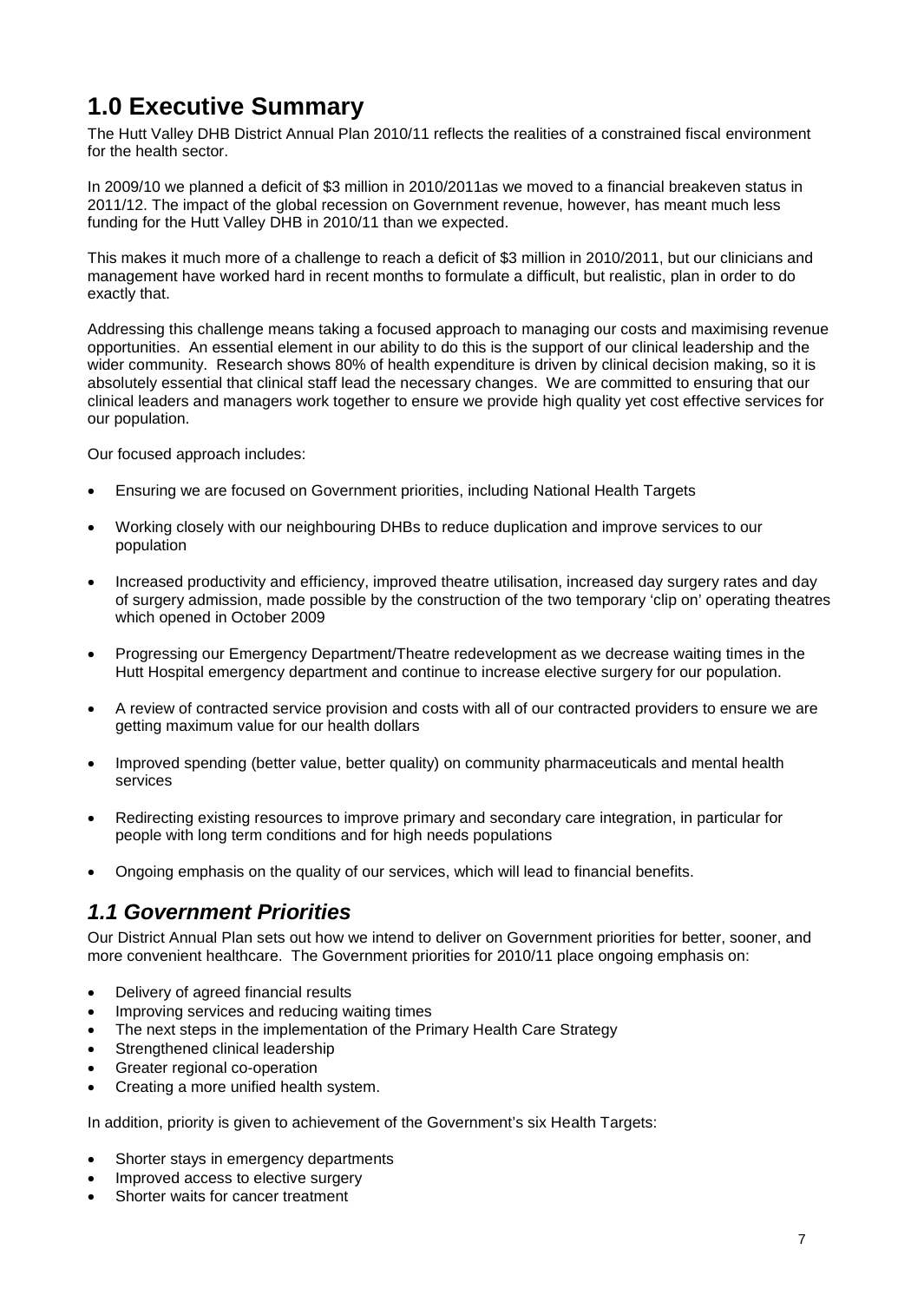- Increased immunisation
- Better help for smokers to quit
- Better diabetes and cardiovascular services.

It is expected that delivery of these priorities will take place from within existing resources (adjusted for demographic increases and inflation).

## *1.2 Our Operating Environment*

### **Fiscal pressures**

Given the deficit posted for 2008/09 and projected for 2009/10, returning to a financial breakeven position in 2011/2012 is a significant challenge for us. Our planned financial position for 2010/11 is a deficit of \$3m this includes a plan for \$6.9 million in savings and extra revenue.

### **Maintaining service coverage**

The Government expects DHBs to maintain core services for their growing populations and ensure continued electives growth. The DHB has taken the approach that this is fundamental to its activities and initiatives to achieve efficiencies.

### **Improved hospital productivity, safety and quality**

In 2009/10 we put in place interim theatre capacity by building two temporary operating theatres because the Board, clinicians and management believed we could not meet our clinical and financial goals without them, ahead of the completion of the expanded emergency department and theatre block by the end of the 2011/2012 financial year. As a result we have improved our rate of day surgery and are able to better manage our acute theatre requirements and we can realistically focus on meeting the Government's requirements for increased elective surgery.

Improving our services' quality, efficiency and effectiveness and increasing patient satisfaction has been a focus for our *Improving the Patient Experience Programme* of work. We will be expanding this work in 2010/11 to cover more of our hospital services. Clinical leadership is fundamental to this work and to identifying priorities for where we should focus our efforts to shift resources to frontline services and create new capacity to see more patients and improve patient outcomes.

### **Regional collaboration**

Regional collaboration is one of the key ways that Hutt Valley DHB will deliver better results for the community in coming years. The DHB has been actively working with both Capital and Coast and Wairarapa DHBs to achieve this.

It should be noted that while the central region, encompassing the six lower North Island DHBs, have produced a regional clinical services plan, the three Greater Wellington DHBs - Capital & Coast, Hutt Valley and Wairarapa – see the most significant short-term gains being achieved by the three of them working much more closely together than ever before.

All three DHBs recognise that greater collaboration is fundamental to better clinical and financial performance for their communities in the future (Section 2.7). The work is evolving quickly but specific projects being worked on include:

- General Surgery / Anaesthetics: We are looking at opportunities for joint clinical work and a shared workforce between Wairarapa and Hutt Valley DHBs
- Paediatrics: We are exploring opportunities for joint clinical work and a shared workforce between Wairarapa and Hutt Valley DHBs
- Mental Health: We are progressing work already underway between Capital & Coast and Hutt Valley DHBs, to include Wairarapa DHB, with a particular emphasis on regional acute psychiatric cover
- Radiology: All three DHBs are working on initiatives to improve clinical sustainability which are likely to involve a much more co-ordinated approach to radiology across the region
- Emergency Department: Hutt Valley and Capital & Coast DHBs have announced a Chair of Emergency Medicine across both DHBs and we are exploring whether this might also include Wairarapa DHB

As well as a focus on clinical services, the DHBs are working on opportunities for back-office efficiencies in a number of areas, including:

- Consolidation of payroll, finance and certain aspects of IT management
- Human Resources: The Passport to Employment project, which involves streamlining pre-employment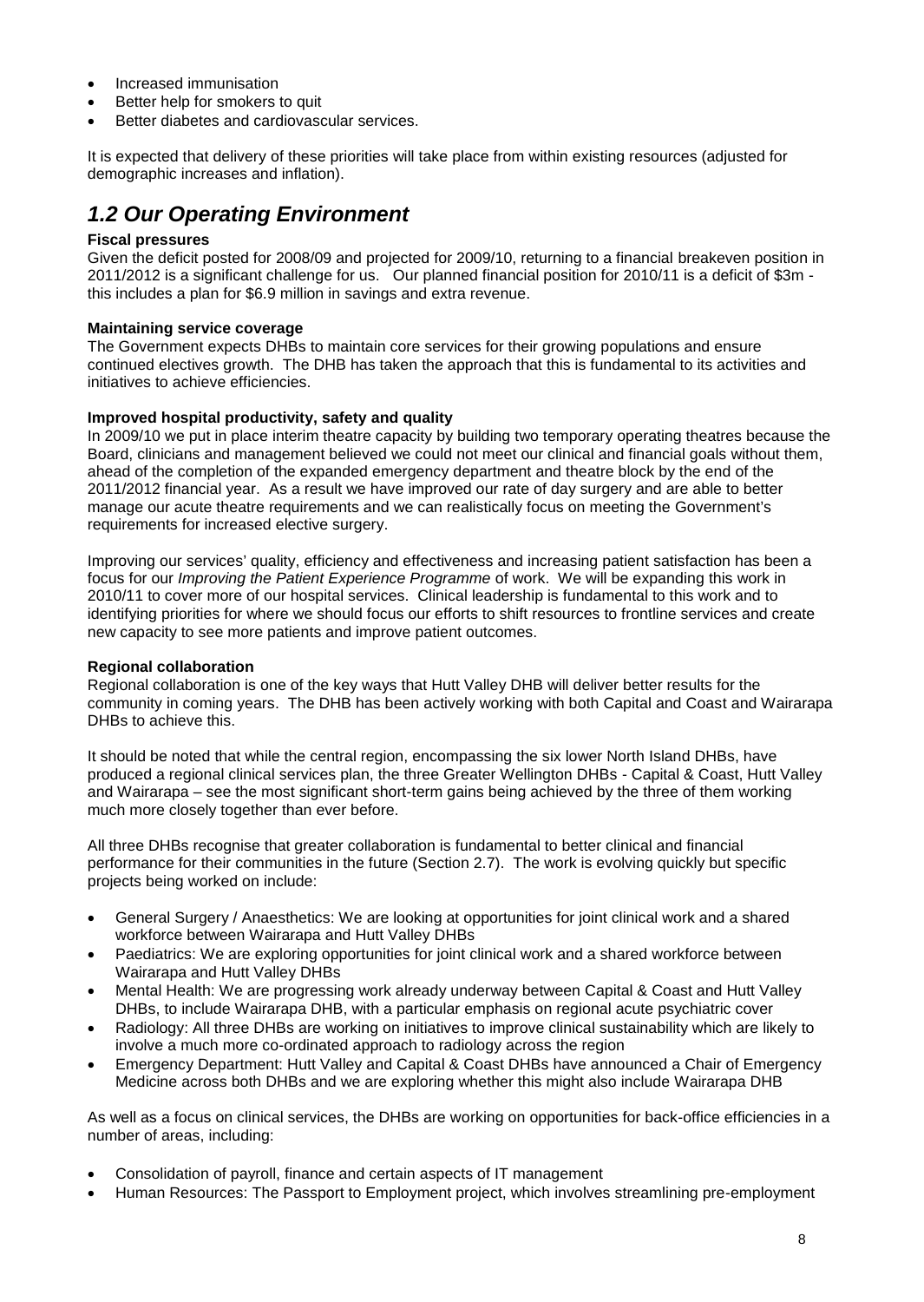protocol processes so that pre-employment checks allow employees to work seamlessly across the **DHBs** 

- Planning and Funding: A review of operations is underway, to look at possible options for bringing Hutt Valley, Capital and Coast and Waiarapa DHBs' planning and funding units closer together. The review will concentrate on potential opportunities for streamlining processes and reducing duplication while maximising opportunities for health gains.
- Primary Health Care: There is potential for consolidation of PHOs across DHB districts.

It is anticipated that this work will lead to a greater level of co-ordination between the DHBs and that there will be significant developments around shared support services both regionally and nationally in the next 12- 24 months.

### **Better, sooner, more convenient primary health care**

The Government has identified that ensuring *Better, Sooner, More Convenient Primary Health Care,* while freeing up capacity in secondary care, is a key priority. In addition to our work to better integrate services across primary and secondary care, we are actively working with our PHOs in response to the Minister of Health's request to facilitate consolidation where appropriate, with a view to:

- Obtaining efficiencies in administrative costs
- Ensuring greater ability to make strategic investment in information systems and facilities
- Improving capacity for preventative health programmes
- Better use of scarce leadership and technical skills
- Easier integration of primary and secondary care services
- Increased potential for spread of innovation and best practice.

## *1.3 Our Local Priorities*

Our local priorities for 2010/2011 align with Government expectations and reflect the Board's commitment to ensuring ongoing sustainability of our services for our community.

### **1. Collective Leadership**

Ensuring clinical leaders and managers are working together to ensure we provide high quality yet cost effective services for our consumers and our population.

### **2. Financial Sustainability**

Improving the delivery of services while coping with ongoing fiscal restraint requires improved financial performance.

### **3. Collaboration with other DHBs**

Engaging in meaningful collaboration with Capital and Coast and Wairarapa DHBs to improve services to our respective population and reduce costs.

### **4. National Health Targets**

Ensuring we focus on reaching the National Health Targets, in line with government and community expectations.

### **5. Emergency Department/Operating Theatre Redevelopment**

Ensuring the Emergency Department/Operating Theatre project progresses on time and on budget, and that the changes in practice and staffing necessary to allow it to function effectively when it opens (e.g. increase in day surgery) are advanced.

### **6. Primary Care**

Redirecting existing resources to projects agreed with primary care as being of most value, particularly those addressing long term conditions, and high need populations.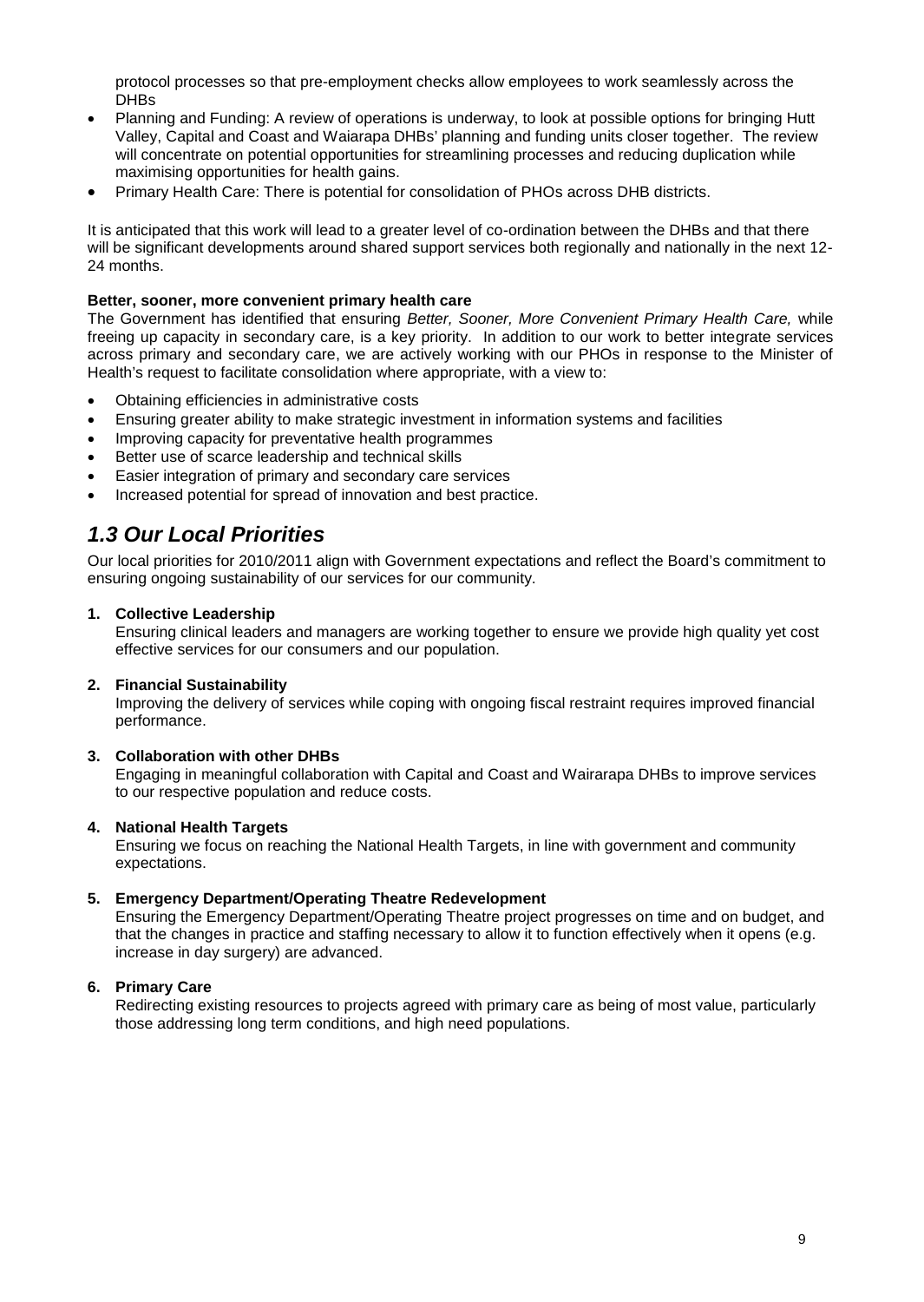## **2.0 DHB Operating Environment**

The Hutt Valley DHB is responsible for planning, funding and providing government funded health care and disability support services for the 143,460 people who live in the Hutt Valley.

## *2.1 Strategic Context*

The Hutt Valley DHB vision is for:

*Healthy People, Healthy Families, Healthy Communities.*

Further details of our vision, goals and strategies can be found at Appendix 1 and in our District Strategic Plan 2006-11.

Notably, in 2010/11 we will be producing a refreshed District Strategic Plan that will reflect changed economic circumstances and changed national priorities.

## *2.2 Government Priorities*

The Minister of Health's annual 'Letter of Expectations' is sent to all DHBs and identifies the Government's expectations and priorities for the coming year. The Government has stated that it wants the public health system to deliver better, sooner, more convenient healthcare for all New Zealanders. The Minister of Health's expectations of DHBs have been clearly articulated and the priorities for 2010/11 are a focus on:

- Better financial management
	- o DHBs must budget within their allocations and establish specific action plans to improve financial performance (Section 2.4 refers**)**
- Improving service and reducing waiting times
	- o Resources must be focused on supporting frontline services to reduce excessive patient waiting times
	- o DHBs are expected to implement productivity and quality and safety improvements, including increasing elective surgical volumes, improving emergency department waiting times, improving cancer treatment waiting times (Section 2.8 refers).
- Progress next steps in the Primary Health Care Strategy
	- o DHBs are expected to work with community and hospital clinicians to provide a wider range of services in community settings as appropriate, at no cost to patients (Section 2.9 refers)
	- o DHBs are encouraged to investigate and facilitate the opportunities that exist in your district to consolidate PHOs where appropriate acknowledging existing provider networks.
- Clinical Leadership
	- o Clinical engagement from the governance level throughout the organisation should be strengthened. (Section 2.7refers)
- Regional Co-operation
	- o Closer cooperation between neighbouring and close DHBs is an essential part of the future direction in order to maximise clinical and financial resources. This cooperation should be accelerated. (Section 2.6 refers)
- More Unified System
	- o Working with the National Health Board to ensure that the public health system operates more effectively as a unified system.

We are committed to delivering on the Government's priorities.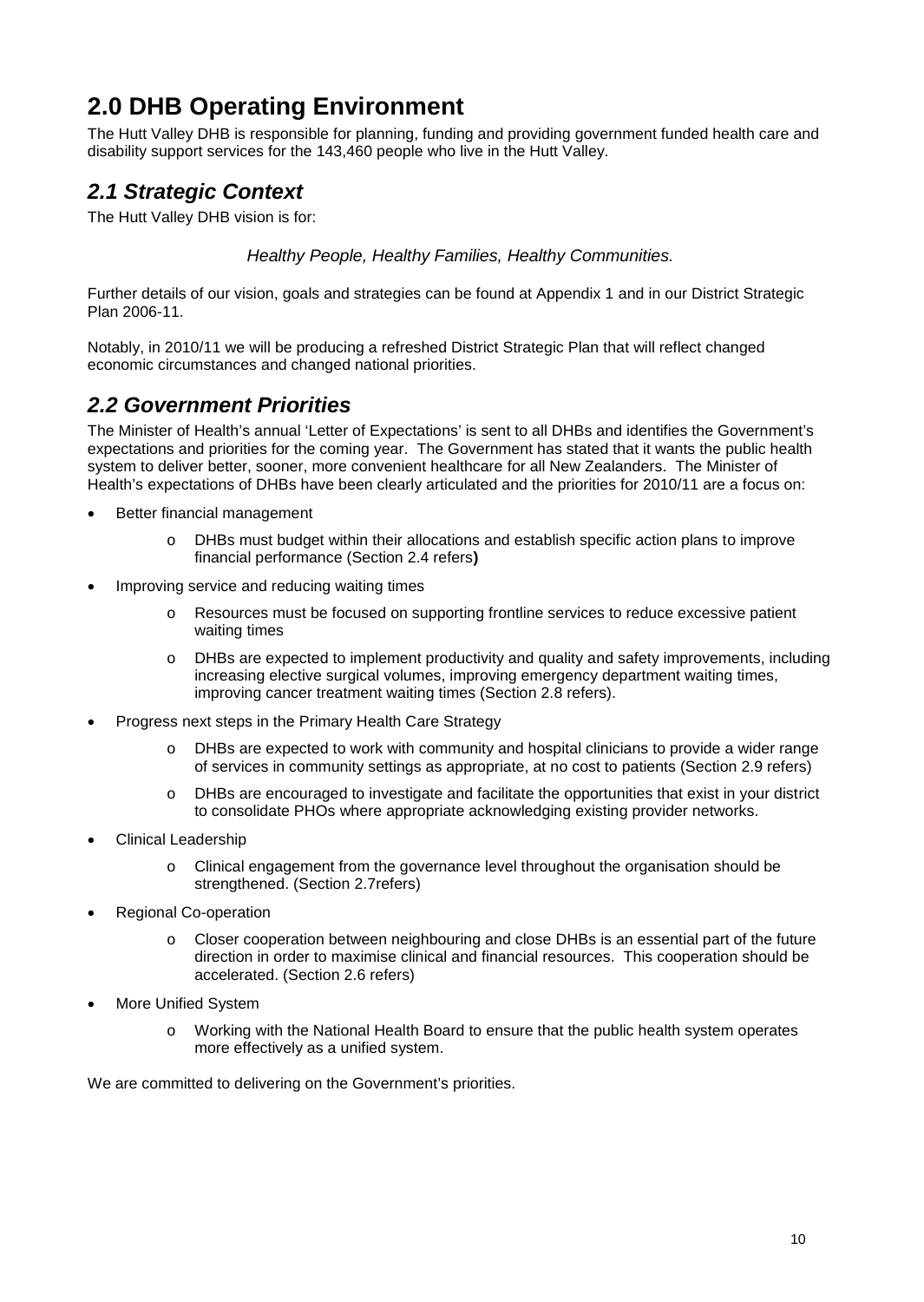## *2.3 Health Targets*

A set of National Health Targets has been identified to focus the efforts of DHBs and make more rapid progress against key national priorities as summarised in Table 1 below. These Health Targets are included within the performance measures associated with our service outputs and outcomes and are clearly identified in our DAP.

| Table T. Summary of National Health Targets                                                                                                                                                                                                                                                                    |                                                                                                                                                                                                                                                                                                                    |                                                                                                                                                                                                                                                                                                                                                                                  |  |
|----------------------------------------------------------------------------------------------------------------------------------------------------------------------------------------------------------------------------------------------------------------------------------------------------------------|--------------------------------------------------------------------------------------------------------------------------------------------------------------------------------------------------------------------------------------------------------------------------------------------------------------------|----------------------------------------------------------------------------------------------------------------------------------------------------------------------------------------------------------------------------------------------------------------------------------------------------------------------------------------------------------------------------------|--|
| <b>Health Target</b>                                                                                                                                                                                                                                                                                           | <b>Description</b>                                                                                                                                                                                                                                                                                                 | <b>Key Action</b>                                                                                                                                                                                                                                                                                                                                                                |  |
| Shorter stays in<br><b>Emergency</b><br><b>Departments</b>                                                                                                                                                                                                                                                     | 95% of patients will be admitted,<br>discharged, or transferred from an<br><b>Emergency Department within 6 hours</b>                                                                                                                                                                                              | Implementation of the Hutt Valley DHB<br>Delivery Plan for Shorter Stays in<br><b>Emergency Department</b><br>Linking with work on the management of<br>long term conditions and integration of                                                                                                                                                                                  |  |
|                                                                                                                                                                                                                                                                                                                |                                                                                                                                                                                                                                                                                                                    | primary and secondary care services to<br>progress issues relating to avoidable<br>presentations to ED. (Section 3.3 refers)                                                                                                                                                                                                                                                     |  |
| <b>Improved access</b><br>to elective surgery                                                                                                                                                                                                                                                                  | The volume of elective surgery will be<br>increased by an average 4,000<br>discharges per year (compared with the<br>previous average increase of 1,400 per<br>year)                                                                                                                                               | Working to increase Day Surgery rates,<br>improving our Day of Surgery Admission<br>rate, and improving our preoperative<br>assessment model. (Section 3.3 refers)                                                                                                                                                                                                               |  |
| <b>Shorter waits for</b><br>cancer treatment                                                                                                                                                                                                                                                                   | Everyone needing radiation treatment will<br>have this within 6 weeks by the end of<br>July 2010 and within four weeks by<br>December 2010.                                                                                                                                                                        | We will work closely with Capital and<br>Coast District Health Board on the<br>implementation of their plan to meet the<br>new target of patients waiting less than<br>four weeks for radiotherapy services.<br>(Section 3.3 refers)                                                                                                                                             |  |
| <b>Increased</b><br>immunisation                                                                                                                                                                                                                                                                               | 85% of two year olds will be fully<br>immunised by July 2010; 90% by July<br>2011; and 95% by July 2012.                                                                                                                                                                                                           | Continue to promote, fund and deliver<br>immunisation programmes in<br>collaboration with primary care, Maori and<br>Pacific providers and well child providers,<br>and the education sector. (Section 3.1<br>refers)                                                                                                                                                            |  |
| Better help for<br>80% of hospitalised smokers are provided<br>smokers to quit<br>with advice and help to quit by July 2010;<br>90% by July 2011; and 95% by July 2012.<br>Similar target for primary health care will<br>be introduced from July 2010 or earlier<br>through the PHO Performance<br>Programme. |                                                                                                                                                                                                                                                                                                                    | Implement the Regional Tobacco Control<br>Plan, including training for our clinicians<br>(primary care and hospital based) to<br>implement the effective brief intervention<br>(EBI) model. (Section 3.1 refers)                                                                                                                                                                 |  |
| <b>Better diabetes</b><br>and<br>cardiovascular<br>services                                                                                                                                                                                                                                                    | Increased percent of the eligible adult<br>а.<br>population have had their CVD risk<br>assessed in the last five years.<br>Increased percent of people with<br>b.<br>diabetes attend free annual checks.<br>Increased percent of people with<br>c.<br>diabetes have satisfactory or better<br>diabetes management. | Complete a review of diabetes services<br>(primary, community and secondary<br>care), with a view to developing an<br>integrated patient centred service model,<br>that improves the patient journey, shifts<br>services to primary care, reduces<br>avoidable hospitalisations, and results in<br>improved achievement of diabetes<br>performance targets. (Section 3.2 refers) |  |

### **Table 1: Summary of National Health Targets**

Further detail on the Health Target measures is included at Appendix 2.

## *2.4 Living Within Our Means*

Hutt Valley DHB will receive an additional \$9.5m in funding in 2010/11 to relieve cost pressures and reflect demographic funding. Inter-district flows mean that we will receive an additional \$1.2m for services we provide to residents of other DHBs, and we will pay out a further \$6.4m for services provided by other DHBs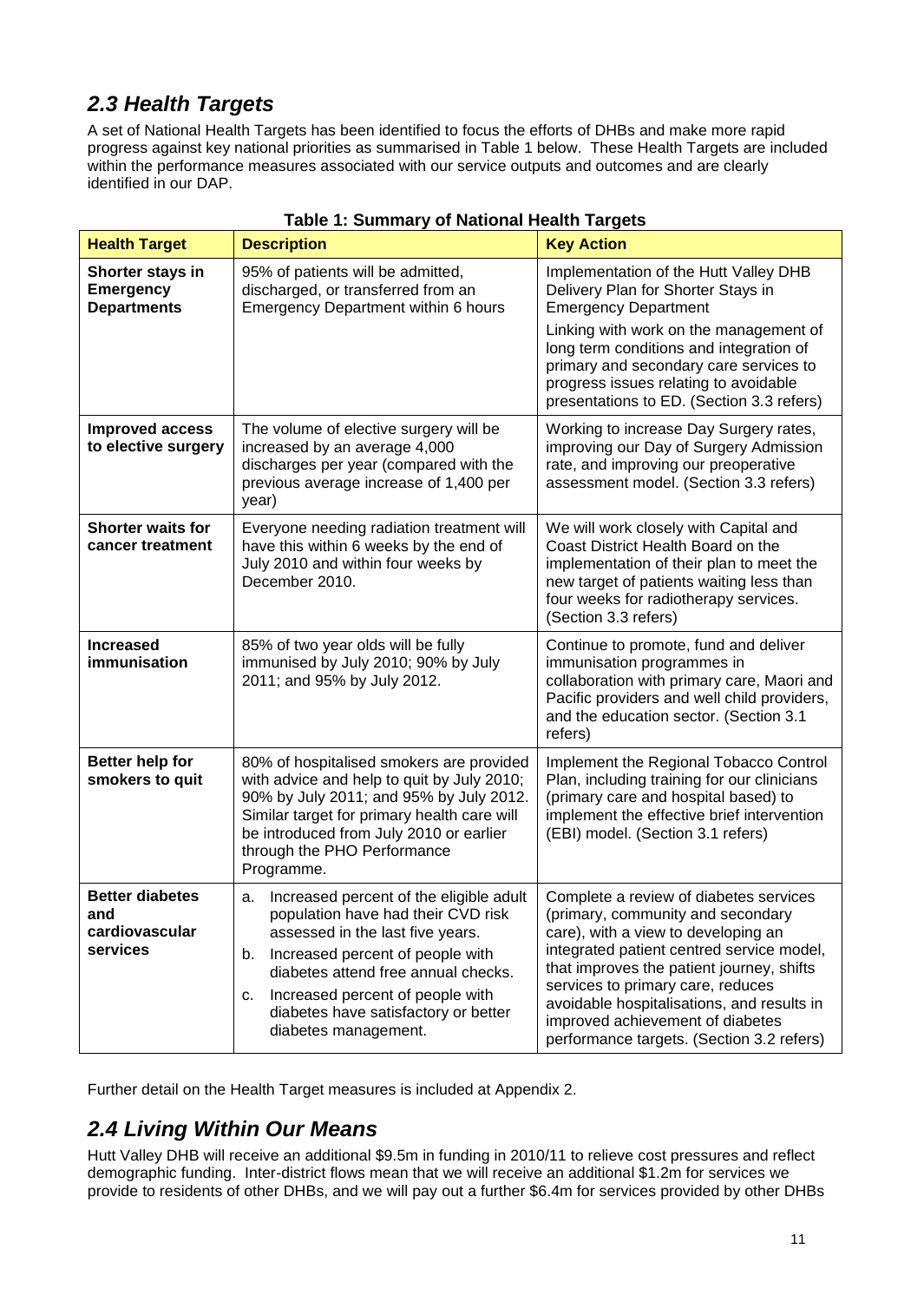to our residents. The overall result is a \$9.9m gap between funding available and expected costs of service delivery.

We have developed a plan for \$6.9 million in savings and extra revenue. This leaves our financial position for 2010/11 as a deficit of \$3m. The 2010/11 result is significantly affected by, and takes into account, the following:

- Growth in inter-district outflows
- Increased labour costs using national assumptions
- Limited growth in electives revenue as a result of the Ministry of Health's new approach to applying the Elective Initiatives Funding to DHBs with higher demographic growth rates
- The revaluation of land and buildings
- Growth in community pharmaceuticals expenditure for our district as forecast by PHARMAC
- Achievement of our \$6.9m plan for savings in demand driven services, funder contracts, corporate costs, and for hospital productivity programmes and revenue generation.

The total revenue for the DHB is \$436m and expenditure is projected at \$439m. Table 2 below provides a breakdown of the \$439m budgeted to spend on health services.

|                               |       |                                          |                            | <b>Community Comprises -</b> |                                               |                                            |
|-------------------------------|-------|------------------------------------------|----------------------------|------------------------------|-----------------------------------------------|--------------------------------------------|
| \$m\$                         | Total | Provider<br>Arm / IDF<br><b>Outflows</b> | <b>Community Contracts</b> | Regional                     | <b>National</b><br><b>Contract</b><br>Formula | <b>Expenditure</b><br>under DHB<br>control |
| <b>Provider Arm</b>           | 213.2 | 213.2                                    |                            |                              |                                               |                                            |
| Governance Costs              | 3.3   | 3.3                                      |                            |                              |                                               |                                            |
| <b>IDF Outflows</b>           | 73.7  | 73.7                                     |                            |                              |                                               |                                            |
| <b>Ministry Funded Costs</b>  | 6.3   |                                          | 6.3                        |                              | 6.3                                           |                                            |
| <b>Other Funder Costs:</b>    |       |                                          |                            |                              |                                               |                                            |
| Primary Care services - PHOs  | 20.7  |                                          | 20.7                       |                              | 20.7                                          |                                            |
| Primary Care services - Other | 2.9   |                                          | 2.9                        |                              | 2.9                                           |                                            |
| <b>Personal Health</b>        | 34.4  |                                          | 34.4                       | 25.4                         | 0.8                                           | 8.2                                        |
| Maori Health                  | 2.2   |                                          | 2.2                        |                              |                                               | 2.2                                        |
| Mental Health                 | 9.2   |                                          | 9.2                        | 6.3                          |                                               | 2.9                                        |
| <b>Health of Older People</b> | 37.2  |                                          | 37.2                       |                              | 29.1                                          | 8.1                                        |
| <b>Pharmaceuticals</b>        | 36.0  |                                          | 36.0                       |                              | 36.0                                          |                                            |
| <b>TOTAL EXPENDITURE</b>      | 439.1 | 290.2                                    | 148.9                      | 31.7                         | 95.8                                          | 21.4                                       |
| % of Total Expenditure        |       | 66%                                      | 34%                        | 7%                           | 22%                                           | 5%                                         |

### **Table 2: Summary of Budgeted Expenditure for 2010/11**

Expenditure on provider arm services (Hutt Hospital) and on services provided by other DHBs for our residents accounts for 66% of total expenditure. Expenditure on community services (services largely contracted from external organisations) accounts for 34% of our expenditure, of which around two thirds is expected to be spent on services that are nationally specified (either through an agreed national formula or through national price negotiation). Hutt Valley DHB has very little ability to reduce the price of services, e.g. Aged Residential Care and Primary Health Organisation contracts. In some areas we may be able to influence demand, such as for community pharmaceuticals or health of older people services.

We expect to spend a further \$31.7m on regionally managed and funded contracts, where decisions to reduce price or quantity of service require regional decision-making and are often covered by long-term contracts.. These include the contracts for laboratory services, fertility services and regional mental health services.

Locally managed and funded contracts include local Non Government Organisation contracts for personal health, mental health, Maori and Pacific health, some health of older people (home based support services and Needs Assessment Service Coordination), reducing inequalities, primary care programmes, and well child services. In 2010/11, these are expected to cost around \$21.4m.

The Hutt Valley DHB's efforts to reduce and control costs in response to fiscal pressures has included a review of all community services expenditure. The potential for savings is generally limited to locally managed contracts and demand led services where there is some discretion over funding. Potential areas of savings include where there is duplication of service, where we provide services over and above service coverage requirements (as prescribed by the Ministry of Health Service Coverage Schedule), or where there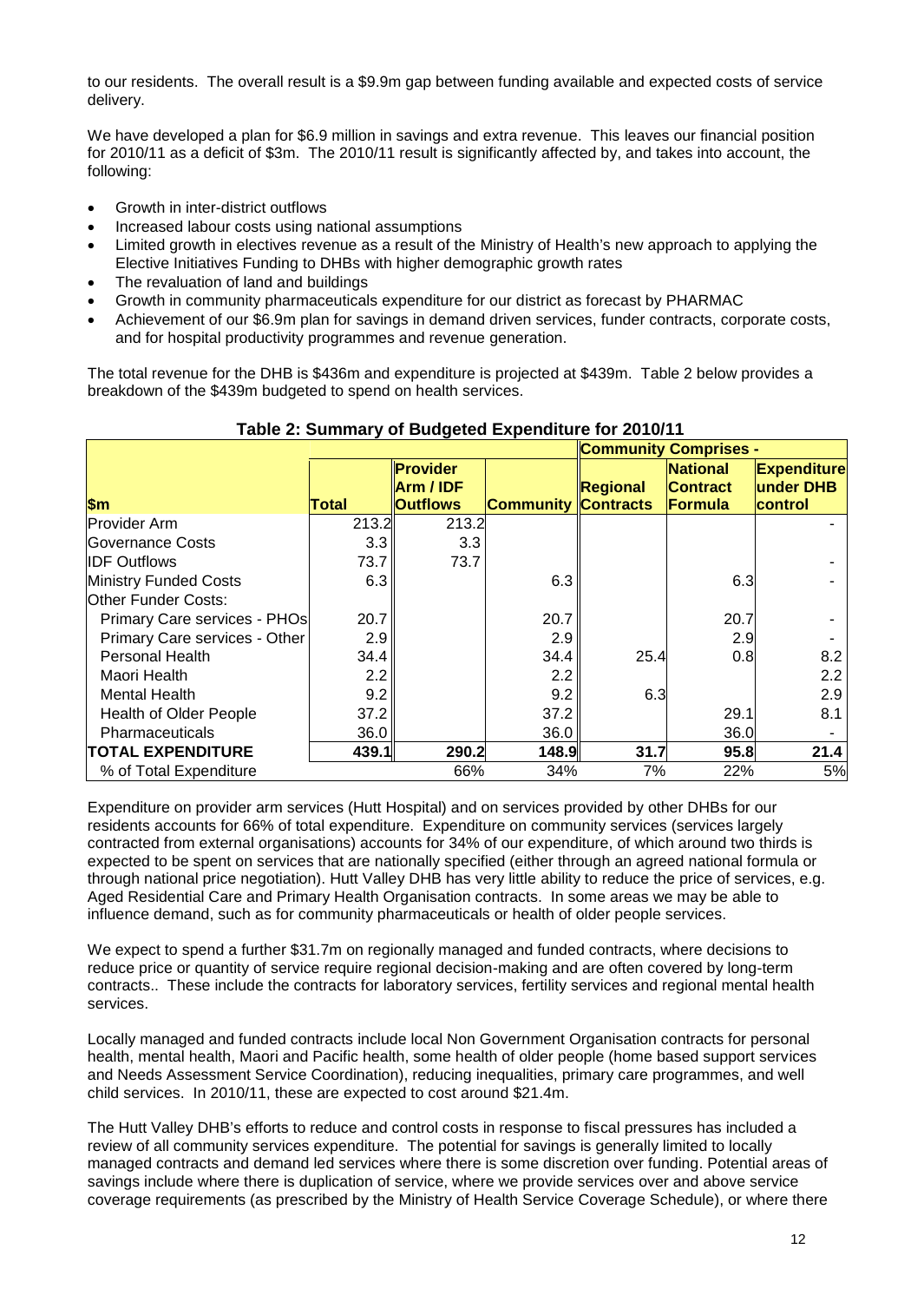is a poor match between funding and service delivered.

In our review we dismissed a number of options as potentially having too great an impact on crucial services or those that have a significant role in providing services to those most in need. However, there are a number of contracts that were put in place prior to the formation of Primary Health Organisations (PHOs) and which essentially fund services that should now be covered by PHO funding.

There are also several mental health contracts where reviews of client utilisation and outcomes have identified savings from better matching funding to the work done $^1$ . We will continue to address value-formoney issues in mental health, both locally and jointly with Capital and Coast DHB. As we identify further areas for improved value-for-money, we will maintain provision and quality of services within these services while reducing the investment. We recognise that our overall expenditure on mental health may fall below the identified ring-fence level, but we are confident that service levels and quality will be maintained.

We have established projects to improve service quality and ensure expenditure reflects need in community pharmaceuticals and health of older people services. In health of older people services, the focus on appropriate allocation of home support services will be maintained, and extended to appropriate placement of clients in residential care.

We also carried out a review of all provider arm services and costs. We have identified a number of areas where there are duplications of effort that we will eliminate. We are also undertaking significant regional and sub-regional collaboration discussions to identify opportunities for greater efficiencies. This plan incorporates significant reductions in FTE and associated costs without impacting on service delivery.

Our specific plan for savings and increased revenue is outlined in Table 3 below. These savings are further mapped to the Performance Improvement Action areas; Achieve financial security, Improve productivity and quality, and Enhance regional collaboration, as specified by the Ministry of Health, and summarised in Section 2.5 below.

| <b>Savings</b>                   | $\mathsf{Sm}$ |
|----------------------------------|---------------|
| Funder contracts                 | 1.5           |
| Demand driven (funder)           | 0.5           |
| Corporate cost reductions        | 0.5           |
| Hospital productivity programmes | 4.4           |
| <b>TOTAL</b>                     | 6.9           |

### **Table 3: Financial Plan**

As well as the initiatives noted above the Hutt Valley DHB will also be supporting a number of national initiatives to manage and control costs as outlined in Table 4 below.

### **Table 4: National Savings Initiatives**

- **High Cost Treatments** options and a national service implementation plan by end of June 2011 in conjunction with the National Health Board Business Unit (NHBBU);
- **National Services Location** options and a national service implementation plan by end of June 2011 in conjunction with the NHBBU;
- **Health Procurement** deliver a set of savings projects in 2010/11 to a total of \$30M.
- **Shared Services** –working jointly with the Shared Services Establishment Board (SSEB)
- **Low Evidence Activities & Treatments** options and a national service implementation plan by end of June 2011 in conjunction with the Ministry of Health/NHBBU.

<sup>1</sup> Since 2008, we have been working with mental health providers to better understand what our population is receiving from the investment in these services. In addition to the national framework requirements for data about provider FTE and bed-days, we have been gathering information about the level of service provided, covering both the number of clients cared for and the quantity and quality of contact with clients. We have identified opportunities for improved valuefor-money from these contracts and have implemented some contract changes as a result. We have been careful to maintain the provision and quality of services alongside the reduced investment.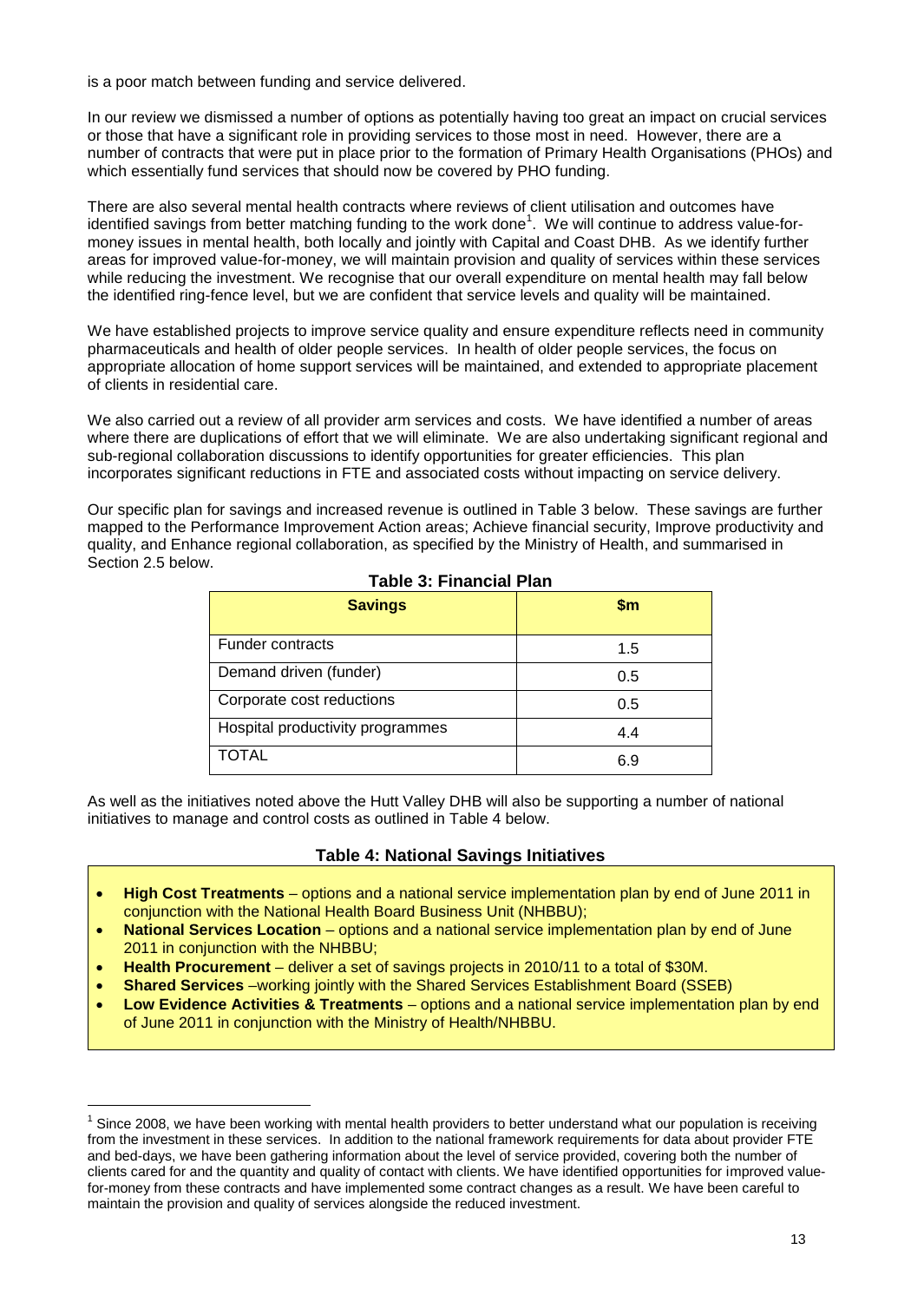## *2.5 Performance Improvement Actions*

Hutt Valley DHB has identified key performance improvement actions that will have a material impact on performance over the next one to five years, to achieve focused delivery on Government policy priorities and maximum value for money across our expenditure (Table 5 refers).

|    | <b>Objectives</b>                                                                                                                                                                                 | <b>Savings Impact</b> |
|----|---------------------------------------------------------------------------------------------------------------------------------------------------------------------------------------------------|-----------------------|
| 1. | Achieve Financial Security by ensuring delivery on Minister agreed financial<br>forecasts within available funding, through active cost management and<br>achieving planned productivity savings. | \$3.2m                |
| 2. | Improve productivity and quality with a focus on hospital wards, theatre<br>utilisation, increasing day surgery, and emergency departments.                                                       | \$2.7m                |
| 3. | <b>Enhance regional cooperation</b> through clinical regional service plans and<br>through greater regionalisation of shared services and back-office functions.                                  | \$1.0m                |
|    | <b>TOTAL</b>                                                                                                                                                                                      | \$6.9m                |

Our performance improvement actions are further underpinned by our focus on collaboration with other DHBs, strengthening clinical leadership, improving the patient experience and primary and secondary care integration, and as outlined below.

## *2.6 DHB Collaboration*

Working collaboratively with others, both across the sector and with other health and social service providers is integral to the success of Hutt Valley DHB in achieving the goals set out in our District Strategic Plan 2006-11.

Collaboration with neighbouring DHBs takes on even more importance in the light of the changed economic environment and the changed national priorities within health, and this will be reflected when the District Strategic Plan is refreshed in 2010/2011.

It is without question that DHBs' future sustainability will be significantly dependent on those within each regional cluster being able to work together in the planning of regional services and the aligning of service delivery.

Particular areas of focus for 2010/11 include:

- Continuing to develop and strengthen clinical networks
- Progressing opportunities identified through increased collaboration with Wairarapa and Capital & Coast DH<sub>Bs</sub>
- Reducing areas of service vulnerability across the central region.

## **Working closely with our neighbouring DHBs**

A natural sub-regional cluster exists between Hutt Valley DHB, Capital & Coast and Wairarapa DHBs. Hutt Valley, Capital & Coast and Wairarapa DHBs have recognised that one of the key ways to deliver better results for our communities is to work closely with each other. For many years we have assisted each other in providing specific services for our respective populations. In many instances this has involved clinical staff providing services in multiple locations, leave cover, shared rosters, and joint approaches to the planning and funding of services. Some specific recent examples include:

- Hutt Valley DHB providing leave cover for Wairarapa's acute orthopaedics service
- Announcement of a joint chair of emergency medicine between Hutt Valley DHB and Capital & Coast DHB
- Joint approach to planning and funding of regional mental health services
- Oral health business planning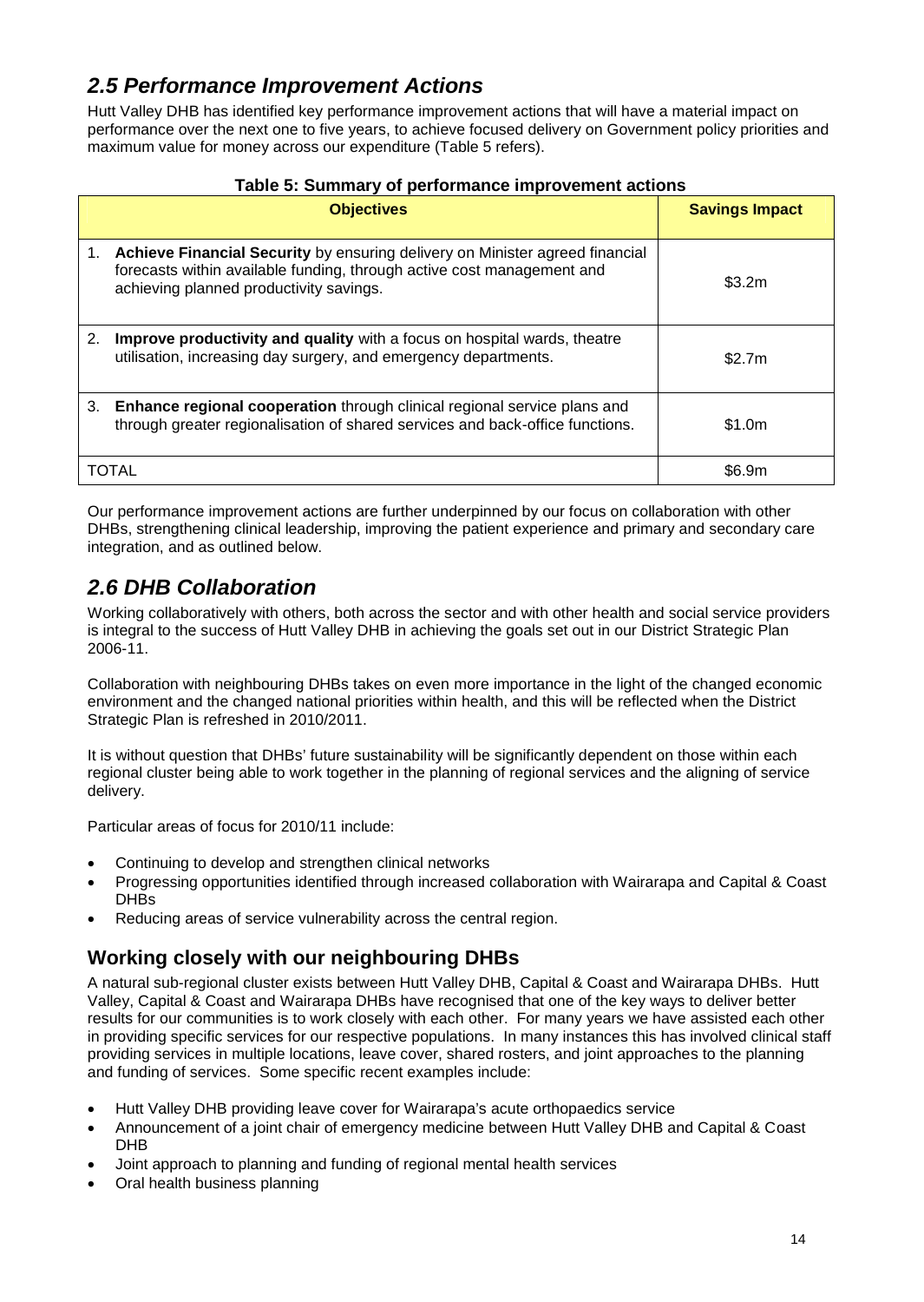In the last quarter of 2009 Hutt Valley, Capital & Coast and Wairarapa DHBs began to work together with some urgency to identify further opportunities for streamlining functions, improving service outcomes, and financial sustainability. The three DHBs have recently signed a statement of commitment that commits the organisations to developing a clinically led programme of work over the next 1-2 years.

In Hutt Valley DHB's case the planning for greater collaboration has been linked directly into the planning to achieve \$6.9 million in efficiencies and revenue earning opportunities for the 2010/2011 year.

A committee comprising clinical leaders and senior management has been meeting weekly to work through all proposals to achieve the savings and to achieve greater clinical and financial collaboration with our neighbouring DHBs.

The senior manager given responsibility for co-ordinating collaboration initiatives with the two other DHBs sits on that committee. It is through this mechanism that we have identified the \$6.9 million savings and revenue programme and the collaboration opportunities for the 2010/2011 year.

It is also out of these discussions that the need for greater collaboration and the opportunities it offers has been carried out to other forums throughout the DHB. Our clinical heads of department, our service management team, our clinical nurse managers and our multi-disciplinary teams are all part of the wider programme to make real gains, both clinically and financially, in making service changes which incorporate the other DHBs.

The first areas of focus for the 2010/2011 year are outlined below, but it should be noted that the pace of development is rapid and that within the organisation many opportunities are being looked at, at a lower level, and are expected to come forward as more detailed proposals through the 2010/2011 year. The first areas of focus have been agreed as:

- General Surgery / Anaesthetics: We are looking at opportunities for joint clinical work and a shared workforce between Wairarapa and Hutt Valley DHBs
- Paediatrics: We are exploring opportunities for joint clinical work and a shared workforce between Wairarapa and Hutt Valley DHBs
- Mental Health: We are progressing greater integration between Capital & Coast, Hutt Valley and Wairarapa DHBs' mental health services, with an initial emphasis on regional acute psychiatric cover
- Radiology: All three DHBs are working on initiatives to improve clinical sustainability which are likely to involve a much more co-ordinated approach to radiology across the region
- Emergency Department: Hutt Valley and Capital & Coast DHBs have announced a Chair of Emergency Medicine across both DHBs and we are exploring whether this might also include Wairarapa DHB

As well as a focus on clinical services, the DHBs are working on opportunities for back-office efficiencies in a number of areas, including:

- Consolidation of payroll, finance and certain aspects of IT management
- Human Resources: The Passport to Employment project, which involves streamlining pre-employment protocol processes so that pre-employment checks allow employees to work seamlessly across the **DHBs**
- Planning and Funding: A review of operations is underway, to look at possible options for bringing Hutt Valley, Capital and Coast and Waiarapa DHBs' planning and funding units closer together. The review will concentrate on potential opportunities for streamlining processes and reducing duplication while maximising opportunities for health gains.
- Primary Health Care: There is potential for consolidation of PHOs across DHB districts.

It is anticipated that this work will lead to a greater level of co-ordination between the DHBs and that there will be significant developments around shared support services both regionally and nationally in the next 12- 24 months

### **Impact of Regional Clinical Services Plan**

Hutt Valley DHB has worked closely with the Central Region DHBs on the Regional Clinical Services Plan (RCSP) and associated implementation plan. The RCSP sets out a vision and framework for the region's health services to the year 2020. The vision involves a regionally co-ordinated system of health service planning and delivery, thus creating lasting improvements in the sustainability, quality and accessibility of clinical services.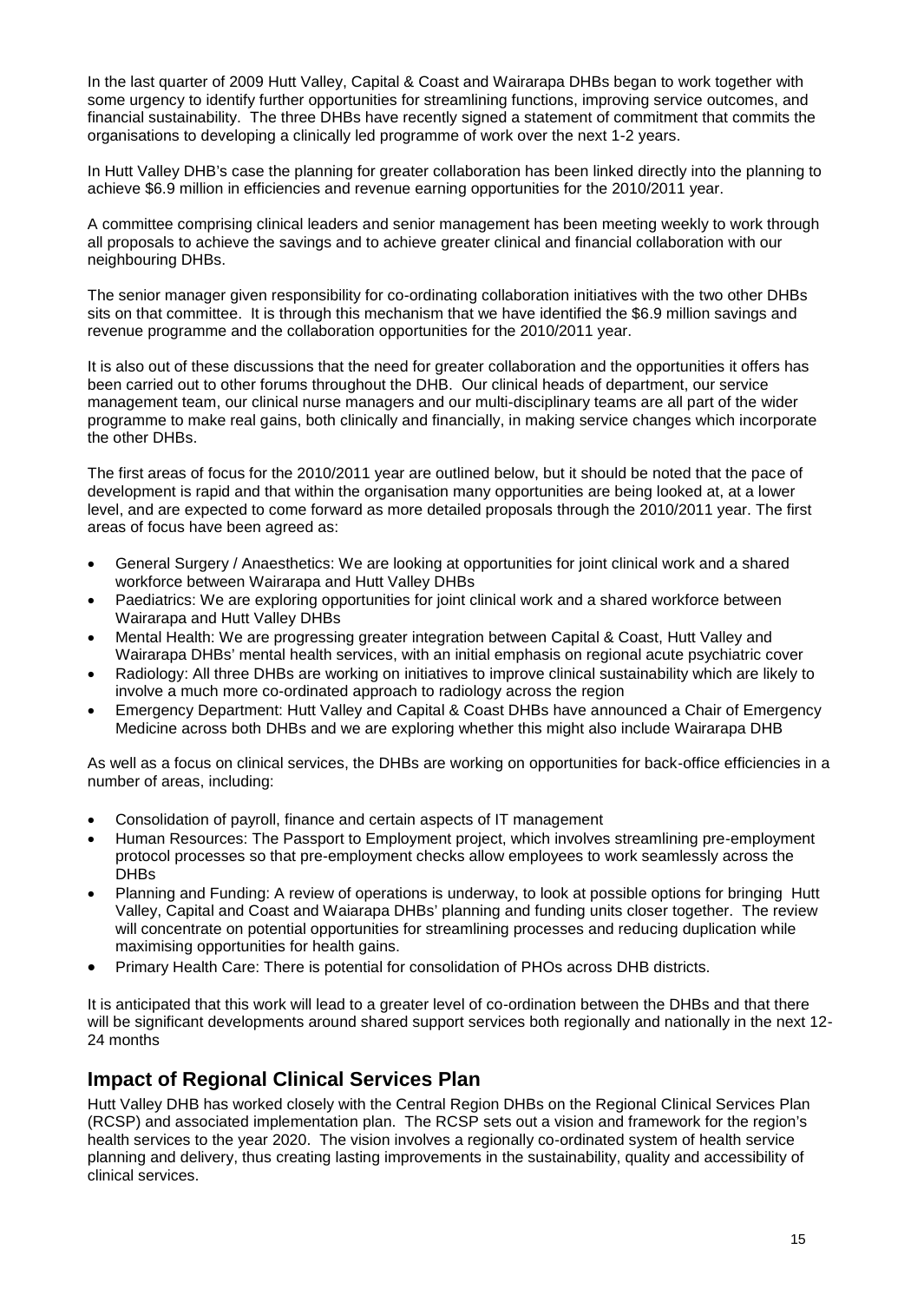There are three areas that will receive significant attention during the 2010/2011 year – radiology services in the region; maternity services; and aged care. Hutt Valley DHB is supporting greater collaboration in these three areas where the issues faced by all six DHBs are essentially the same.

## **Strengthening Hospital Services**

The RCSP identified a number of services that required strengthening. This was initially assessed on the basis of medical workforce shortages and over 2009 further assessment occurred to better understand service vulnerabilities across a broader criteria. The result was a summary action plan, "Strengthening Hospital Services: Regional Action Plan" and which, when added to existing regional projects has agreed the following priority areas by way of the work programme for 2010/11:

- Clinical services Cancer, Cardiac, Mental Health, Older Adults (AT&R and Specialist Rehabilitation for under 65 years), Plastics, Radiology, Renal, and Women's Services (Maternity, Gynaecology, Gynae Oncology Surgery and Maternal Foetal Medicine)
- Long Term Conditions (chronic conditions management)
- Regional Credentialing of Medical Clinicians
- Information Communication and Technology (ICT)

## **Clinical Networks**

Enabling the implementation of the RCSP requires clinical leadership and direction. In addition to this occurring through the regional governance and decision making framework, regional Clinical Networks have been established for Cancer (part of the national cancer programme), Cardiology, Mental Health, Plastic Surgery, and Renal Services. These networks solve identified regional issues for a service or group of 'like' services through an agreed work programme. They provide the opportunity for clinical leadership, coordination and information sharing across the continuum of care (primary, secondary and tertiary level settings).

### **Regional Governance and Decision Making**

Being able to implement the RCSP requires a framework that supports regional decision making whilst still recognising the autonomy of the local DHB Boards.

We believe that the majority of decisions will be operational matters that will not require sign-off at board level but that for major decisions that require it, the following decision making committee framework has been put in place.



**Figure 1: Regional decision making framework**

A regional governance group (called RCSP Regional Committee) comprising Board Chairs and CEOs has been established to lead regional decision making for the region. An independent chair will be appointed in the first quarter of 2010 to facilitate a consensus approach to decision making by DHB Boards. Decisions will be based on expert recommendations from the RCSP Leadership Committee (RLC), a group representative of different disciplines from across the region and DHBs. The RLC is a clinical and managerial partnership that will provide direction to the programme and ensure regional proposals are of the highest quality and

16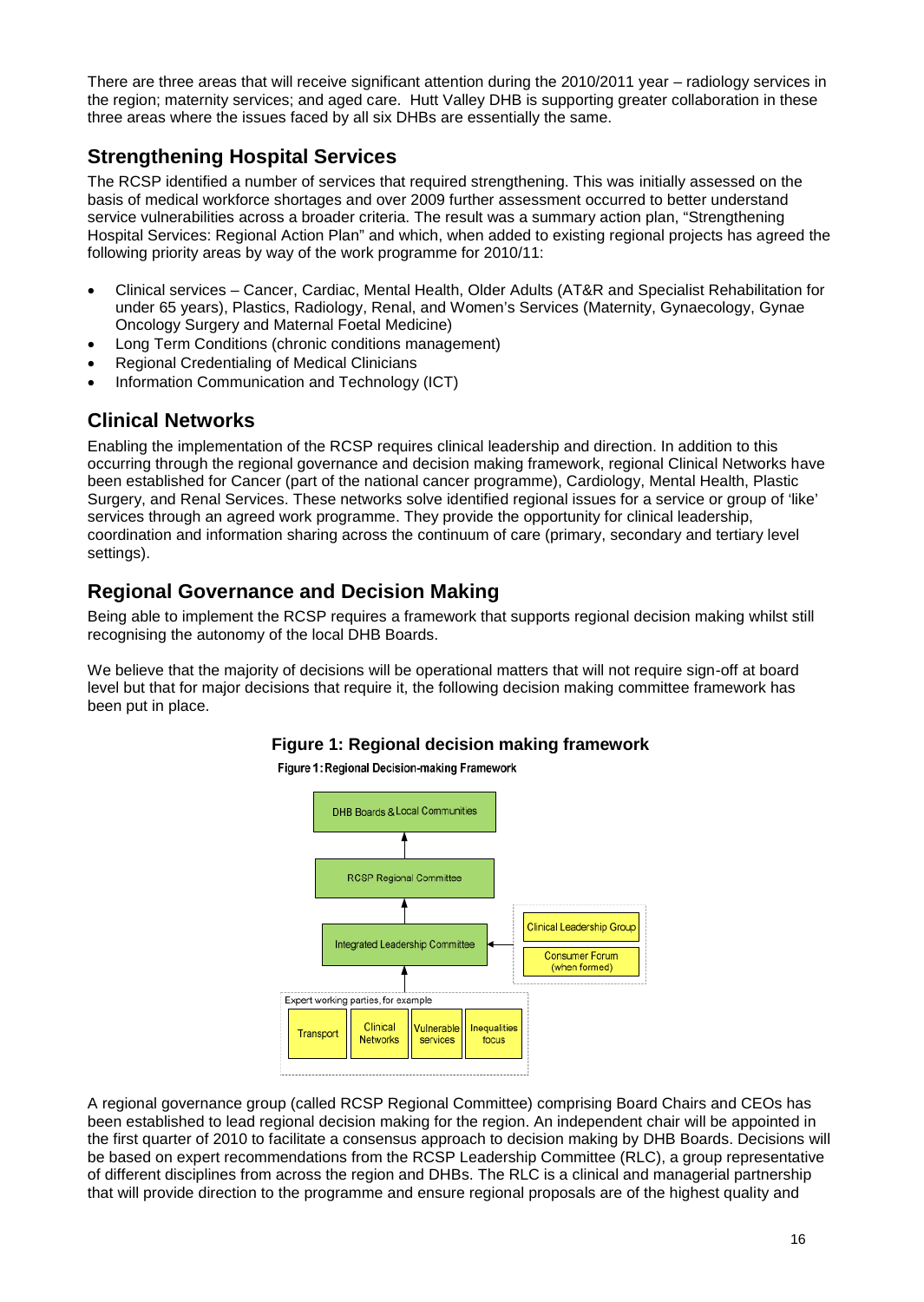have undergone rigorous review.

Supporting the RLC is a regional Clinical Leadership Group (CLG). CEOs directed in 2009 that a clinical group be formed to ensure a broad base of clinical participation and leadership. The CLG has a membership of primary and secondary clinicians from across the region and has worked in partnership with the interim RCSP Steering Group (and future RLC when formed in 2010) to shape the direction of the work programme.

## *2.7 Clinical Leadership*

Clinical leadership is a fundamental driver for improved patient care. Clinical leadership is a key contributor to increasing collaboration and teamwork within the organisation. These are critical if the Hutt Valley DHB is to prosper, both in the quality of its services and financially.

At Hutt Valley DHB we have fostered clinical leadership through a number of mechanisms, including:

- An *Improving the Patient Experience Programme*
- A Collective Leadership Forum
- Patient Safety Leadership Group
- Clinical Heads of Departments, Surgical Heads of Department and Clinical Nurse Managers meetings
- Allied Health Professional Leaders Group
- Nursing & Midwifery Executive Leadership Group
- Theatre user groups
- Information Systems User Groups
- Campus development user group
- Joint Clinical Heads and Managers signoff of service agreements,
- Clinical leadership membership of our Exceptional Funding Committee and Funding Management Group,
- Our Chief Medical Advisor Deputy Chief Medical Advisor, Primary Care Liaison, Director of Nursing and Director of Allied Health all sit on our Executive Membership Team and actively participate in all strategic discussions and decision making.

Clinical leadership underpins our work to improve hospital productivity and provide efficient and effective services. Our clinicians take the lead in identifying priorities for our efforts to shift resources to frontline services and create new capacity to see more patients and improve patient outcomes. Membership of our Funding Management Group and Exceptional Funding Committee means that clinical leadership supports decisions regarding new funding, and funding reallocation and disinvestment strategies.

Clinical leadership input to Board decision making is provided via contribution to Board papers and regular presentations and participation in Board meetings and discussions.

## *2.8 Improving Hospital Productivity*

Our hospital services have implemented a number of changes in recent years resulting in improved productivity and the freeing up of capacity to provide more services to increasing numbers of patients (Figure 3 below refers). Particular examples include our work in oral health and imaging services, where we have seen dramatic improvements in the number of patients able to be seen in a timely manner, within existing resources.

We are increasing this effort and a number of the projects that fall within our *Improving the Patient Experience Programme* are expected to deliver improved hospital productivity, releasing further capacity for increased frontline services:

- "Our time to care" project is a hospital wide approach to decrease wait times in emergency department.
- Increasing access to elective surgery by increasing day surgery and day of surgery admission rates and standardising pre-operative assessment.
- Improving efficiencies in outpatient management by standardising systems across the hospital.
- Extending patient focused booking to follow up outpatient appointments.
- Increasing GP direct access to diagnostics.
- A focus on people with respiratory conditions as part of the long term conditions work with secondary and primary providers.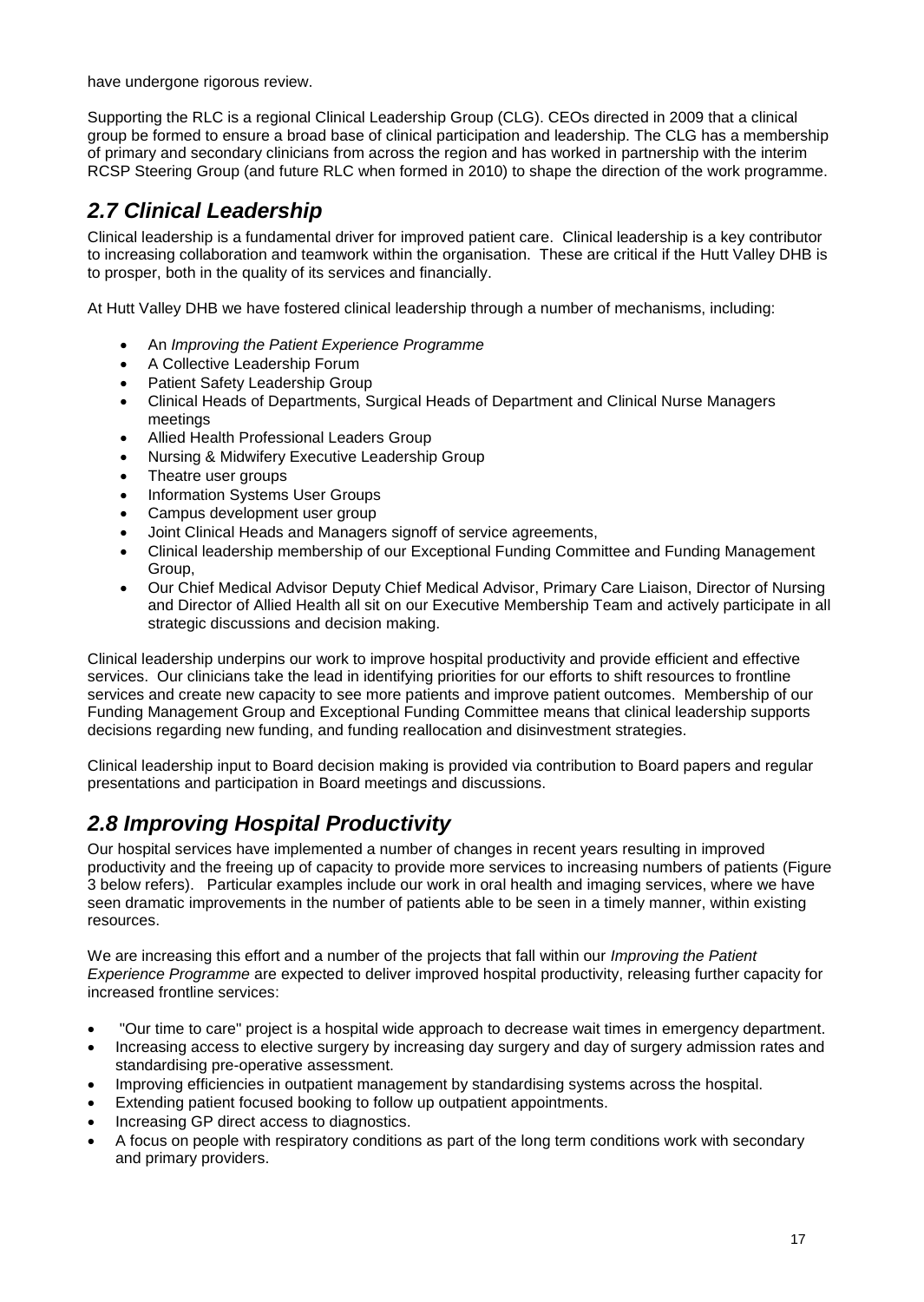

**Figure 2: Hospital Productivity Improvements**

## *2.9 Better, Sooner, More Convenient Primary Health Care*

The Government has identified that ensuring *Better, Sooner, More Convenient Primary Health Care* while freeing up capacity in secondary care is a key priority.

Hutt Valley DHB has engaged with our PHOs regarding opportunities to better integrate primary and secondary services and improve models of care. (Section 3.2 refers)

In addition, the Minister requested that the Hutt Valley DHB review the configuration of PHO services with a view to:

- Obtaining efficiencies in administrative costs
- Ensuring greater ability to make strategic investment in information systems and facilities
- Improving capacity for preventative health programmes
- Better use of scarce leadership and technical skills
- Easier integration of primary and secondary care services
- Increased potential for spread of innovation and best practice.

Hutt Valley PHOs have been encouraged to look at options for consolidation, including cross boundary consolidation with PHOs in the Capital and Coast DHB district. The principles guiding the Hutt Valley DHB's considered approach include:

- Supporting a PHO led approach
- Acknowledging the efficiency and effectiveness of our smaller PHOs, some of which are closer to the Government's vision of integrated family care centres
- Ensuring that we preserve or enhance overall performance
- Minimising any negative impact on high needs communities
- Supporting innovation in primary health care.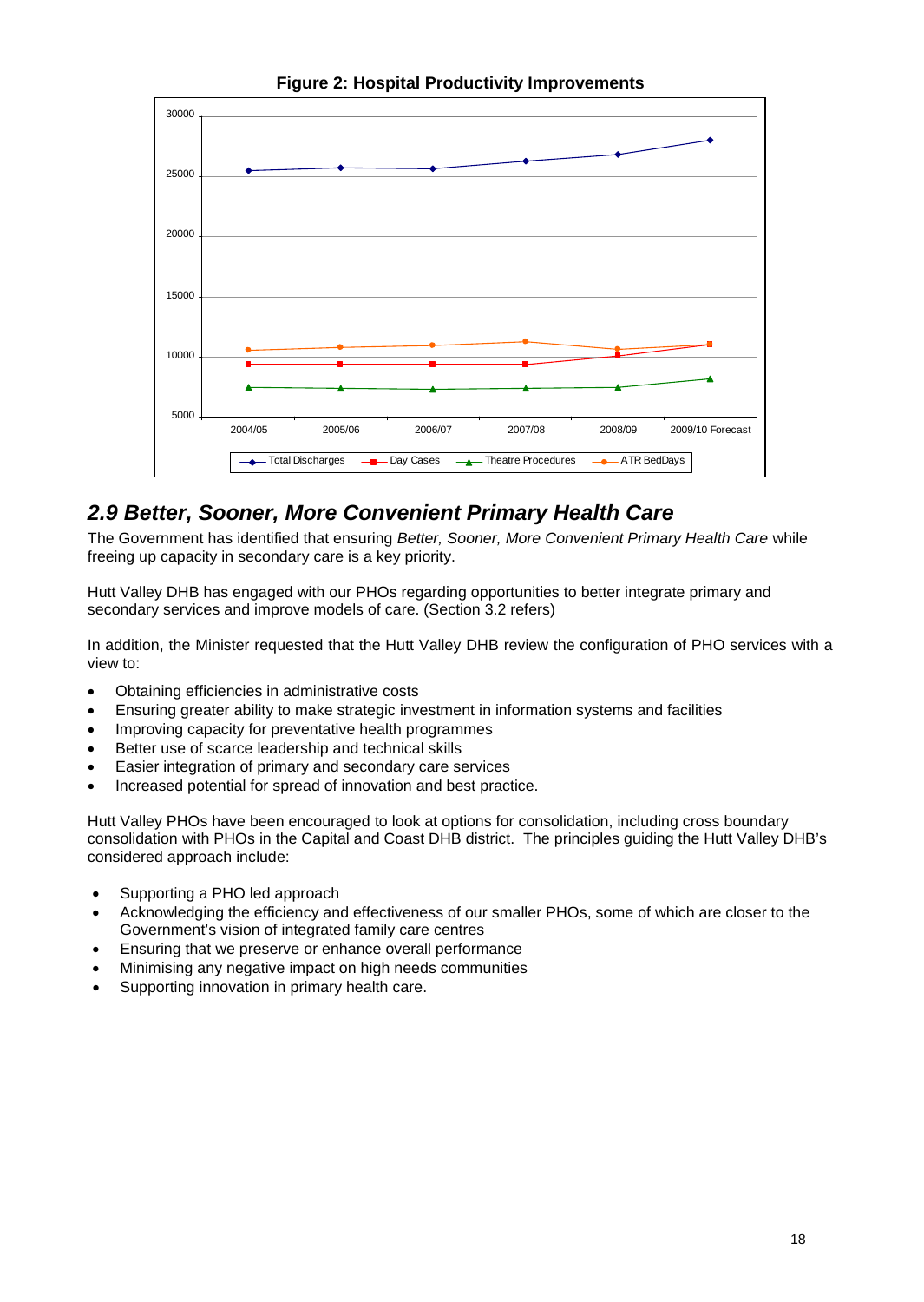## **3.0 Key Outcomes and Priorities**

For each of the DHB Output Classes<sup>2</sup> this section outlines the significant services, actions and programmes we intend to carry out to achieve particular impacts<sup>3</sup> and our long-term outcomes. Specific performance measures have been selected for each of the impacts and output class (Table 6 below refers). These measures are drawn from the DHB Non Financial Monitoring Framework covering Government priorities and targets, service coverage requirements, provision of quality services efficiently, and purchasing the right mix of services. Further details of the DHB Non Financial Monitoring Framework and the measures and targets for Hutt Valley DHB are provided at Appendix 2. Further measures are drawn from the Hutt Valley DHB District Strategic Plan and other priority areas.

| Long term outcomes              | <b>Impacts</b>                                                                                                                                                                                    | Measures <sup>4</sup>                                                                                                                                                                                                                      | <b>Service Output Classes</b>                                                                |
|---------------------------------|---------------------------------------------------------------------------------------------------------------------------------------------------------------------------------------------------|--------------------------------------------------------------------------------------------------------------------------------------------------------------------------------------------------------------------------------------------|----------------------------------------------------------------------------------------------|
| <b>Healthier</b><br>communities | Health protection is enhanced;<br>public trust, confidence and<br>security                                                                                                                        | Disease outbreaks are<br>controlled                                                                                                                                                                                                        | <b>Public Health Services</b>                                                                |
| Improved health<br>equity       | Health risk is reduced; people are<br>healthy, able to self manage and<br>live longer                                                                                                             | Better help for smokers to<br>quit (Health Target)<br>Immunisation coverage<br>(Health Target)<br>Increased number of infants<br>breastfed                                                                                                 | <b>Public Health Services</b><br>Primary & Community<br>Services<br><b>Hospital Services</b> |
|                                 | Intervention is early; people who<br>are at risk of illness or injury are<br>diagnosed and managed earlier                                                                                        | Number of Before School<br>Checks<br>Breast cancer screening<br>coverage<br>Increased number of oral<br>health examinations<br>Reduced number of people<br>experiencing a mental<br>health crisis<br>Reduced avoidable<br>hospitalisations | <b>Public Health Services</b><br>Primary & Community<br>Services<br><b>Hospital Services</b> |
|                                 | Access to services is improved;<br>people with early conditions are<br>treated and managed earlier and<br>illness progression is reduced                                                          | Improved access to mental<br>health services<br>Reduced avoidable<br>hospitalisations<br>Electives surgical<br>discharges (Health Target)<br>Elective services<br>standardised intervention<br>rate<br>Post natal length of stay           | Primary & Community<br>Services<br><b>Hospital Services</b><br><b>Support Services</b>       |
|                                 | Services are better integrated;<br>people with long term conditions<br>have their care coordinated<br>across a range of service<br>providers leading to reduced<br>premature disability and death | Diabetes/CVD management<br>(Health Target)<br>Reduced avoidable<br>hospitalisations                                                                                                                                                        | Primary & Community<br>Services<br><b>Hospital Services</b><br><b>Support Services</b>       |
|                                 | Support services are appropriate;<br>people and their whanau with end<br>stage conditions are supported to<br>live and die well                                                                   | Ageing in place<br>ARC hospital beddays                                                                                                                                                                                                    | <b>Support Services</b>                                                                      |

| Table 6: Alignment of long-term outcomes, impacts, measures and service outputs |  |
|---------------------------------------------------------------------------------|--|
|---------------------------------------------------------------------------------|--|

 $^{\text{2}}$  Output Classes are defined within the Statement of Intent 2010-13 as an aggregation of outputs (Public Finance Act 1989 and Crown Entities Act 2004), which are the final goods and services supplied to someone outside of the entity.

 $^3$  Impacts are defined within the Statement of Intent 2010-13 as being attributed to DHBs outputs. An impact means the contribution made to an outcomes by a specified set of outputs.

<sup>4</sup> Refer DHB Non Financial Monitoring Framework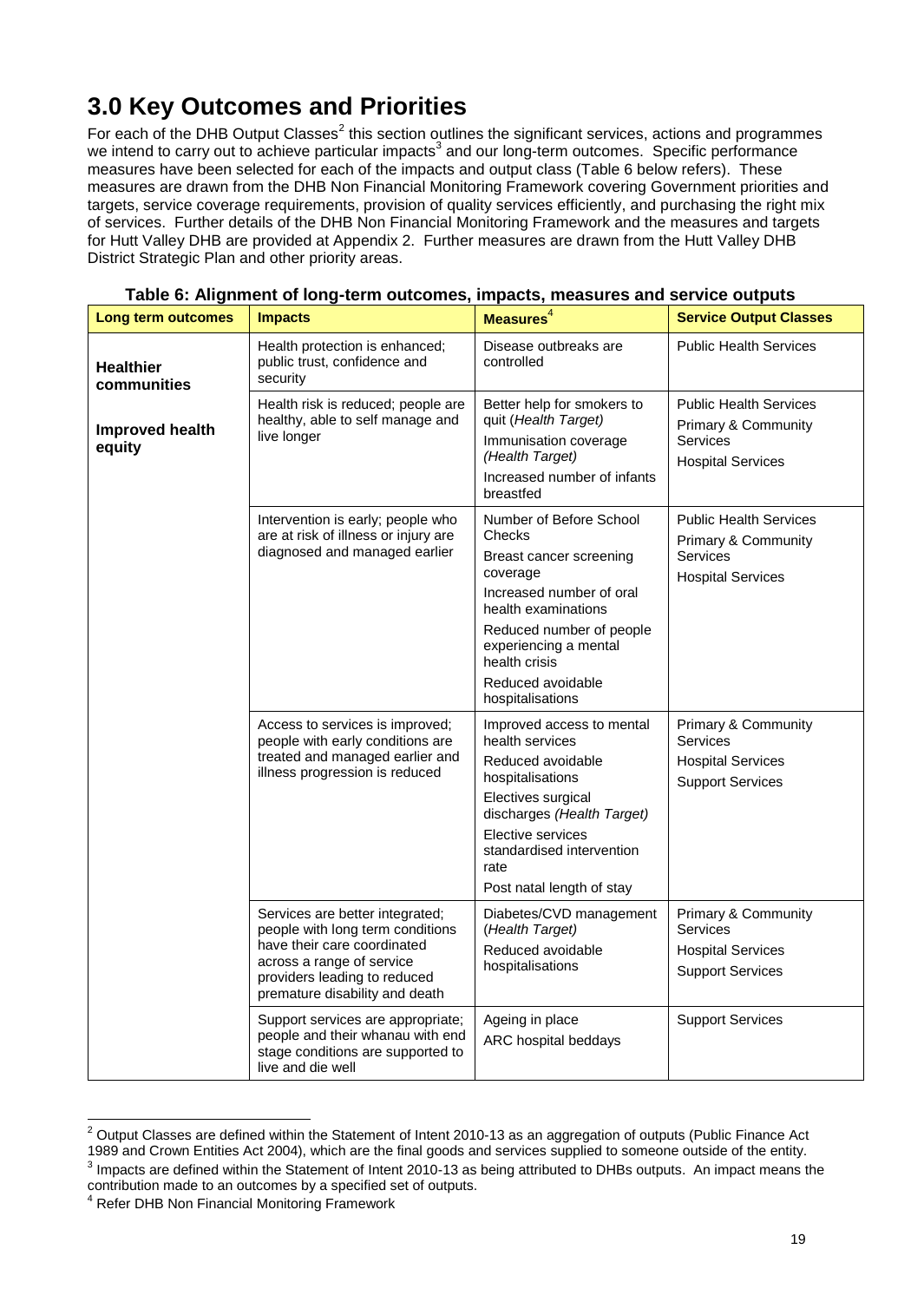| Long term outcomes | <b>Impacts</b>                                            | Measures <sup>4</sup>                                    | <b>Service Output Classes</b> |
|--------------------|-----------------------------------------------------------|----------------------------------------------------------|-------------------------------|
|                    | Services are provided more<br>efficiently and effectively | Expenditure on community<br>pharmaceuticals              | DHB capability and capacity   |
|                    |                                                           | Emergency department<br>waiting times (Health<br>Target) |                               |
|                    |                                                           | <b>Theatre Utilisation</b>                               |                               |
|                    |                                                           | Day Surgery rates                                        |                               |
|                    |                                                           | Day of surgery admission                                 |                               |
|                    |                                                           | Average length of stay                                   |                               |
|                    | Our infrastructure is improved                            | ED/Theatre development<br>targets                        | DHB capability and capacity   |

## *3.1 Public Health Services*

In 2010/11 we will maintain our response to disease outbreaks and preparations for pandemics and emergency management situations. We will increase our work with primary health care providers to reduce the risk of chronic diseases and cancer, reduce the burden of preventable hospitalisations and increase our immunisation and cancer screening rates. We will continue to work with our communities and local government to ensure healthier environments (e.g. clean air, safe water, healthy housing).

### **Key Areas of Focus**

Hutt Valley DHB will continue to work in key public health areas to:

- Respond to disease outbreaks, pandemics and emergency management requirements as they arise
- Reduce chronic diseases such as diabetes, cardiovascular and respiratory conditions, and cancer
- Improve immunisation coverage
- Improve breast feeding rates
- Increase the number of eligible women participating in BreastScreen Aotearoa, in particular Maori and Pacific women
- Maintain the viability of core public health services in a constrained fiscal environment.

## **Priority Actions for Public Health Services**

Table 7 below summarises the priority actions that Hutt Valley DHB is seeking to achieve in Public Health Services. The full extent of Public Health Services can be found in more detail in the Regional Public Health Business Plan 2010/11.

|                                                                                                                                                                                         | Significant services, actions, programmes or initiatives <sup>5</sup><br>(Planned Outputs)                                                                | <b>Performance</b><br><b>Measures</b>              | <b>Intended Outcomes/</b><br><b>Impacts</b> |
|-----------------------------------------------------------------------------------------------------------------------------------------------------------------------------------------|-----------------------------------------------------------------------------------------------------------------------------------------------------------|----------------------------------------------------|---------------------------------------------|
| Continue to promote, fund and deliver immunisation programmes in<br>collaboration with primary care, Maori and Pacific providers and well<br>child providers, and the education sector. |                                                                                                                                                           | Immunisation coverage<br>(Health Target)           | Health risk is reduced                      |
| Implement the Regional Tobacco Control Plan:<br>Secondary Care (hospital based):                                                                                                        |                                                                                                                                                           | Better help for smokers<br>to quit (Health Target) | Health risk is reduced                      |
|                                                                                                                                                                                         | Improve systems that support staff to document ABC for<br>inpatients. Improve the electronic data systems so that<br>smoking status is a mandatory field. |                                                    |                                             |
|                                                                                                                                                                                         | Train clinicians in the use of ABC for Smoking Cessation                                                                                                  |                                                    |                                             |
| ٠                                                                                                                                                                                       | Visit wards and promote systems to achieve the health target                                                                                              |                                                    |                                             |
| ٠                                                                                                                                                                                       | Monitor the use of NRT through pharmacy and monitor the<br>number of Maori, receiving advice to quit, for equitable                                       |                                                    |                                             |

### **Table 7: Public Health Services Priority Actions**

<sup>&</sup>lt;sup>5</sup>Includes reference to the relevant strategies and actions set-out in Wellington Region Keeping Well Strategic Plan for Population Health, the Regional Public Health Business Plan, the Pacific Health Strategic Plan, and as part of the Hutt Valley DHB population health programmes and funding plans.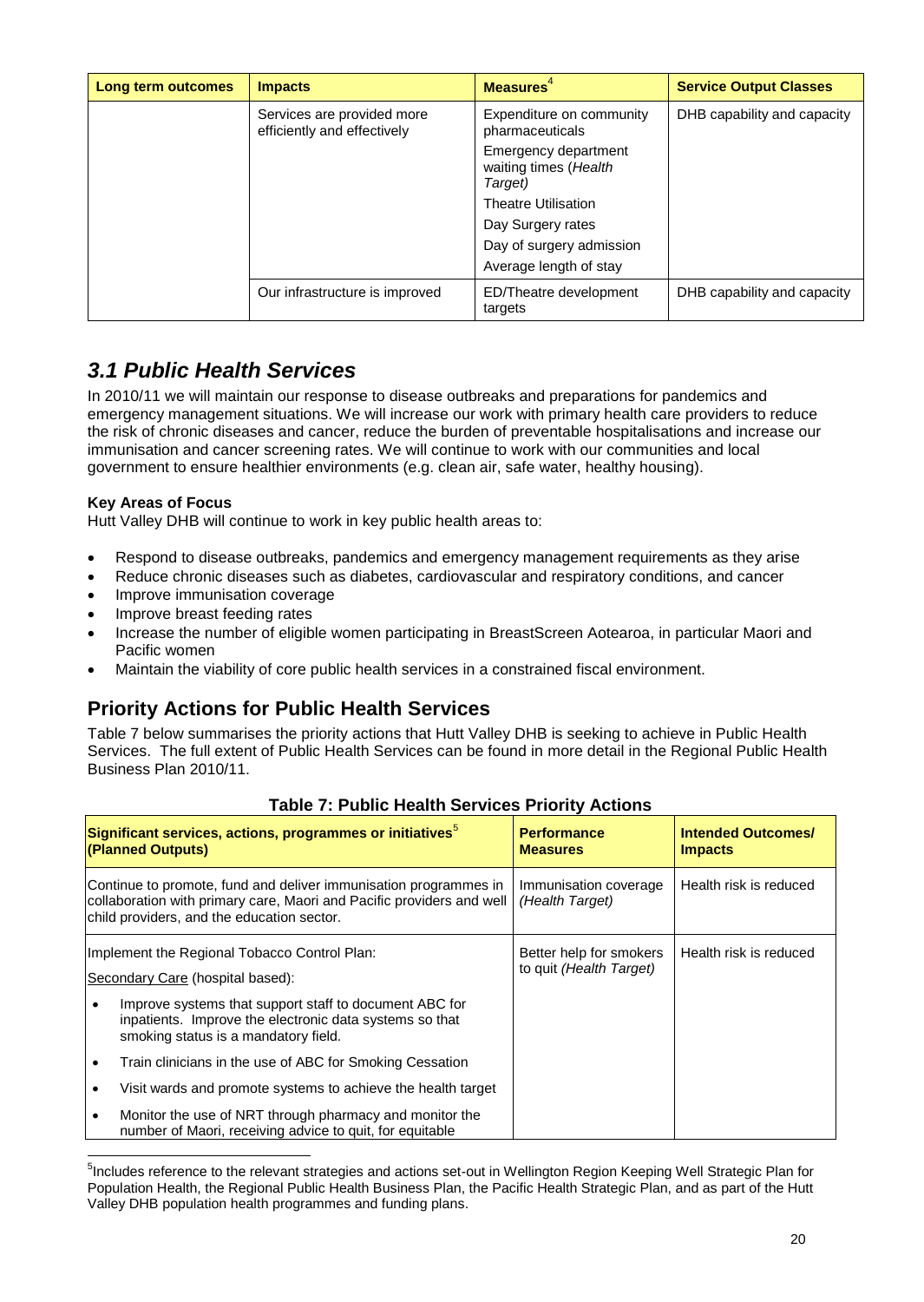| Significant services, actions, programmes or initiatives $^5$<br>(Planned Outputs)                                                                                  |                                                                                                                                                                                          | <b>Performance</b><br><b>Measures</b>                                             | <b>Intended Outcomes/</b><br><b>Impacts</b> |
|---------------------------------------------------------------------------------------------------------------------------------------------------------------------|------------------------------------------------------------------------------------------------------------------------------------------------------------------------------------------|-----------------------------------------------------------------------------------|---------------------------------------------|
|                                                                                                                                                                     | outcomes                                                                                                                                                                                 |                                                                                   |                                             |
|                                                                                                                                                                     | Primary Care:                                                                                                                                                                            |                                                                                   |                                             |
| $\bullet$                                                                                                                                                           | Train primary care providers in ABC for use in every day<br>practice                                                                                                                     |                                                                                   |                                             |
| $\bullet$                                                                                                                                                           | Raise awareness of the approach needed for the health target<br>for 'better help for smokers'                                                                                            |                                                                                   |                                             |
| $\bullet$                                                                                                                                                           | Assist and support the development of systems the will capture<br>the health target reporting                                                                                            |                                                                                   |                                             |
| $\bullet$                                                                                                                                                           | Support health providers, with resources and toolkits                                                                                                                                    |                                                                                   |                                             |
| $\bullet$                                                                                                                                                           | Offer guidance on smokefree policies                                                                                                                                                     |                                                                                   |                                             |
| $\bullet$                                                                                                                                                           | Identify opportunities to support primary care to build on the<br>work of clinicians                                                                                                     |                                                                                   |                                             |
|                                                                                                                                                                     | Pandemic planning - strengthening our response readiness for an<br>upsurge in H1N1 and encouraging the establishment of regional<br>response structures for health emergencies.          | Response to pandemics                                                             | Infrastructure is<br>improved               |
|                                                                                                                                                                     | <b>Before School Checks</b>                                                                                                                                                              | Number of B4SC checks                                                             | Intervention is early                       |
|                                                                                                                                                                     | Support the delivery of Mum4Mum breast-feeding support for Maori<br>and Pacific and high needs communities using a community<br>development model.                                       | Breast feeding rates                                                              | Health risk is reduced                      |
|                                                                                                                                                                     | Breast and cervical screening: Work with PHOs, Mana Wahine and<br>Te Runanga O Taranaki Whanui to continue the improvement in our<br>cancer screening rates for M ori and Pacific women. | Screening coverage<br>targets                                                     | Intervention is early                       |
| Alcohol and Tobacco - increasing our focus on conducting<br>Controlled Purchasing Operations (CPOs) within the district to<br>reduce harm from alcohol and tobacco. |                                                                                                                                                                                          | Number of alcohol and<br>tobacco controlled<br>purchasing operations<br>completed | Health risk is reduced                      |
|                                                                                                                                                                     | Provide family health assessments to support the delivery of healthy<br>housing programmes                                                                                               | Number of homes<br>assessed                                                       | Health risk is reduced                      |
| Placement of a Public Health Nurse in the WINZ Porirua office to<br>provide health advice, support and clinical interventions to Work &<br>Income NZ (WINZ) clients |                                                                                                                                                                                          | Number of clients<br>supported                                                    | Intervention is early                       |

## *3.2 Primary and Community Services*

The Government has identified that ensuring better, sooner, more convenient primary health care while freeing up capacity in secondary care is a key priority. In 2010/11 we will ensure better service integration across primary, secondary, mental health and public health services, with a particular focus on long-term conditions and reducing avoidable hospital admissions. We will continue to focus on building improved infrastructure (workforce, service models, data) in primary health care to support improved access to services and delivery of more efficient and effective services. Hutt Valley DHB's local plan for mental health and addiction services Make it Happen (Whakamahingia) 2008-13 guides our local response to the national and regional strategies. The priorities for service improvements are in services for children and youth, older people and in primary care.

### **Key Areas of Focus**

Hutt Valley DHB is addressing a number of challenges with regard to Primary and Community Services, specifically:

- The below target number of General Practitioners and Practice Nurses required to serve the Hutt Valley population
- The ability for the enrolled population to get timely access to primary care when they need care
- Sustainability of after-hours services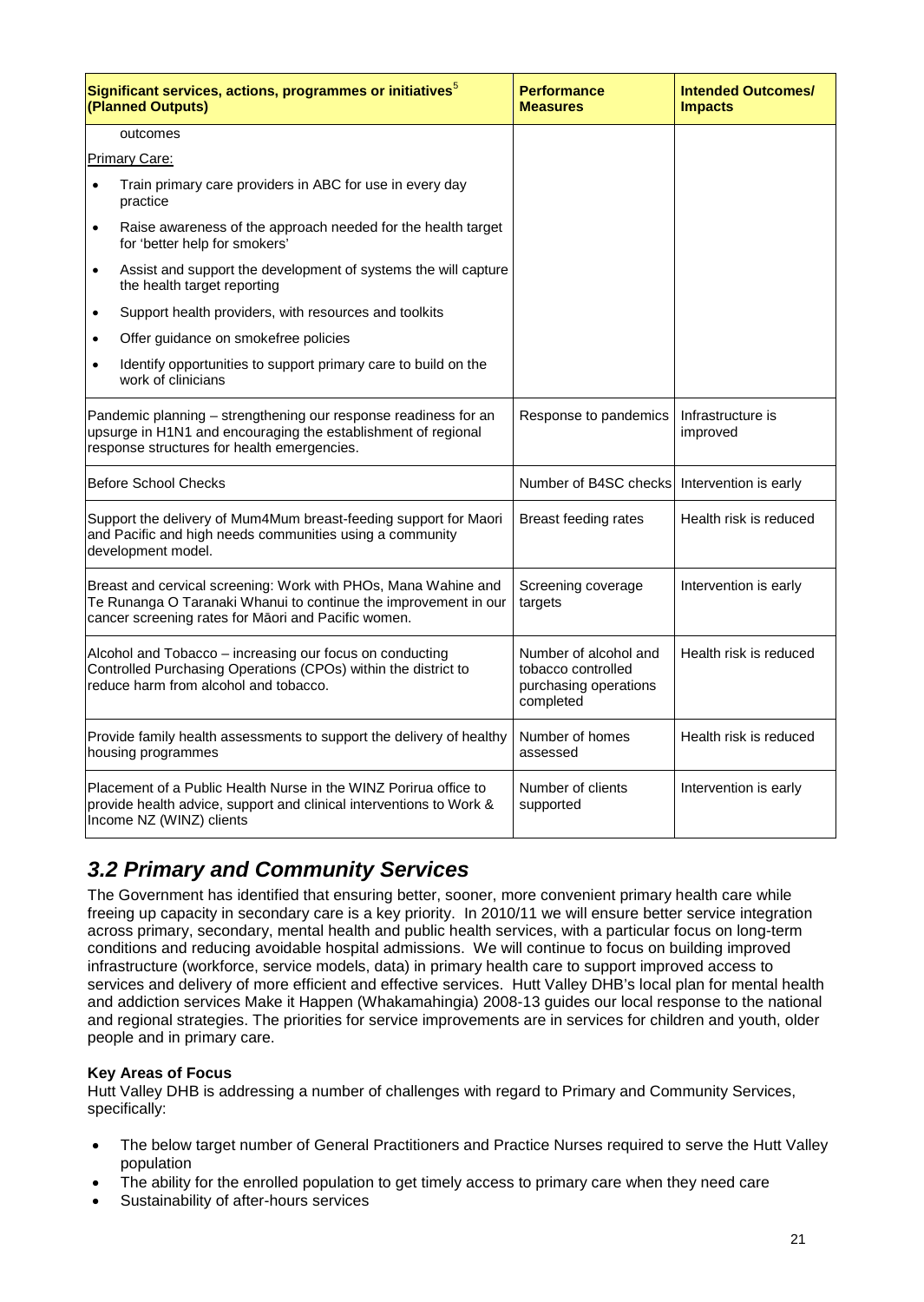- High rates of avoidable hospital admissions
- Inequalities in relation to avoidable hospital admissions, annual checks and follow-up management for people with diabetes
- The lower number of GP and Practice Nurse consultations for our high needs population when compared to New Zealand figures
- The need to increase enrolment for child and adolescent oral health services; reducing disparities in DMFT and caries free figures between M ori, Pacific and other children, increasing the total number of examinations and treatments, and reducing arrears rates for recall to services
- Higher than average expenditure on community pharmaceuticals for our population.

Hutt Valley DHB has engaged with our PHOs regarding opportunities to better integrate primary and secondary services and improve models of care, building on our earlier work to develop a Long Term Conditions Framework in 2008 and the work of a Long Term Conditions Think Tank (LTCTT) in 2009. The Think Tank comprised primary, community and secondary care clinicians meeting to discuss and identify real opportunities for better integrating care. Nineteen potential projects or areas for improvement were identified. In 2010/11 we will be progressing the following projects seen as the highest priority:

- *Breath Easy:* a pilot project involving primary and secondary care clinicians aimed at assisting patients to better manage their respiratory condition, providing clinicians with better tools for care planning, the sharing of patient information between clinicians, and provision of improved access to diagnostics and services in the community.
- *Access to Diagnostic Imaging;* a review of primary care access to diagnostic imaging services, where currently access is restricted to people with a community services card or high user card. Primary care clinicians have told us that they would like better access to diagnostic services, including access to specialist advice prior to referral. We have commenced with a review of imaging services and how we can better support primary care and ensure better access for more patients from within current resources.
- **Cellulitis;** a priority for one of our PHOs is the treatment of children with skin conditions and reducing avoidable emergency department attendances and hospitalisation. We are working with this PHO to look at ways we can provide further support for cellulitis services in the community.
- *Diabetes;* a review of diabetes services (primary, community and secondary care), with a view to developing an integrated patient centred service model, that improves the patient journey, shifts services to primary care, reduces avoidable hospitalisations, and results in improved achievement of diabetes performance targets.

In addition to the above project areas our ongoing work also includes:

- Support for the Primary Care Skin Lesion Programme
- Direct GP referrals for CT head services, and respiratory and cardiology testing
- Extension of the community spirometry service into more PHO practices
- Establishment of a regular integrated clinical review service between secondary care diabetes services and a PHO with a high needs population.

In addition, the Minister requested that the Hutt Valley DHB review the configuration of PHO services with a view to:

- Obtaining efficiencies in administrative costs
- Ensuring greater ability to make strategic investment in information systems and facilities
- Improving capacity for preventative health programmes
- Better use of scarce leadership and technical skills
- Easier integration of primary and secondary care services
- Increased potential for spread of innovation and best practice.

Hutt Valley PHOs are being actively encouraged to look at options for consolidation, including cross boundary consolidation with PHOs in the Capital and Coast DHB district. The principles guiding the Hutt Valley DHB's considered approach include:

- Supporting a PHO led approach
- Acknowledging the efficiency and effectiveness of our smaller PHOs, some of which are closer to the Government's vision of integrated family care centres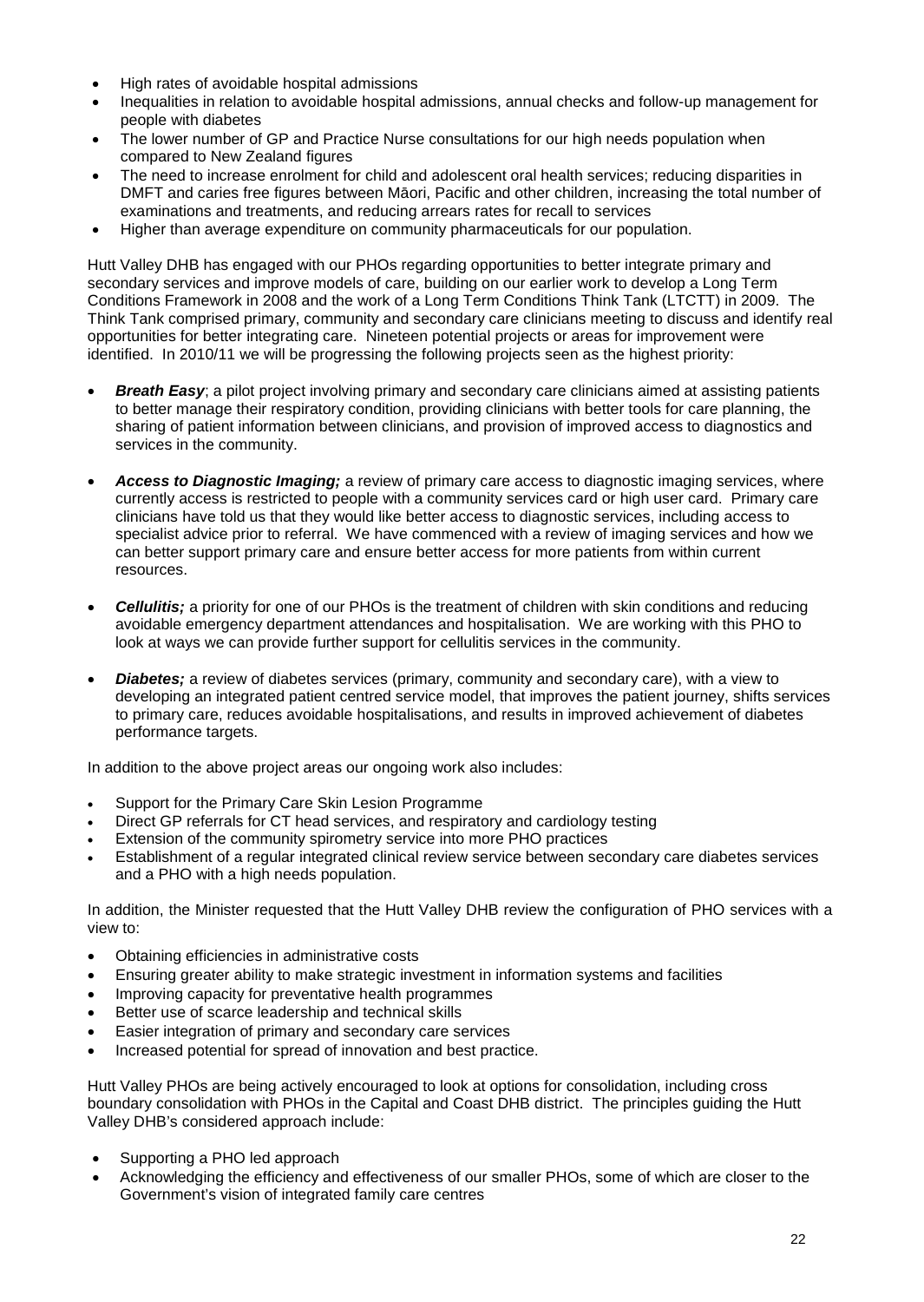- Ensuring that we preserve or enhance overall performance
- Minimising any negative impact on high needs communities
- Supporting innovation in primary health care.

Hutt Valley DHB will work with its PHOs to deliver plans for PHO reconfiguration by 30 June 2010 with the aim of implementing changes by 31 December 2010.

## **Priority Actions for Primary and Community Services**

Table 8 below summarises the priority actions that Hutt Valley DHB is seeking to achieve in Primary and Community Services.

### **Table 8: Primary and Community Services Priority Actions**

| Significant services, actions, programmes or initiatives<br>(Planned Outputs)                                                                                                                                                                                                                                                                                                                                                                               | <b>Performance</b><br><b>Measures</b>                                                                                                                 | <b>Intended Outcomes/</b><br><b>Impacts</b>                                                                                                       |
|-------------------------------------------------------------------------------------------------------------------------------------------------------------------------------------------------------------------------------------------------------------------------------------------------------------------------------------------------------------------------------------------------------------------------------------------------------------|-------------------------------------------------------------------------------------------------------------------------------------------------------|---------------------------------------------------------------------------------------------------------------------------------------------------|
| Foster the development of new models of service delivery for people<br>with long term conditions (including cardiovascular, diabetes and<br>respiratory disease).                                                                                                                                                                                                                                                                                           | Diabetes/CVD<br>measures (Health<br>Target)<br>Number of people<br>enrolled in Care Plus                                                              | Services are better<br>integrated<br>Reduced avoidable<br>admissions                                                                              |
| Progress the Oral Health Service Provision for Child and<br>Adolescents Project.                                                                                                                                                                                                                                                                                                                                                                            | Increased number of pre<br>and school children<br>enrolled and examined<br>Number of adolescents<br>enrolled and examined                             | Intervention is earlier<br>Caries free at 5 years,<br>DMFT score at Year 8                                                                        |
| Progress Respiratory Project; Breath Easy:<br>Review services available for people with respiratory condition<br>$\bullet$<br>including funding with a view to improving support for people in<br>the community including better access to diagnostic services.                                                                                                                                                                                             | Reduce avoidable<br>hospitalisations                                                                                                                  | Intervention is earlier<br>Services are better<br>integrated<br>Reduced avoidable<br>admissions                                                   |
| Progress next phase of after-hours primary health care business<br>plan                                                                                                                                                                                                                                                                                                                                                                                     | Project progresses to<br>plan                                                                                                                         | Improved access to<br>services                                                                                                                    |
| Community Pharmaceuticals Value for Money Project                                                                                                                                                                                                                                                                                                                                                                                                           | Reduced expenditure<br>per capita on community<br>pharmaceuticals                                                                                     | Services are provided<br>efficiently and effectively                                                                                              |
| Progress Cellulitis Project<br>Increase targeted programmes in areas where high incidence<br>$\bullet$<br>and impact, including focus on children and men                                                                                                                                                                                                                                                                                                   | Reduce avoidable<br>hospitalisations                                                                                                                  | Intervention is earlier<br>Services are better<br>integrated<br>Reduced avoidable<br>admissions                                                   |
| Review diabetes services:<br>Review the wide range of diabetes services already available in<br>the community - ensuring there is clinical input and involving the<br>local diabetes team as appropriate - to identify whether any<br>service gaps exist, identify whether any funding shifts are<br>required and action these as appropriate in 2010/11. This will<br>enable the DHB to further improve on its diabetes performance<br>targets in 2011/12. | Make year on year<br>increases in diabetes<br>performance targets.<br>Reduce avoidable<br>hospital admissions<br>associated with diabetes<br>and CVD. | Intervene earlier in<br>patient care and<br>management<br>Better integrate<br>secondary and primary<br>care diabetes and CVD<br>service delivery. |

## *3.3 Hospital Services*

Hospital Services encompass all services provided via the Hutt Hospital, including:

- Medical services
- Surgical Services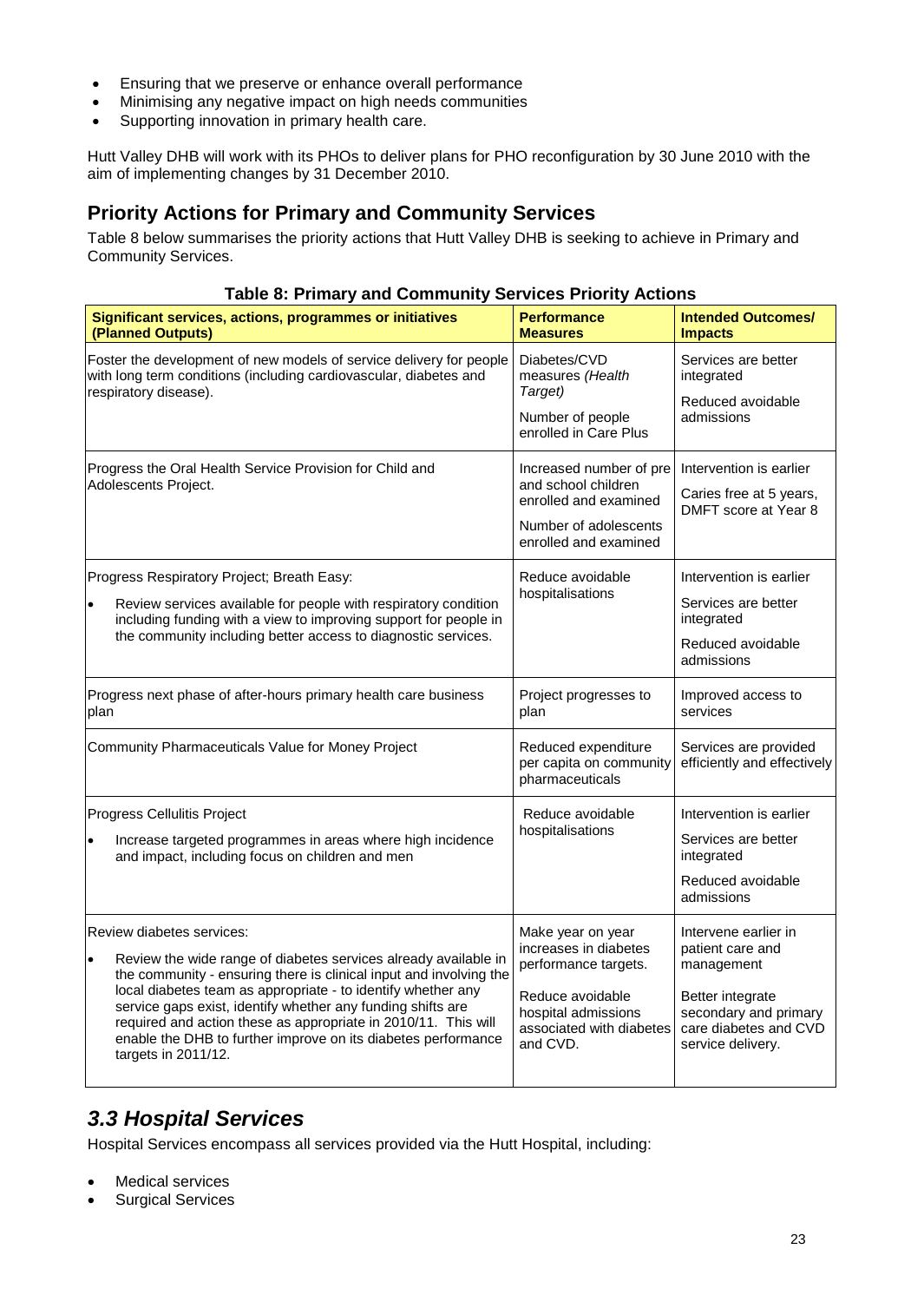- Plastic, ENT, Audiology and Dermatology services
- Gynaecology services
- Maternity services
- Mental health services

### **Key Areas of Focus**

Hutt Hospital is working on a number of challenges, including:

- Improving productivity and releasing more capacity to increase activity, ahead of the new campus developments
- Focusing on quality improvements that lead to improvements in efficiency and effectiveness of services
- Working closely with our neighbouring DHBs
- Managing workforce and skill shortages that impact on access to services
- Managing acute demand on services in a planned way where possible
- Ensuring that hospital services are aligned (capacity, staff and patient flow) to achieve new targets for emergency department waiting times
- Progressing work to reduce the number of follow-up appointments and ensure better discharge planning and support for primary care
- Maintaining a focus on our production plans to ensure we meet targets for activity and patient flow improvements
- Developing and supporting our clinical leaders and networks
- Maintaining credentialing requirements
- Maintaining a national and regional collaborative approach to providing access to tertiary level paediatric services
- Shortages of independent midwives requiring Hutt Hospital to provide primary maternity care to 15% of pregnant women
- Changing the model of care for mental health services to one that delivers a collaborative and integrated service based on need.

### **Electives Services Plan**

Hutt Valley DHB is committed to meeting the Government's expectations around elective services, particularly the key principles underlying the electives system:

- **Clarity** where patients know whether or not they will receive publicly funded services
- **Timeliness** where services can be delivered within the available capacity, patients receive them in a timely manner; and
- **Fairness** ensuring that the resources available are directed to those most in need.

The Government has set a national target of 2000 extra surgical discharges, although each DHB's contribution varies. In 2010/11 we plan to achieve a total of **5,459** elective discharges for our population as shown by specialty in Table 9 below (including dental & cardiology). This includes elective discharges provided on our behalf by other DHBs.

| Table 9: Electives Services Plan |            |       |       |       |  |
|----------------------------------|------------|-------|-------|-------|--|
| <b>Elective Cases</b>            | 09-10 plan | 10/11 | 11/12 | 12/13 |  |
| ID01001 Dental Treatment         | 391        | 363   | 363   | 363   |  |
| M10001 Cardiology                | 172        | 200   | 200   | 200   |  |
| S00001 General Surgery           | 948        | 937   | 925   | 925   |  |
| IS15001 Cardiothoracic           | 74         | 107   | 107   | 107   |  |
| <b>S25001 ENT</b>                | 662        | 565   | 565   | 565   |  |
| S30001 Gynaecology               | 668        | 625   | 625   | 625   |  |
| S35001 Neurosurgery              | 46         | 45    | 45    | 45    |  |
| S40001 Ophthalmology             | 564        | 564   | 564   | 564   |  |
| S45001 Orthopaedics              | 604        | 638   | 638   | 638   |  |
| S55001 Paediatric Surgery        | 99         | 117   | 117   | 117   |  |
| IS60001 Plastics/Max/Burns       | 841        | 976   | 961   | 961   |  |
| S70001 Urology                   | 214        | 219   | 219   | 219   |  |
| S75001 Vascular Surgery          | 121        | 103   | 103   | 103   |  |

**Table 9: Electives Services Plan**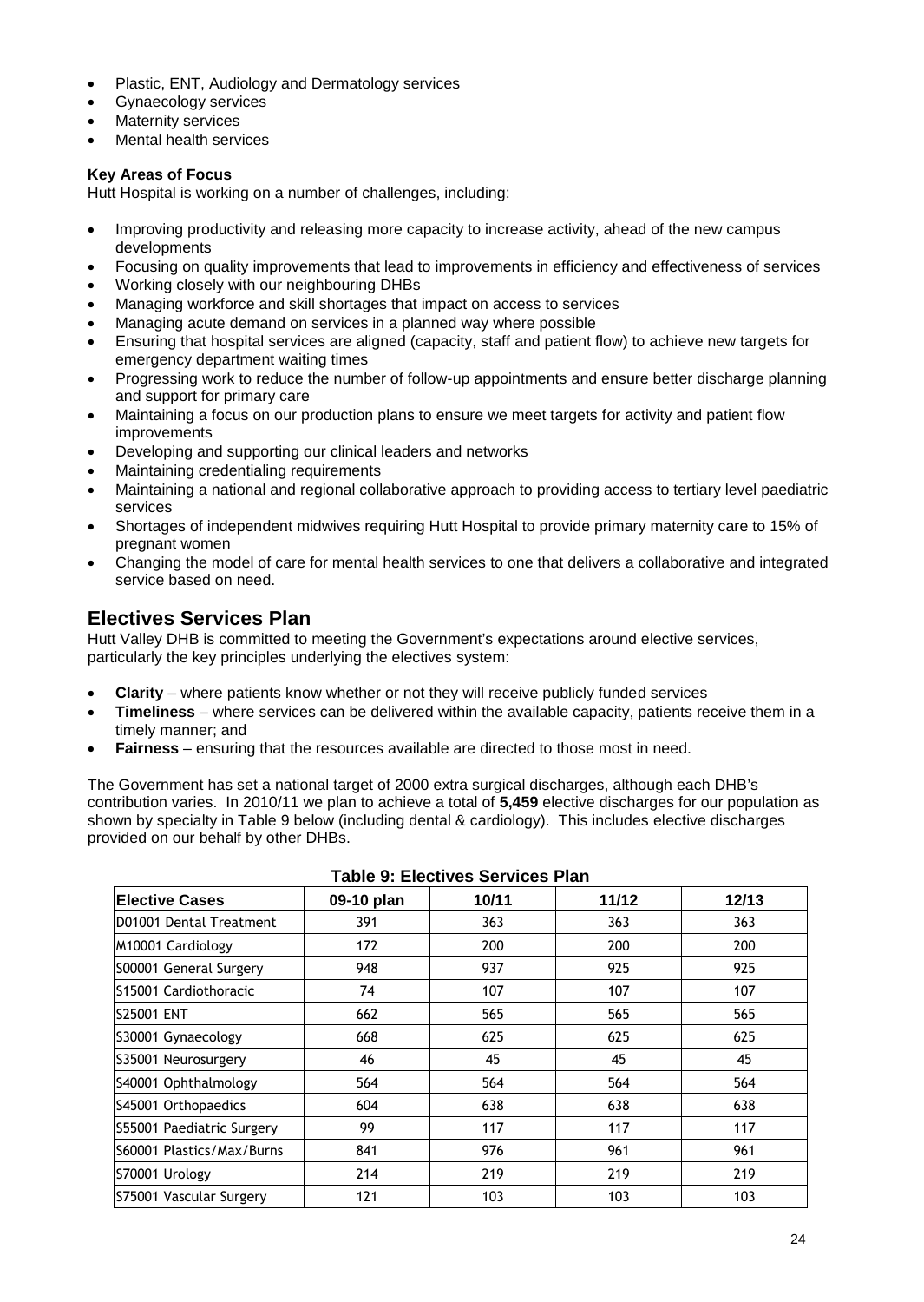| <b>Elective Cases</b> | 09-10 plan | 10/11 | 11/12 | 12/13 |
|-----------------------|------------|-------|-------|-------|
| <b>Total</b>          | 5404       | 5459  | 5432  | 5432  |

Within our surgical services production plan we are planning to complete 150 breast reconstructions. Of these 100 are delayed breast reconstructions. Around 25 of these are estimated to be for the Hutt Valley DHB domiciled women. In addressing the backlog, those women who have waited longest since their mastectomy will be given priority for surgery.

Our plan to achieve our Elective Services Plan includes increasing day surgery rates, improving our day of surgery admission and standardising pre-operative assessment. Our agreed target for day of surgery admission is 90%. Due to our higher plastic surgery, which traditionally has a low rate of day of surgery admission due to the nature of these surgical procedures, this rate will be challenging to achieve.

### **Day Surgery**

Hutt Hospital has a new Day Surgery unit and the interim theatres have a day surgery focus and are designed for day surgery cases. Since their commissioning in October 2009 the day surgery rate has increased from 34% to 42%. Each speciality is identifying cases that can be done as day surgery and bench marking Hutt performance against appropriate Australasian or UK benchmarks. The Clinical Head of Day Surgery and the CNM Day Surgery are working with surgeons in supporting them to equal the benchmarked target.

### **DOSA**

There has been a DOSA project in place for the last year and this has produced measurable results in orthopaedics (37% last year to 63% this year). The focus of the project is now on plastics and arrangements are being put in place to accommodate out of region patients outside the hospital the night before surgery. The new theatre complex has a dedicated DOSA admission area. We are also working with other DHBs to enable patients to have pre-operative assessment in their DHB of domicile rather than being admitted to Hutt hospital the day prior to surgery for pre-operative assessment.

### **Waiting Times**

Currently Specialities have set waiting times for outpatient appointments and surgery to a maximum of six months, urgent within one month and semi-urgent within four months. Each speciality is reviewing the demand and capacity in their services to enable the longest waiting time for DHB generated reasons to be within four months.

### **Theatre Efficiency**

Hutt hospital is measuring the efficiency of resourced theatre time in each of its theatres as the total time utilised as a percentage of the total time resourced. The benchmark is 85% utilisation and Hutt hospital is meeting this in all its theatres. The aim is to continue to meet this benchmark.

### **Shorter Stays in Emergency Department**

Hutt Valley DHB is committed to ensuring that over time we provide shorter stays for patients in our Emergency Department (ED). Reduced ED length of stay means better services and procedures further up the line in the wards and diagnostic departments. ED performance is therefore a measure of how well the different parts of the hospital work together.

A whole-of-hospital project has been established. The project is focussing on the patient journey from ED into the hospital and back out to the community, addressing blockages and constraints that impede efficient admission and discharge or transfer from the wards. We will be linking closely with our colleagues involved in the management of long term conditions and integration of primary and secondary care services to progress issues relating to avoidable presentations to ED.

We have developed a delivery plan and work programme with the following areas of focus:

- Improvements to the hospital's bed management system
- Ongoing development of the ED's quality indicators to measure time stamps and outcomes Dissemination of admission data with all wards and units to promote awareness and timeliness across the hospital
- Bringing forward the time of discharge in the medical ward to the late morning so discharges do not coincide with the afternoon peak in admissions
- Improvements to the referral process between Older Persons Rehabilitation Service and the Medical Ward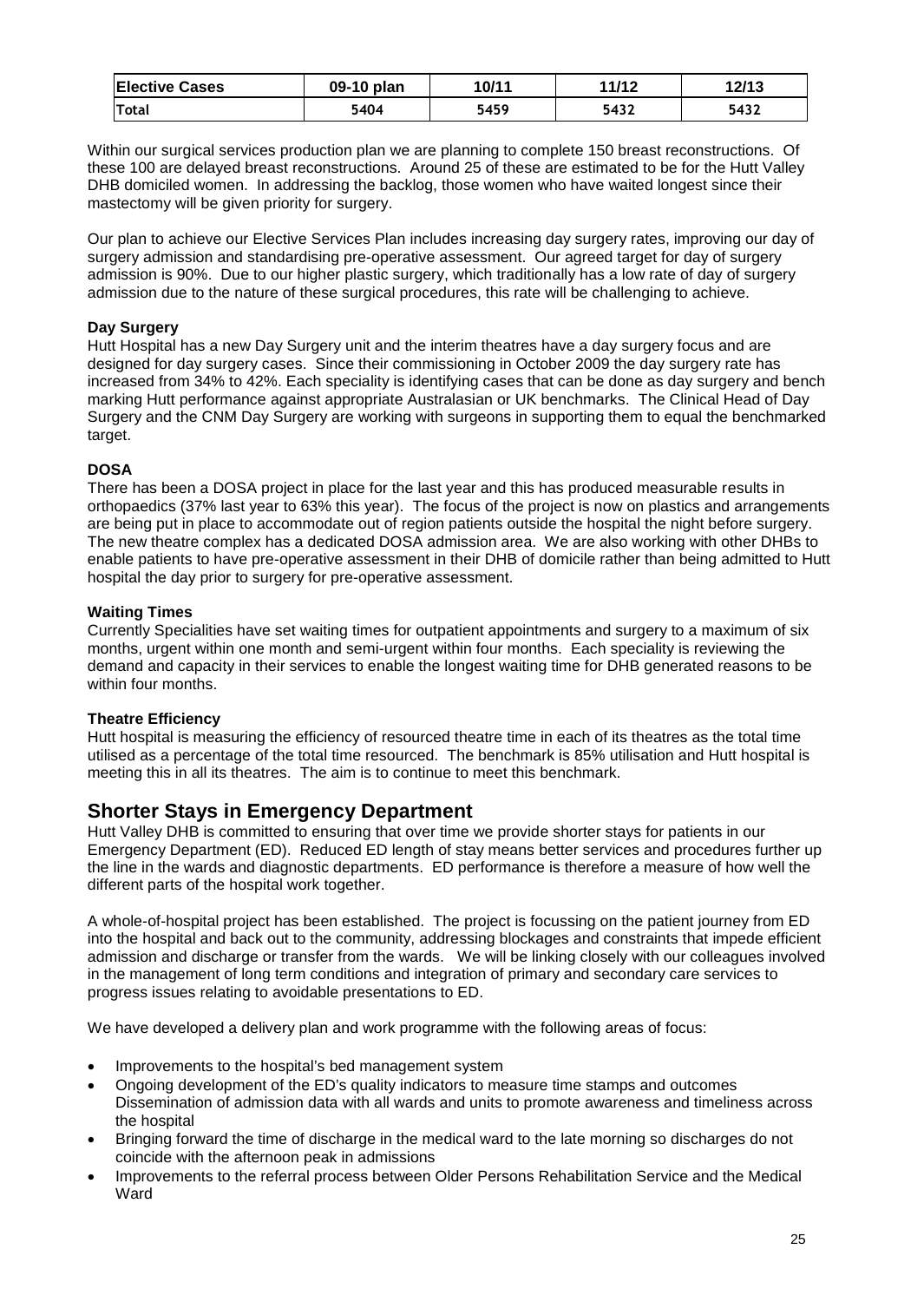- Removing duplication in Allied Health assessments
- Identification of delays in access to aged care services in the community from the hospital.

As part of our commitment to ensuring faster and better services for ED patients, Hutt Valley DHB has commenced construction of a new ED with nearly three times the number of treatment spaces as the current department. The new department will be operational from 2012. The achievement of the Government's ED Health Target and construction of the new ED/theatre have been identified as priority projects for monitoring by the Board. Despite our current space constraints, our target is that 95% all patients will be admitted, discharged, or transferred from the ED within 6 hours (Health Target).

### **Cancer Services**

Cancer services are provided for the Hutt Valley population at Capital and Coast District Health Board's Wellington Blood and Cancer Centre. The Wellington Blood and Cancer Centre plan to meet the new target of patients waiting less than four weeks for radiotherapy services. This includes addressing issues associated with the co-location of services that currently limit capacity. Work force issues are also being actively addressed, including in Medical Physics, which is the specialty most at risk of impacting on capability. Hutt Valley DHB will work closely with Capital and Coast DHB to to identify and address any process issues, including access to procedures within each DHB, which have the potential to hold up the treatment start date.

### **Mental Health Services**

During 2009/2010 Hutt Valley DHB completed its Knowing the People planning process for it's mental health services, which was designed to ensure that the service structures were meeting consumers' needs. As a result we changed the way our DHB-provided services operated.

In the coming year (2010-2011) we are progressing greater integration between Capital & Coast, Hutt Valley and Wairarapa DHBs' mental health services, with an initial emphasis on regional acute psychiatric cover.

### **Maternity Services**

Hutt Hospital has been providing primary maternity care to pregnant women since 2007/08 due to a shortage of independent midwives. Some new independent midwives have recently moved into the area, so Hutt Hospital is now providing primary maternity care for a lower percentage of pregnant women (15%). We will continue our efforts to attract midwives to the valley and to support them in their professional practice (e.g. encouraging them to participate in various training programmes - free of cost, and offering flexible arrangements to LMCs who want to take a small independent load as well as working part-time in the hospital).

## **Priority Actions for Hospital Services**

Table 10 below summarises the priority actions that Hutt Valley DHB is seeking to achieve in Hospital Services.

| Significant services, actions, programmes or initiatives<br>(Planned Outputs)                 | <b>Performance Measures</b>          | <b>Intended Outcomes/</b><br><b>Impacts</b>                  |
|-----------------------------------------------------------------------------------------------|--------------------------------------|--------------------------------------------------------------|
| Progress Electives Plan                                                                       | Electives targets (Health<br>Target) | Access to services is<br>improved                            |
|                                                                                               | Day surgery rates                    | Services are provided                                        |
|                                                                                               | Day of surgery<br>admission          | more efficiently and<br>effectively                          |
|                                                                                               | Theatre utilisation                  |                                                              |
| Implement improvements identified from the Improving Patient<br>Experience Programme projects | ED waiting times (Health<br>Target)  | Services are provided<br>more efficiently and<br>effectively |
| Shorter stays in Emergency Department project                                                 | ED waiting times (Health<br>Target)  | Services are provided<br>more efficiently and<br>effectively |

### **Table 10: Hospital Services Priority Actions**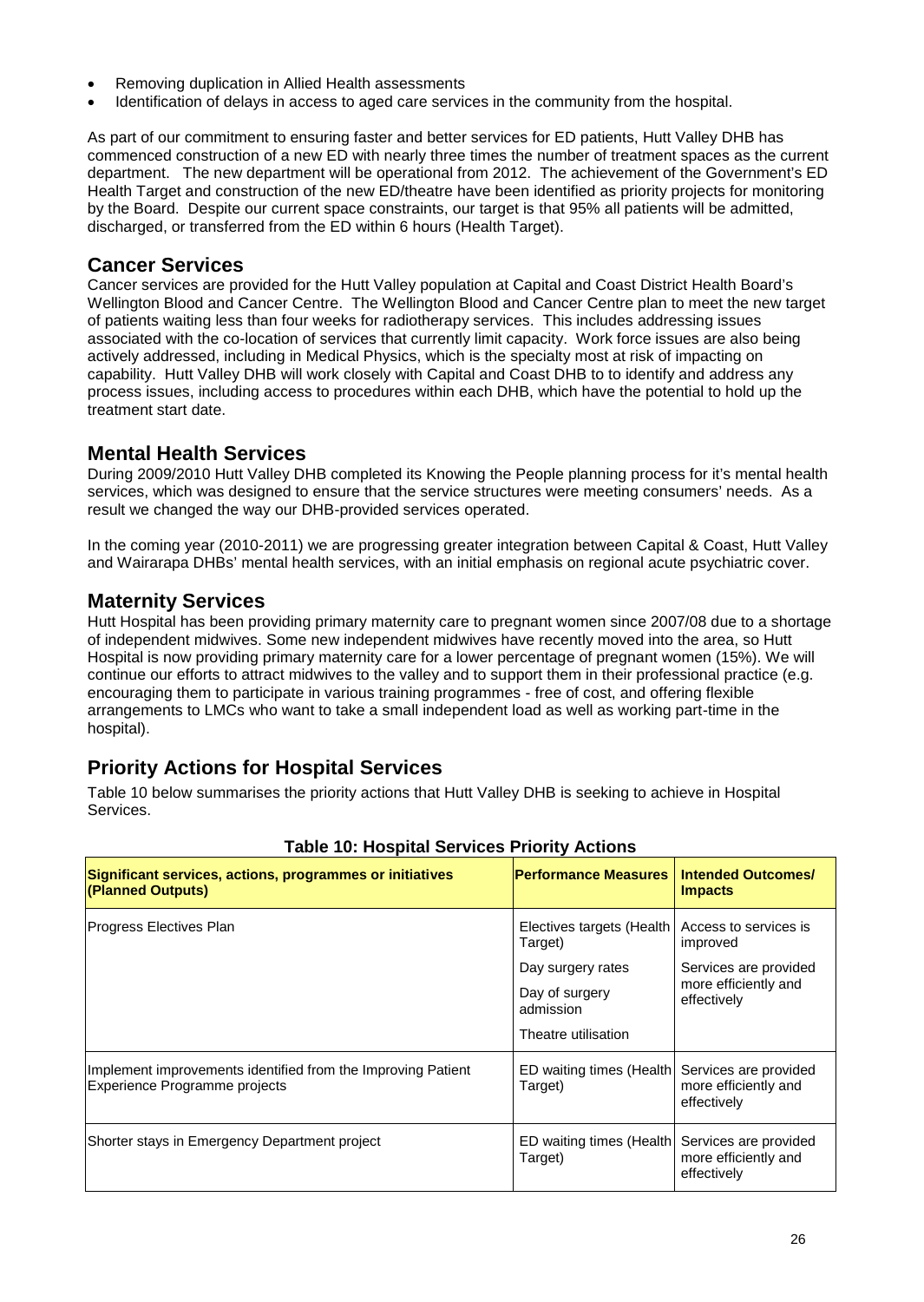| Significant services, actions, programmes or initiatives<br>(Planned Outputs)                                  | <b>Performance Measures</b>                                        | <b>Intended Outcomes/</b><br><b>Impacts</b>                                                       |
|----------------------------------------------------------------------------------------------------------------|--------------------------------------------------------------------|---------------------------------------------------------------------------------------------------|
| Support women to stay longer post-natally where needed in the<br>transition to home and where capacity allows. | Post natal length of stay Access to services is<br>(Govt Priority) | improved                                                                                          |
| Progress new theatre/ED construction project                                                                   | Theatre utilisation                                                | Services are provided<br>more efficiently and<br>effectively                                      |
| Progress Breast Reconstruction services plan.                                                                  | Target numbers                                                     | Access to services is<br>improved                                                                 |
| Continue implementation of the 5 yr mental health and addiction<br>action plan Make it Happen (Whakamahingia). | Improved information<br>about services to allow<br>benchmarking    | Access to services is<br>improved<br>Services are provided<br>more efficiently and<br>effectively |

## *3.4 Support Services*

Hutt Valley DHB is progressively implementing the national Health of Older People Strategy, which all DHBs are to implement to better meet the needs of older people now and in the future. Our local Health of Older People plans detail the development of more integrated health and disability services that are responsive to older people's varied and changing needs, with a focus on improving community-based services that enable older people to remain safely in their own homes.

In 2010/11, we expect that the Needs Assessment and Service Coordination Centre will continue to improve its performance in assessing clients and managing entry to services to meet the health needs of older people, working collaboratively with DHB clinical staff. We will work with aged residential care providers and home based support services to improve the quality of service delivery, through staff training, client feedback mechanisms, medication reviews and other system improvements e.g. incident recording, audit and monitoring. Our work with Capital and Coast DHB will support these initiatives, reducing duplication of effort and enhancing integration across services. The focus on long-term conditions and improved prescribing of pharmaceuticals will have major benefits for older people, as they are major users of these services.

In 2010/11 we will support primary care to improve its capability to provide generalist palliative care services in collaboration with specialist palliative care services.

### **Key Areas of Focus**

Hutt Valley DHB has the same leading causes of hospitalisation and mortality for older people as those nationally and many of the challenges facing the provision of health of older people services are common across the country. Particular challenges being addressed by Hutt Valley DHB include:

- High utilisation of aged residential care hospital beds compared to the national average
- Providing appropriate support for older people at home
- Ensuring quality of supervision and nursing in aged residential care facilities
- Ensuring quality and safety of services in home based support services
- Integrating services for older people with long term conditions across community, primary, and secondary care services
- Building workforce capability.

## **Priority Actions for Support Services**

Table 11 below summarises the priority actions that Hutt Valley DHB is seeking to achieve in Support Services.

### **Table 11: Support Services Priority Actions**

| Significant services, actions, programmes or initiatives | <b>Performance Measures   Intended Outcomes/</b> |         |  |
|----------------------------------------------------------|--------------------------------------------------|---------|--|
| (Planned Outputs)                                        |                                                  | Impacts |  |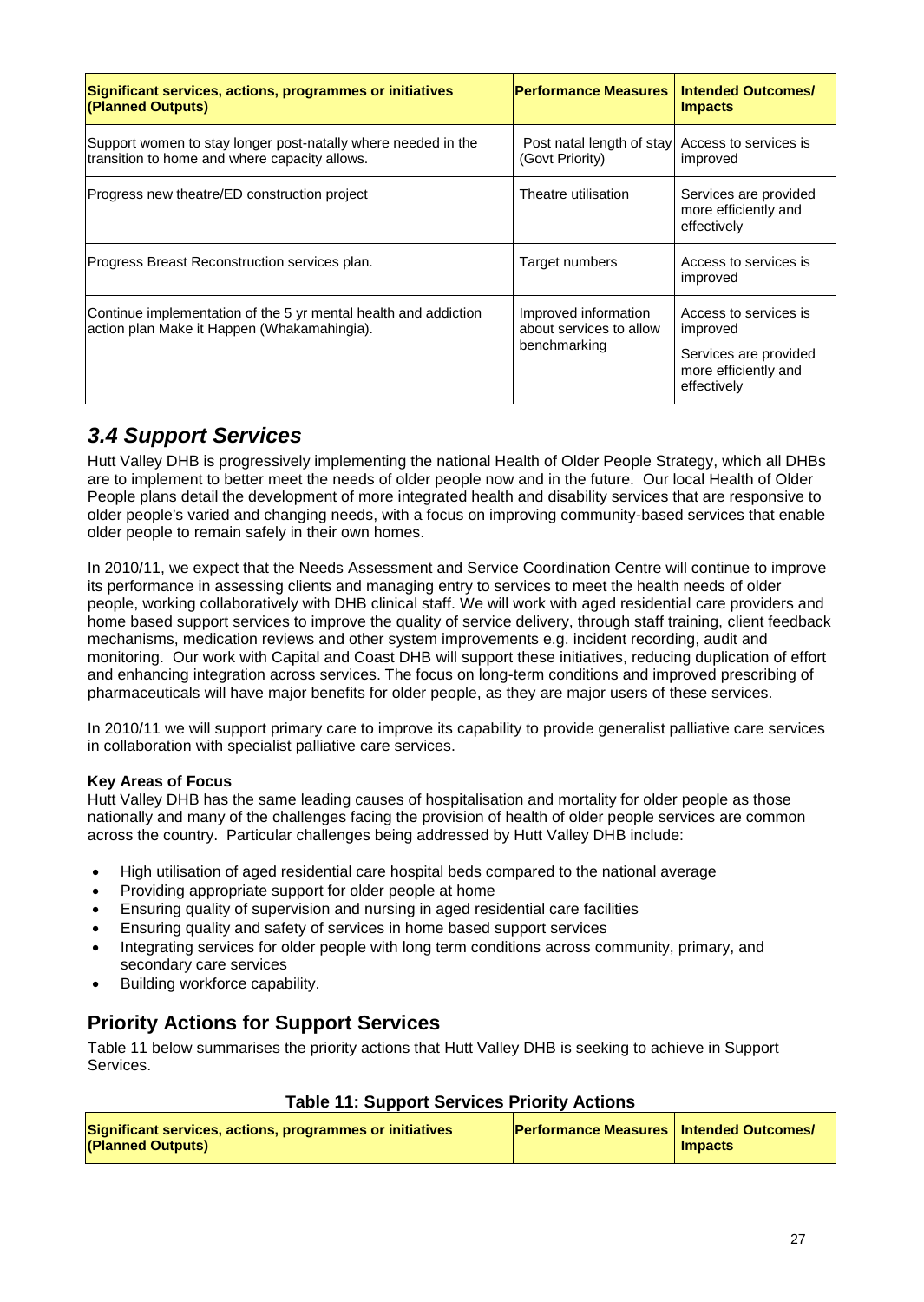| Significant services, actions, programmes or initiatives<br>(Planned Outputs)                                                                                                                    | <b>Performance Measures</b>                                                                                                    | <b>Intended Outcomes/</b><br><b>Impacts</b>                                                                                                                              |
|--------------------------------------------------------------------------------------------------------------------------------------------------------------------------------------------------|--------------------------------------------------------------------------------------------------------------------------------|--------------------------------------------------------------------------------------------------------------------------------------------------------------------------|
| Improve the management of entry to long -term aged residential<br>care services through increased involvement of clinicians and the<br>Needs Assessment and Service Coordination (NASC) service. | ARC hospital bed-days<br>per 1000 people 65<br>years and over (reduced<br>to be                                                | Services are better<br>integrated<br>Improve financial<br>performance                                                                                                    |
| Improve integration across primary health and HOP services<br>especially for people with long term conditions                                                                                    | Number of people 65<br>years and over enrolled<br>in Care Plus                                                                 | Services are better<br>integrated<br>Reduced avoidable<br>admissions for people<br>65 years and over                                                                     |
| Improve quality and safety in residential facilities and community<br>services through staff training, client feedback mechanisms,<br>medication reviews and other system improvements.          | Community<br>pharmaceutical<br>prescribing for older<br>people                                                                 | Health risk is reduced<br>Reduced avoidable<br>admissions for people<br>65 years and over                                                                                |
| Developing a collaborative approach to the delivery of Health of<br>Older People services with Capital & Coast DHB                                                                               | Joint initiatives underway<br>by Dec 2010                                                                                      | Services are provided<br>more efficiently and<br>effectively                                                                                                             |
| Provide and support training to GPs in palliative care                                                                                                                                           | One palliative care GP<br>CME session and 8<br>practice based<br>presentations, provided<br>by palliative care<br>specialists. | Improved opportunity for<br>people with terminal<br>illness to receive<br>medical care from their<br>GP and remain in their<br>own home for as long as<br>they are able. |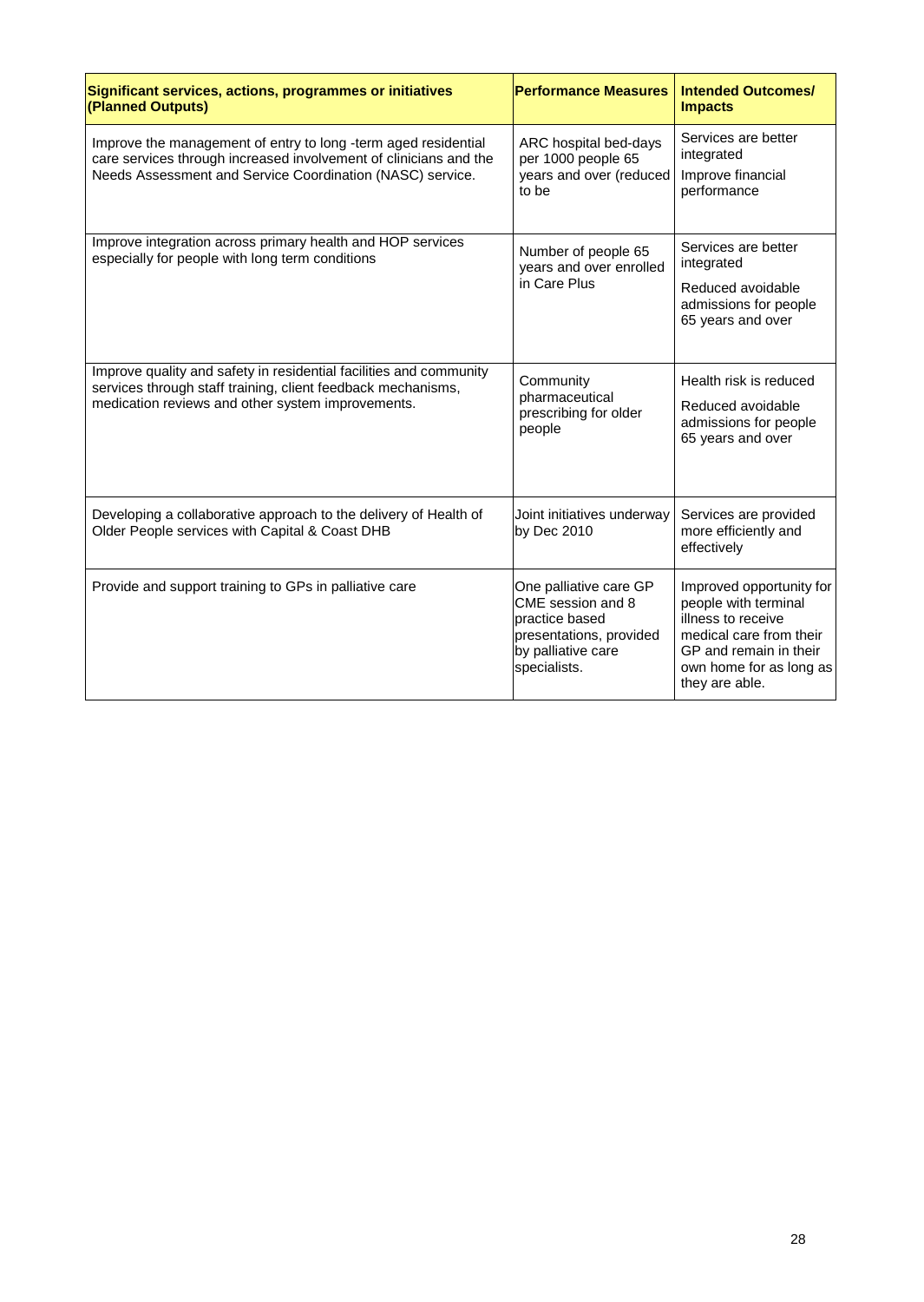## **4.0 Organisational Capability**

Three District Strategic Plan strategies are aimed at improved infrastructure and building our capability; *Developing the workforce, Improving our hospital and Redesigning services and consolidating gains*. Recently we have focused on progressing our plans to improve our hospital campus as set out in our *Integrated Campus Plan.* The implementation of our new emergency department/theatre project is a priority for the Hutt Valley DHB.

## *4.1 Workforce Development*

Workforce development and strong organisational health are central to ensuring that we provide high quality and effective services. Through supporting flexibility and innovation; providing leadership and skill development opportunities; and being a 'good employer' Hutt Valley DHB aims to be a preferred employer of health workers. As a 'good employer' we have a number of policies that promote equity, fairness and a safe and healthy work environment. These policies address:

- Fair and transparent recruitment to ensure we meet current and future workforce needs and retain staff
- Our zero-tolerance of all forms of harassment and bullying
- Equitable training and development opportunities for all employees
- The management and disclosure of adverse events to ensure a safe quality working environment.

The DHB is committed to developing a workforce profile and understanding the needs and expectations of its workforce. We are committed to promoting leadership opportunities and a positive culture for our organisation. We intend to focus the majority of our workforce development efforts for the coming year on a contained group of activities. Those identified aim to improve staff recruitment, retention and development and in the process reduce turnover while improving the patient experience.

In the current climate the need for strong change management skills within the organisation is recognised and will be one of the key factors in maintaining a strong, motivated workforce, even as we make substantial changes to some areas of our operation.

### **Staff recruitment**

**Collaborate nationally on international recruitment**: The government has set a priority for a 'one-stopshop' for international recruitment into the health and disability sector. Given the current high cost (paying agency commissions) and the often-problematic exercise of securing key clinical skills (with scarce resources at times), collaboration is both sensible and potentially more cost-effective.

**Collaborate regionally and sub-regionally on recruitment:** Hutt Valley, Capital & Coast, and other DHBs are looking at joint recruitment initiatives, particularly for clinical staff groups.

### **Staff retention**

The Government has made it clear that it expects DHBs to improve clinical staff retention. The following measures are proposed to further improve the retention and satisfaction and engagement of all DHB staff.

- Develop and implement a new, user-friendly performance appraisal system that encourages clinical leadership and behaviours in line with our values.
- Participate in an appropriate regular staff survey to gauge staff satisfaction and engagement on an ongoing basis, and follow-up with staff on areas of concern, in order to put them right.
- Recruit nurses with a view to having them pursue a career in the Hutt. We will set up a process whereby we communicate our desire to retain the services of our nursing workforce for the long-term at induction and through their time with us, discuss career paths where appropriate at performance appraisal reviews and invite nurses leaving for travel to contact us on their return.

## **Staff development**

How an organisation supports and develops its staff to fulfil their roles sends clear messages to them about how and whether they are valued.

- Identify and establish suitable training courses for those identified as near-future supervisors and managers and for newly appointed supervisors and managers.
- Expand and apply better controls and systems to the existing Mentoring Programme.
- Continue with and seek to enhance where possible our existing scholarship programmes.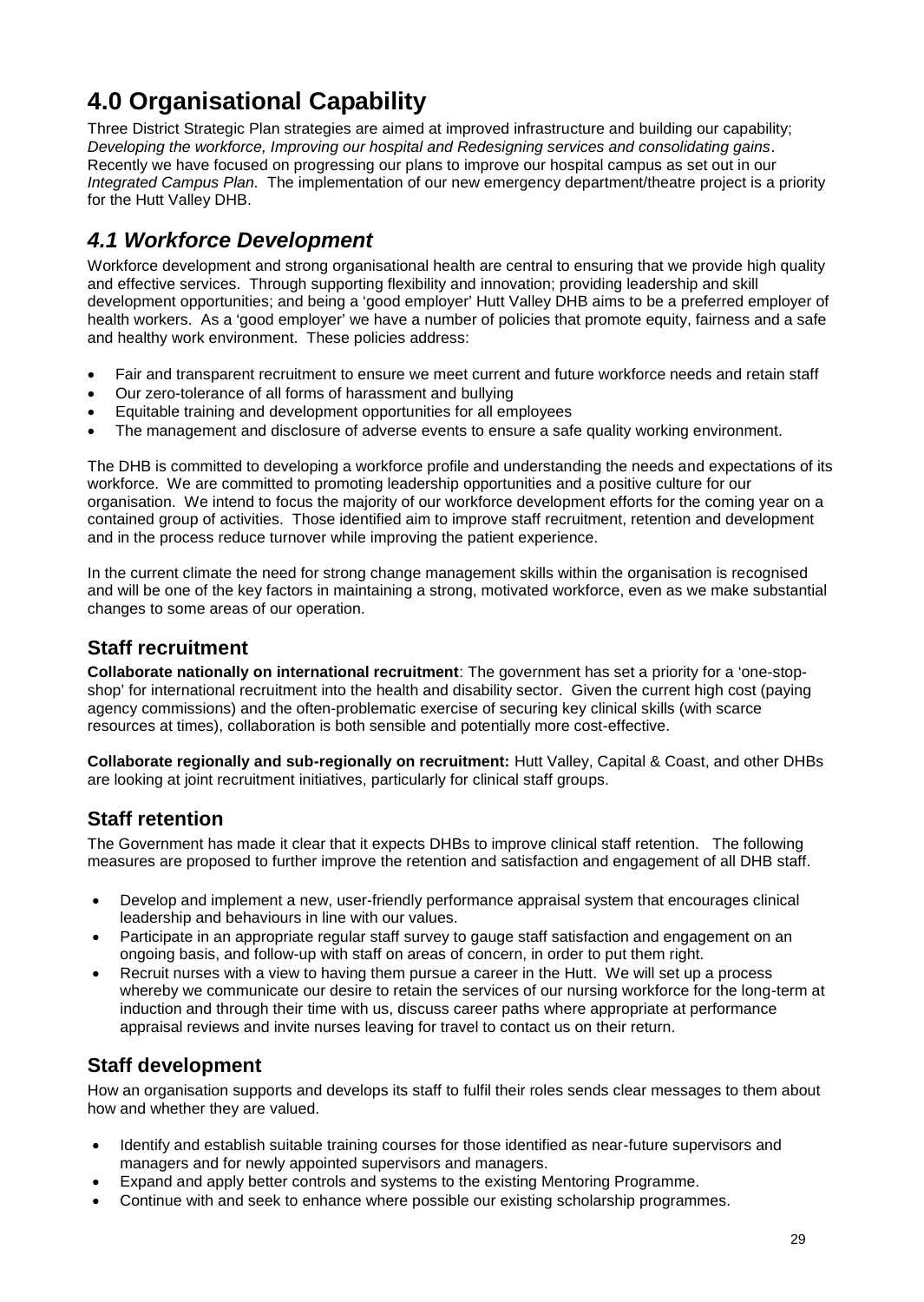- Establish more in-house training for managers at all levels re: succession planning how to identify, coach and motivate staff for advancement within the DHB, in particular to supervisor and managerial positions.
- Continue with the Collective Leadership Forum Group established by the CEO. This forum is potentially an effective catalyst for further evolving collective leadership within the DHB.

## *4.2 Emergency Department/Theatre Project*

Improving our infrastructure is key to improving access to services, delivery of more efficient and effective services, and ensuring that our services are sustainable. Recently we have focused on progressing our plans to improve our hospital campus as set out in our *Integrated Campus Plan.* The implementation of our new emergency department/theatre project is a priority for the Hutt Valley DHB.

Ministerial approval of the \$82 million expansion of Hutt Hospital in June 2008 was a significant step in this crucial development. The addition of four more operating theatres, a new emergency department sized to be able to cope with 40,000-plus attendances (allowing for future growth), a new intensive care unit and other related facilities, are fundamental to the long-term clinical and financial sustainability of Hutt Hospital. Construction of the new facility commenced in January 2010 and will be completed by August 2011. The new facility will be operational from October 2011, and final occupation of refurbished buildings as part of the overall development will occur from June 2012.

Because the new operating theatres will not be operational until the last quarter of 2011, Hutt Valley DHB commissioned two temporary 'clip on' day surgery operating theatres in 2009. These are critical to meeting our elective surgery targets.

## *4.3 Information Services*

The demand for reliable and improved information services continues to increase. Information systems enable better service integration, more efficient and effective services, support for high quality and safe delivery of patient care, earlier intervention, and support for improved access to services. Staff and service providers are increasingly reliant on systems and electronic information for their day-to-day operations, including resource allocation, performance monitoring and future service planning. There is a demand for both new information system capability and improved reliability of services leading to an increased requirement to invest in core IT infrastructure and staff skills.

The Information Systems Strategic Plan (ISSP) aligns new business initiatives and on-going requirements from the DSP and DAP to information system capability and development. These requirements are finetuned monthly through approval of business cases and reporting of strategic projects to the Information System Steering Committee (ISSC) which guides and monitors investment in IT systems on behalf of the DHB. Details of the projects arising from our ISSP for 2010/11 are provided at Appendix 3.

## *4.4 Quality and Safety*

The Quality Plan for Hutt Valley DHB $^6$  reflects the Ministry of Health's Improving Quality (IQ) Approach and the quality dimensions of access and equity, safety, effectiveness and efficiency. Our Quality Plan objectives focus on supporting staff to deliver high quality care through positive, visible and professional clinical leadership. The Hutt Hospital's collective leadership forum, the patient safety leadership group, and various clinical committees provides this leadership in relation to patient safety, quality improvement, clinical standards and policies. Reporting on the Quality Plan objectives is provided quarterly to the DHB Board, management, and all staff.

Hutt Valley DHB supports the national Quality Improvement Committee's (QIC)<sup>7</sup> national quality programmes. We are the lead DHB for the safe medication management project. In addition, our 'Improving the Patient Experience' programme and implementation of the hand hygiene project reflect our involvement at a national level.

In 2010/11 our focus will be to:

<sup>&</sup>lt;sup>6</sup>Note the Hutt Valley DHB Quality Plan is primarily focused on the hospital provider services. Quality requirements for other funded providers are included in their contracts and contract monitoring, including a regular audit programme.

 $^7$ The National Quality Improvement Committee (QIC) has ministerial sign off for five national improvement programmes: 1. Optimising the patient's journey, 2. Mnagement of healthcare incidents, 3. Infection prevention and control, 4. National mortality review systems, 5. Safe medication management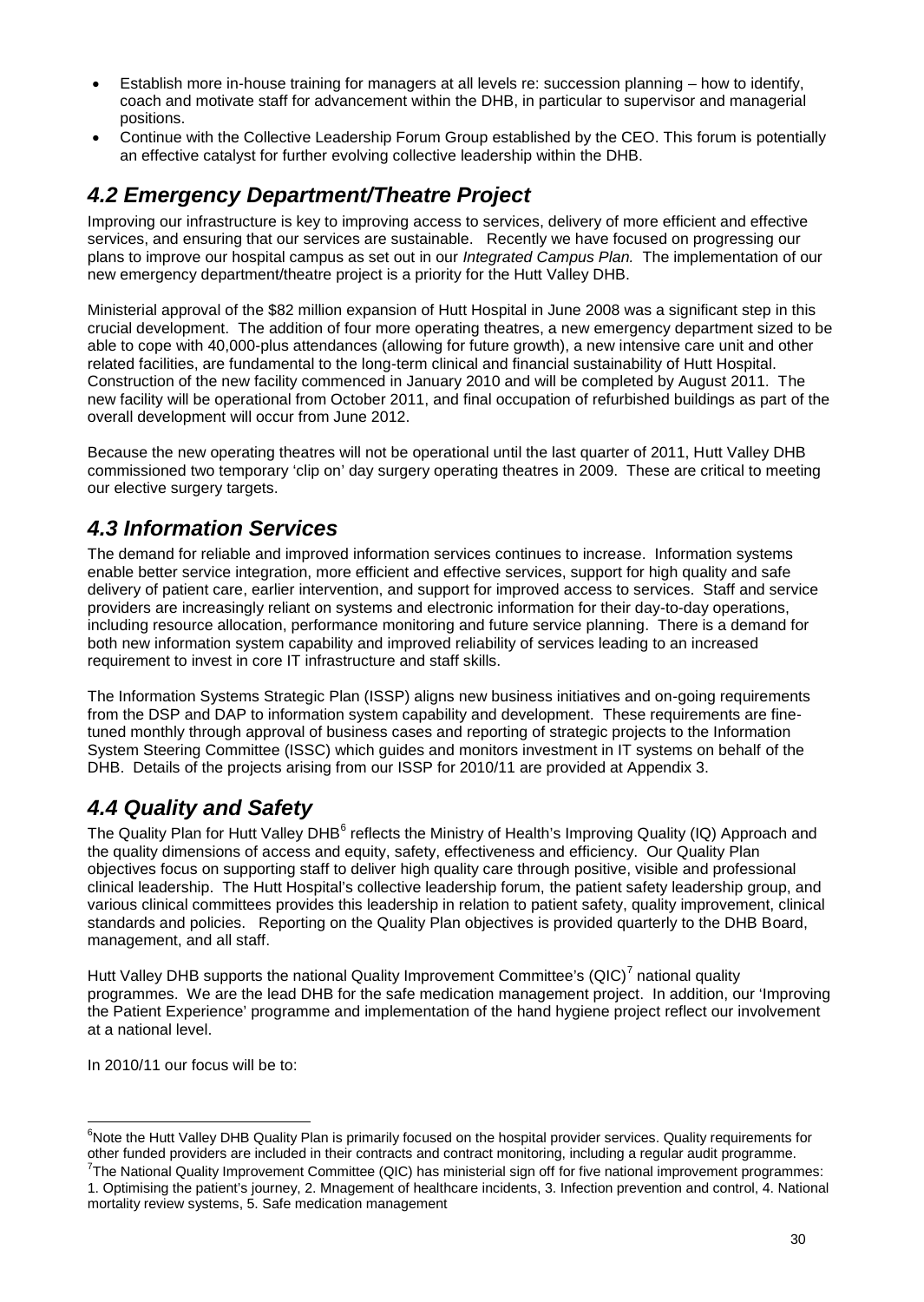- Continue to support staff to deliver high quality care within a quality improvement framework
- Participate in national quality improvement initiatives
- Increase our efforts to deliver more effective quality outcomes for Maori
- Manage risk of harm to patients through a culture of safe reporting, open disclosure, and a systematic approach to learning from causes of system failure
- Improve management of medications through the drug and therapeutics committee
- Increase consumer input for the planning, redesign and delivery of hospital service improvements
	- Extend our quality focus to include the services we fund externally to the Hutt Valley DHB:
		- o Ensure that we have systems in place to capture client and consumer feedback regarding provider services
			- o Make the results of our provider services audits publicly available
			- o Encourage the adoption of accreditation and other quality initiatives with primary health care.

## **5.0 Service Coverage**

In this section we provide details of the full service coverage provided (Provision of Services) and/or purchased (Funder of Services) by the DHB. This section refers to the Provider and Funder Price Volume Schedules provided separately to the Ministry of Health as part of our DAP submission.

## *5.1 Service Coverage*

The Operational Policy Framework established by the Ministry of Health sets out the quasi-regulatory rules that all DHBs must comply, including an extensive service coverage specification. The OPF is executed via the Crown Funding Agreement between the Minister and each District Health Board. The service coverage specification describes the type of services and levels of access to services that the Ministry of Health requires DHBs to provide.

## *5.2 Provision of Services*

A summary of the agreed provider-arm outputs for the Hutt Valley population is provided in Table12 below:

| <b>Contracted ouput/service</b> | <b>Measure/Unit</b>        | 2008/09<br><b>Amount</b><br>provided | 2009/10<br><b>Amount</b><br>forecast | 2010/11<br><b>Amount</b><br><b>Planned</b> | Variance % l |
|---------------------------------|----------------------------|--------------------------------------|--------------------------------------|--------------------------------------------|--------------|
| Medical in-patient              | Caseweights                | 9,546                                | 9,212                                | 9,735                                      | 6%           |
| Surgical in-patient - Acute     | Caseweights                | 5,672                                | 5,754                                | 5,640                                      | $-2%$        |
| Surgical in-patient - Elective  | Caseweights                | 6,200                                | 5,860                                | 6,399                                      | 9%           |
| Medical out-patient             | Attendances/Proce<br>dures | 45,237                               | 46,272                               | 47,859                                     | 3%           |
| Surgical out-patient            | Attendances/Proce<br>dures | 45,180                               | 44.827                               | 45.499                                     | 1%           |
| Mental health                   | FTE/Bed days               | 11,239                               | 11,239                               | 11,239                                     | 0%           |
| <b>Emergency department</b>     | Attendances                | 30,702                               | 29,991                               | 30,765                                     | 3%           |
| Maternity                       | Attendances/Proce<br>dures | 1,974                                | 14,678                               | 14.667                                     | 0%           |
| Health of older people          | FTE/Bed days               | 11,707                               | 15,983                               | 16,550                                     | 4%           |
| Personal/Community Health       |                            | 144,720                              | 152,963                              | 149,613                                    | $-2%$        |
| Total                           |                            | 312,177                              | 336,781                              | 337,966                                    | 0%           |

**Table 12 Contracted service outputs for the Hutt Valley population<sup>8</sup>**

## *5.3 Funder of Services*

The key contracted service outputs funded by Hutt Valley DHB are based on contracts (many of which follow the standard national template produced by the Ministry of Health) made between the Planning and Funding team of the DHB and a range of service providers external to the DHB. As part of this contract, service providers agree to provide certain 'outputs'. These outputs are detailed within the Funder Price Volume Schedule, which is provided to the Ministry of Health separately as part of the submission of the District Annual Plan.

## *5.4 Service Reviews and Changes*

We propose to undertake a number of service reviews and service changes during 2010/11 as outlined below:

 $8$  Counting for maternity services has changed from a capacity base to outputs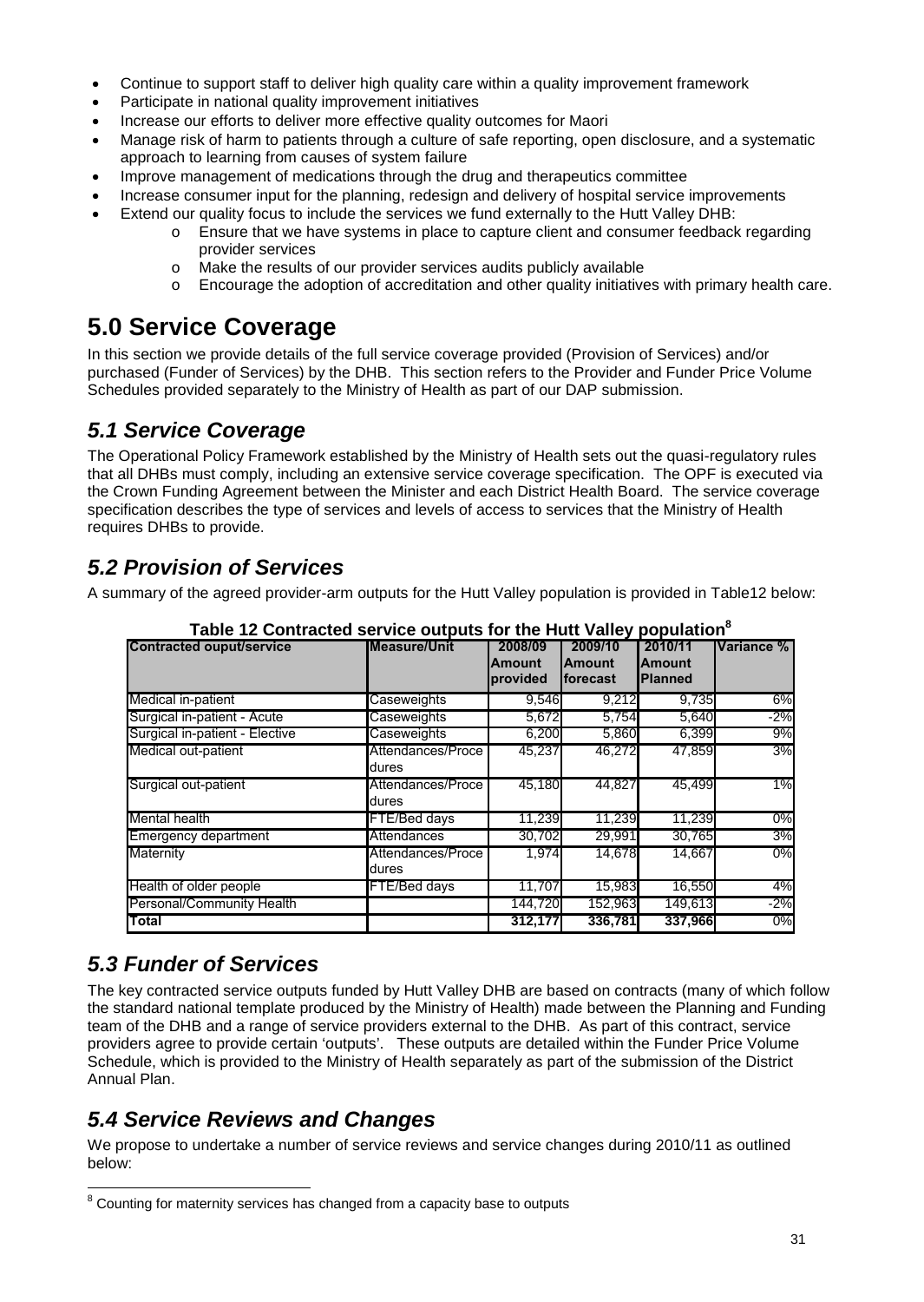- Reviews with Capital & Coast and Wairarapa DHBs over a range of services as part of our increased focus on collaborating to deliver key services
- Implementation of the Oral Health Business Case
- Establish a Rheumatology Gout Clinic in primary care
- Establishment of clinical networks for increased dermatology and ENT service capacity
- Community radiology is available free of charge only for Community Service Card holders and under sixes. In 2010/11 we intend to complete a review of these criteria
- Implementing Make it Happen (Whakamahingia), the regional five-year mental health and addiction service plan
- Implementing the findings of the review of eating disorders service provision across the central region
- Ongoing implementation of better coordination of services for health of older people via the augmented Needs Assessment Service Coordination (NASC service)
- Currently CCDHB Wellington Blood and Cancer Centre outreach outpatient clinics are held at Hutt Hospital. In 2010-11 we will investigate the possibility of delivering chemotherapy at Hutt Hospital on a day-patient basis.

These reviews and plans may lead to service reconfigurations, the extent of which is unknown at this stage. We will work with other DHBs to identify any potential impacts of the reviews on their services and populations, and we will work to implement relevant recommendations from regional reviews and plans. We will follow the requirements of the Operational Policy Framework in relation to all service changes signalled.

## *5.5 Service Coverage Exceptions*

Hutt Valley DHB expects to meet Government service coverage expectations with the following exceptions and caveats:

 Community radiology is available free of charge only for Community Service Card holders and under sixes. In 2010/11 we intend to complete a review of these criteria.

Although Hutt Valley DHB expects to comply with national service specification framework requirements, compliance may be limited where knowledge of requirements is incomplete or where staff shortages occur

## **6.0 Managing Financial Resources**

We have outlined our plans for living within our means at Section 2.4. In summary our financial position for 2010/11 is a deficit of \$3m with a forecast breakeven position in out years.

## *6.1 Budgeted Financial Statements*

The full sets of financial statements for Hutt Valley DHB for the planning period are included at Appendix 4. The prospective (forecast) financial statements in this DAP and in our Statement of Intent (SOI) have been prepared in accordance with New Zealand International Financial Reporting Standards (NZIFRS).

## **6.1.1 Summary of Operating Budget**

Our operating forecast for 2010/11 is a deficit of \$3m.

## **6.1.2 Funding Advice**

Funding advice was received in December 2009 that included additional funding for 2010/11. The additional funding consists of a 1.73% for relieving cost pressures. Our share of the demographic funding was 1.37%. The funding envelope also signalled a significant increase in IDF outflows.

### **6.1.3 Funder Financials**

We have reviewed our financial projections for the Funder Arm of the DHB in line with the details provided in the latest funding advice mentioned above. A price/volume schedule has been agreed with the Provider Arm to reflect national pricing guidelines and required contract volumes. This schedule includes contract volumes covered by additional elective services funding. Overall the Funder has increased funding to the Provider arm by 3.6% over the 2009/10 budget.

The likely costs for demand driven community services have been estimated based on current volumes with the exception of pharmaceuticals. We have assumed a combined volume and price growth of for community pharmaceuticals in line with PHARMAC forecasts.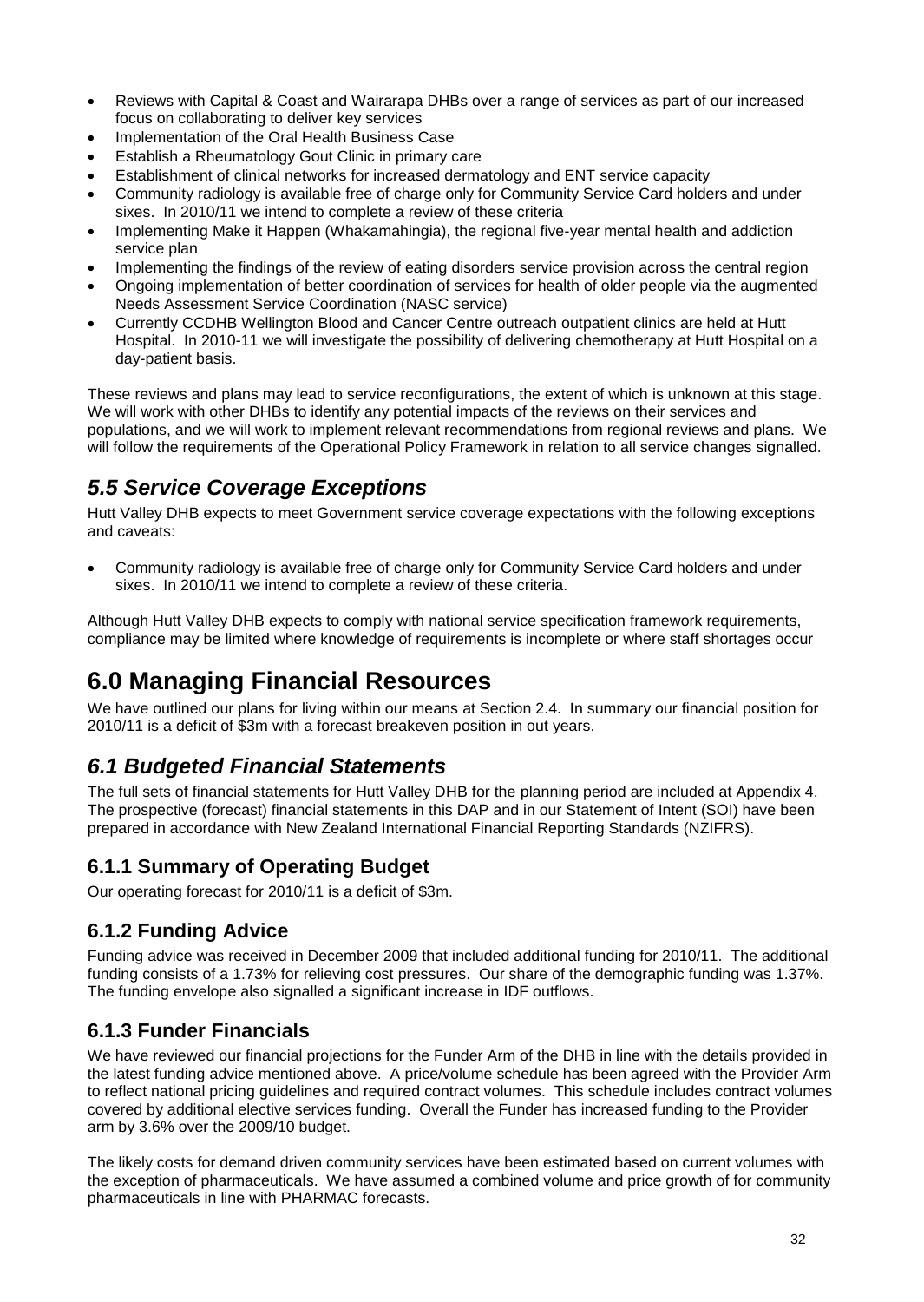IDF Outflows are based on the volumes provided under the agreed IDF methodology and are budgeted for at national prices. There is an increase in the cost of IDF outflows of \$6.4m over the 2009/10 budget.

Our projection for the costs of contracts with external service providers includes a provision for price increases as provided for in the contracts for those providers.

As a result of these reviews we have projected a summary deficit for the Funder Arm of \$0.988m for 2010/11.

## **6.1.4 Provider Financials**

Base funding for the Provider Arm is agreed through the Memorandum of Agreement (MOA) with the Funder Arm. In 2010/11 the base increase in funding is 3.6%. The Funder Arm determines the number of purchase units to be supplied by each service after considering the demands of the Hutt Valley population. A national pricing programme determines the price of each purchase unit.

The price/volume schedule lists the number of purchase units agreed for each of the Provider Arm services. These volumes take into account national intervention rates for services. The budgeting process determines the cost of providing the contracted services including service improvements and efficiencies where possible.

There are planned savings of \$4.9m assumed in these budgets. These savings come from a range of efficiency programmes within the Provider Arm. We are estimating a deficit for the Provider Arm of \$1.994m for 2010/11.

## *6.2 Assumptions*

The key assumptions have been included in our preparation of the forecast financial statements for 2010/13. Our Statement of Accounting Policies is included at Appendix 5.

### **General Assumptions**

- No external deficit funding will be required during the planning period
- Capital expenditure of up to \$36 million is planned for 2010/11
- Build programme for the ED theatre redevelopment will continue during 2010/11. Interest incurred on funds borrowed of \$24.9m will be capitalised against the project
- The last full revaluation occurred on 30 June 2004. A further valuation is planned for 2010 on a Optimised Depreciated Replacement Costs basis. We estimate the revaluation based on 2009 desktop to be a land increase of \$3.8M and buildings increase of \$3.2m. This is expected to be cost a further \$800k in capital charge and depreciation
- No new ownership investments in other businesses are included in this Plan
- Early payment of funding from the Ministry of Health will continue
- Changes to the value of the Provider Arm Volume Schedule will be accommodated within the application of the memorandum of agreement rules with the Funding Division. Any new or additional costs will be offset by equivalent cost reductions elsewhere in Hutt Valley District Health Board
- Interest rates are assumed to remain at 2009 levels until mid 2010 when they are expected to rise
- Exchange rate fluctuations may materially impact the cost of supplies and will be offset by clinical supply saving initiatives, and the use of hedging contracts by suppliers
- Hutt Valley DHB's share of the national population based funding formula will be 3.16%, 3.15% and 3.13% in 2010/11, 2011/12 and 2012/13 respectively
- Revenue increase from population based funding and demographic changes have been included of 3.1% in 2010/11, 3.01% in 2011/12 and 2.92% in 2012/13
- No change in capital charge rate of 8%.
- Additional compliance costs e.g. Archives Act changes may be met out of retained earnings
- There will be no changes to intervention rates and inter-district flows, with no significant impact on net costs with the exception of the return in house of urology and ophthalmology in 2011/12 as signalled in our ED Theatre business case
- No material costs have been included for a pandemic
- The national procurement programme will deliver \$1.2m of bottom line savings to this DHB.

## **Personnel**

 Personnel cost increases will be in accordance with nationally agreed financial assumptions. Any increases above these levels must be accompanied by an agreed funding mechanism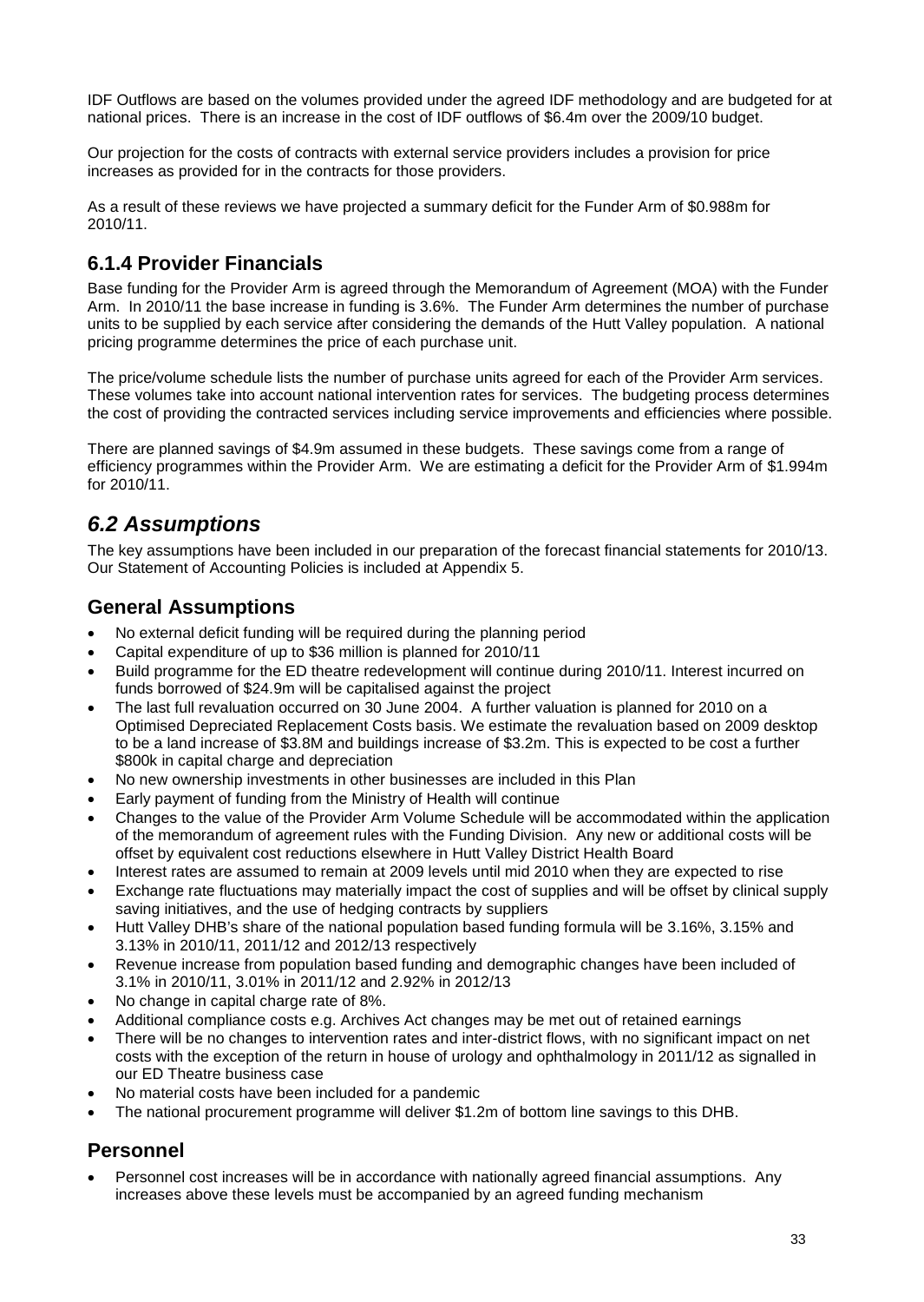- Any restructuring costs incurred in implementing the deliverables contained in this Plan will be cost neutral in the year incurred
- Administration/management numbers will not exceed the cap established in January 2009, i.e. 388FTEs except by agreement of the Minister of Health.

## **Demand for Hospital & Associated Services**

- Hutt Valley DHB will live within its budget. This may require restructuring costs
- Overall acute demand will be similar to that of 2009/10, thus allowing planned levels of elective procedures to be undertaken
- Elective throughput will be in accordance with the Elective Services Plan
- Interdistrict Inflows and outflows use the volumes and prices provided by the Ministry of Health IDF budget files
- Breast reconstruction surgery is budgeted at \$1.4m revenue.

### **National Policy**

- Government policy settings will not vary significantly
- The impact of changes to the income and asset testing regime will be cost neutral, with revenue equating to current costs
- Revenue for capital and operating costs, as detailed in Hutt Valley DHB's business case for Child & Adolescent Oral Health Services, will be provided from national funds
- All changes resulting from implementation of the Ministerial Review Group's recommendations will be at least cost neutral to Hutt Valley DHB
- There will be no new Government health service initiatives

### **Contracted Providers: Pricing**

- There will be no price increases for contracted providers unless required under existing contracts
- Price and volumes increases for pharmaceuticals (community pharmaceuticals and pharmaceutical cancer treatment) have been assumed to be in line with national agreement and PHARMAC budgets
- Private laboratory costs to be met by private patients.

## **6.2.1 Risks**

All DHBs face pressure from additional expenditure, which must be managed within allocated funding. Management of expenditure pressure will require considerable restraint, and focused exploration of productivity improvements.

There are some significant risks associated with the assumptions we have made in our DAP budget. The most important are:

- Employment Costs There are a number of multi employer agreement settling in this 12 month period. We have assumed that they will be settled within nationally agreed assumptions. Workforce shortages may also lead to unbudgeted expenditure in outsourced costs.
- The DHB will have to manage staff numbers to appropriate levels and implement changes to service configuration. These efforts will have to be prioritised within the DHB's service priorities and demographics
- Revenue in Advance we have assumed that the Ministry of Health will continue to pay us our funding monthly in advance. Should this not be the case we risk a significant loss of interest income.
- Inter-District Flows actual volumes of services delivered by us for other DHBs, or delivered to our population by other DHBs are very difficult to predict or manage. There is a significant risk that these volumes may vary and that the resulting cost impact could be unfavourable.
- Demand Driven Costs we have a limited ability to manage demand for a number of our services. Any significant increase in that demand will result in increased costs that produce a deficit.
- External service providers our ability to hold price movements for external service providers to budgeted levels is a risk, given the increases in salary movements in this sector over the last 12 months.

## **6.2.2 Out Years 2011/12 to 2012/13**

We have assumed base revenue increases of 3.01% for 2011/12 and 2.92% in 2012/13 years respectively. Both years reflect the impact of service reconfigurations. The impact of the ED/Theatre redevelopment project is reflected in the 2011/12 position. We are budgeting for an ongoing breakeven position from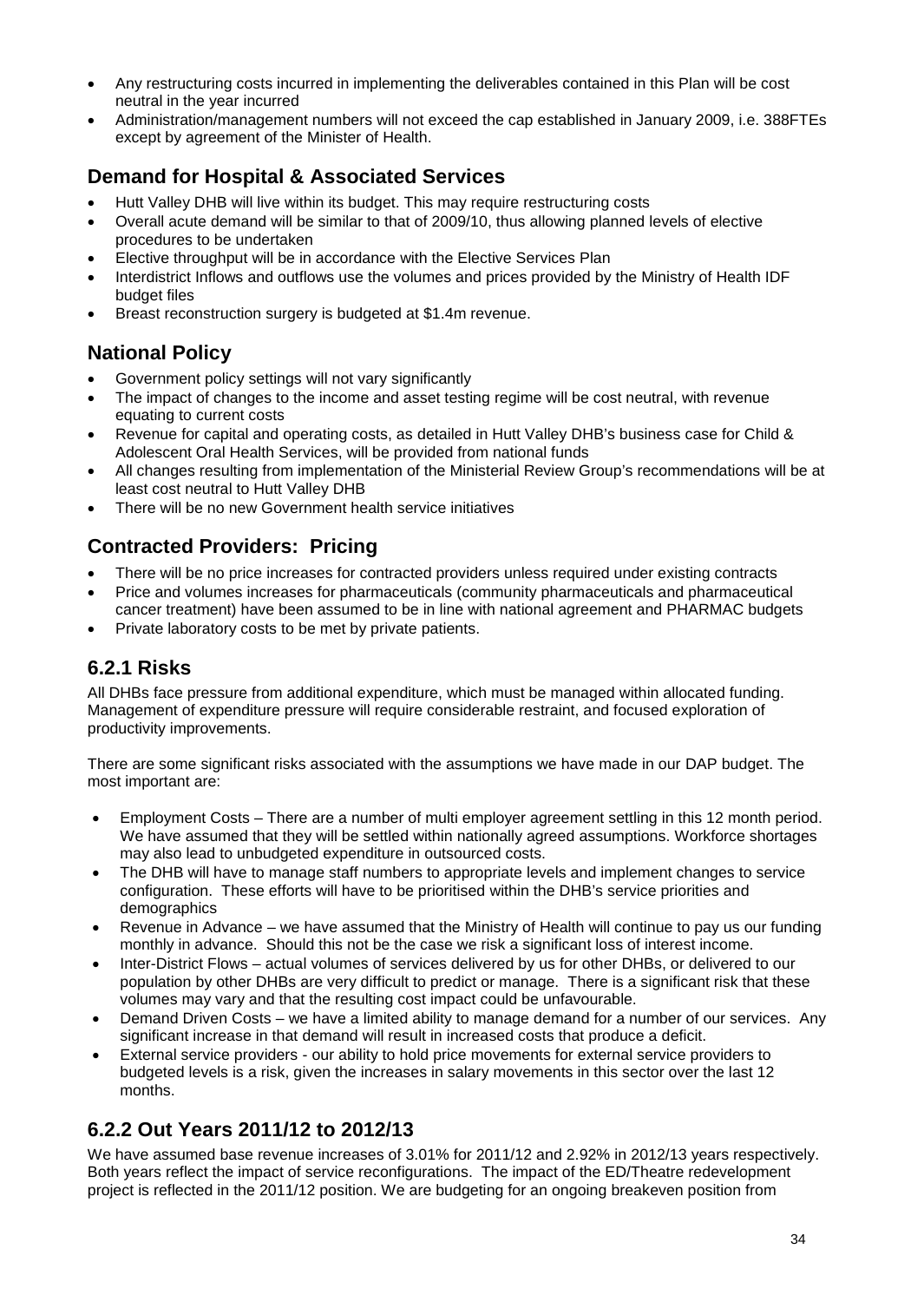2011/12.

## *6.3 Capital Expenditure*

Our capital expenditure plans for the three-year planning period are included at Appendix 7. We have completed an integrated campus plan to identify our future facility requirements. The Emergency Department/Theatre Redevelopment Business Case has received support from the National Capital Committee and has gained ministerial approval. Our budgets include the approved business case.

We have not identified any significant assets that are surplus to long-term health service delivery needs.

## *6.4 Efficiency Initiatives*

Details of our living within our means initiatives and performance improvement actions are included in Section 3.

## *6.5 Disposal of Land / Assets*

We currently have no plans to dispose of any land. When disposing of land, Hutt Valley DHB will abide by the appropriate statutes and be guided by appropriate business principles. Hutt Valley DHB will not dispose of any land without first consulting with the Minister of Health. We will also comply with the relevant protection mechanism that addresses the Crown's obligations under the Treaty of Waitangi and any process relating to the Crown's good governance obligations in relation to M ori sites of significance.

## *6.6 Business Cases*

We have no business cases requiring approval at the Ministry of Health at this time.

## *6.7 Debt and Equity*

The CHFA is the key lender to Hutt Valley DHB with current loans of \$19M at a fixed rate of 6.535% to December 2017. The CHFA facility has an end date of 2018. It is planned to draw down CHFA for additional loans up to \$60 million, as detailed in the Emergency Department/Theatre Redevelopment business case, which has ministerial approval. In addition, Hutt Valley DHB has a working capital facility with BNZ of \$6M for use as required. Hutt Valley DHB is also entering into lease financing for clinical equipment of up to \$10m over the next two years.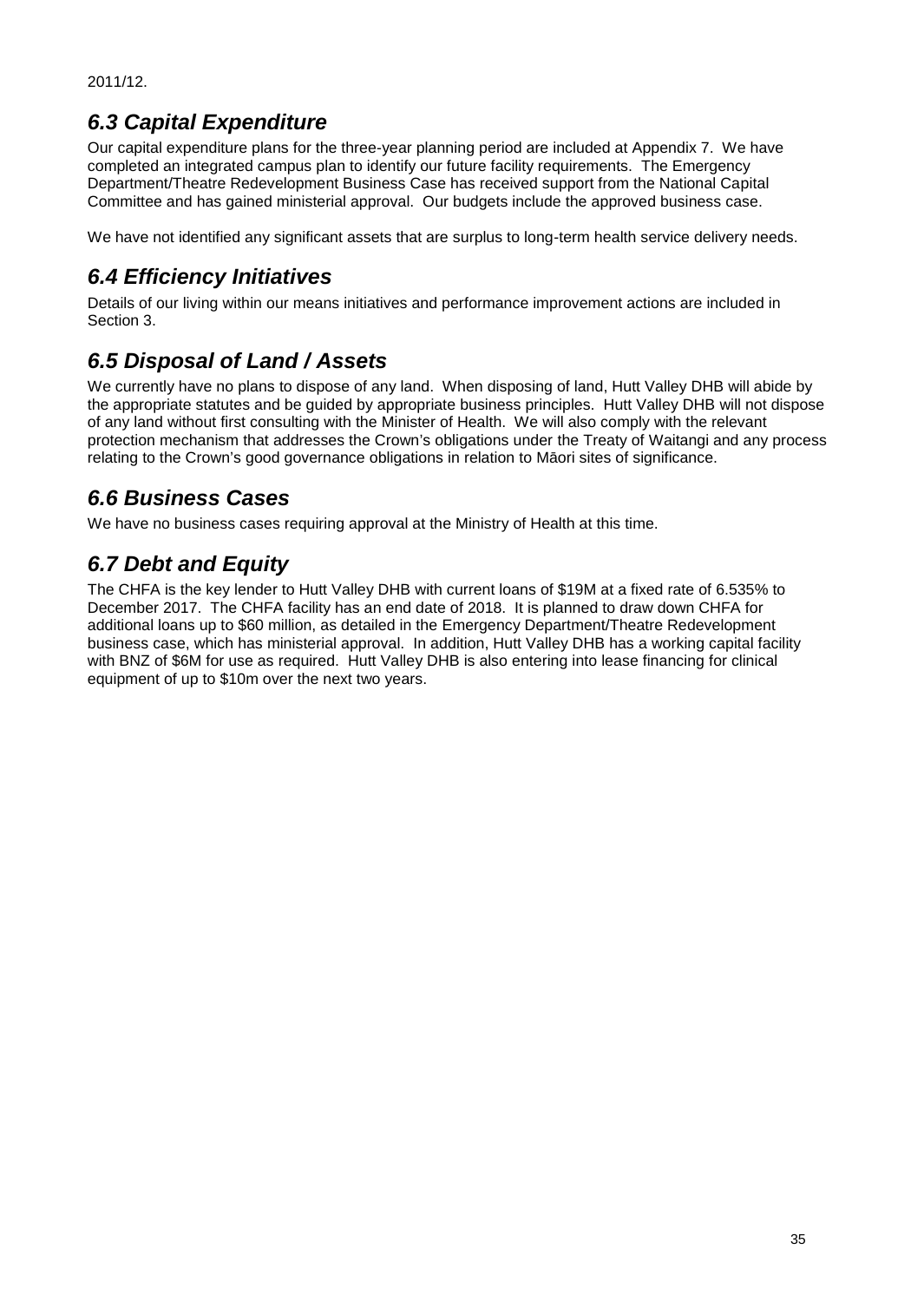## **Appendix 1: Our vision, goals and values**

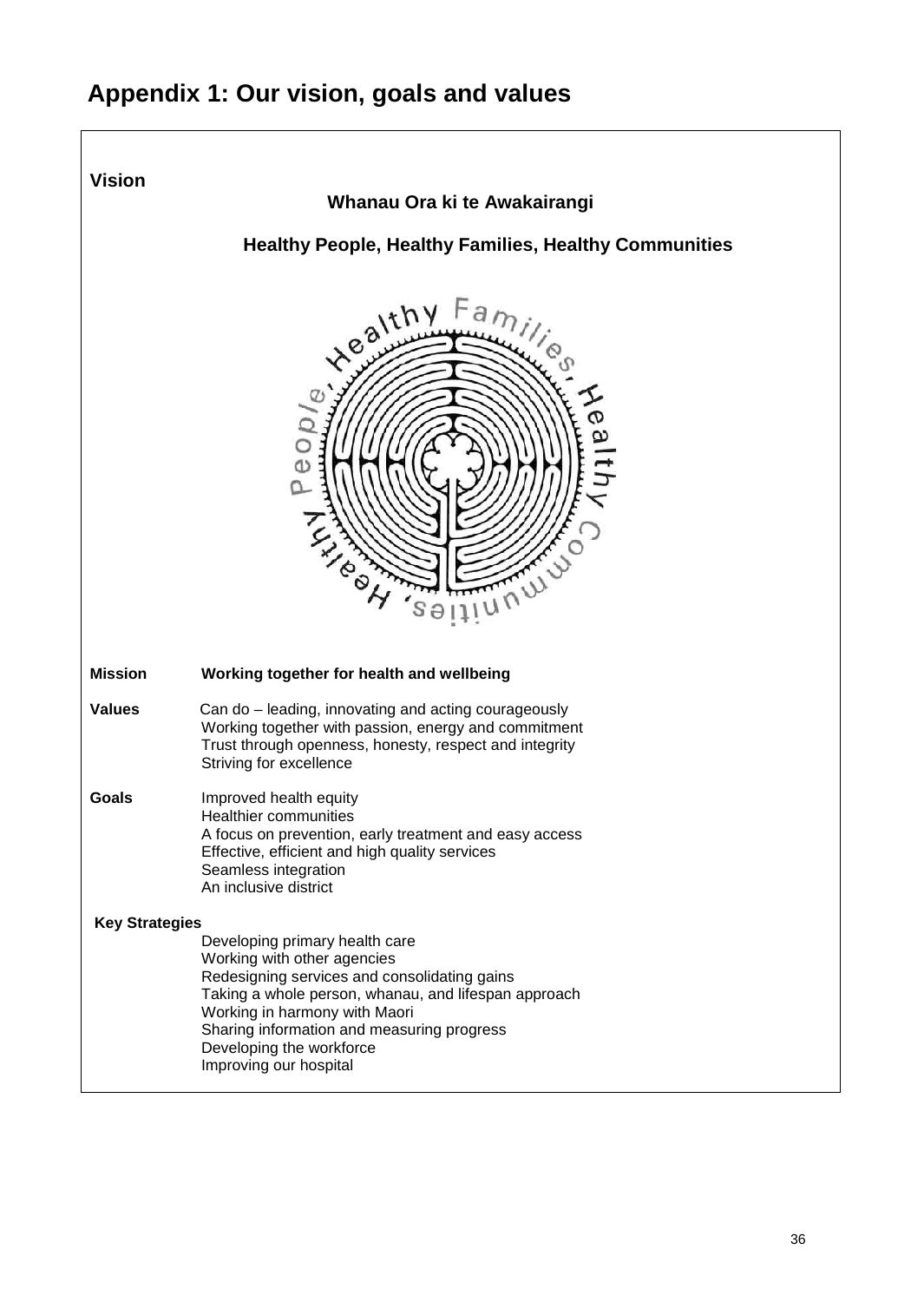## **Appendix 2: DHB Non-financial monitoring framework and performance measures**

The Ministry monitors DHB performance on behalf of the Minister. The DHB non-financial monitoring arrangements, form part of the wider accountability requirements, and are a key tool to provide assurance that the DHB delivers in terms of the legislative requirements<sup>9</sup> and in terms of Government priorities. The Ministry of Health has developed a monitoring framework based on four dimensions of DHB performance.

### **Policy Priorities Dimension**

| Code            | <b>Performance measure</b><br>title            | <b>Measures</b>         | Area    | 2010/11 Target/deliverable | <b>Further information</b>                                                                                                                                                                   | <b>National</b><br><b>Target</b> | <b>Frequency</b><br>οf |
|-----------------|------------------------------------------------|-------------------------|---------|----------------------------|----------------------------------------------------------------------------------------------------------------------------------------------------------------------------------------------|----------------------------------|------------------------|
|                 |                                                |                         |         |                            |                                                                                                                                                                                              |                                  | reporting              |
| HT <sub>1</sub> | Shorter stays in emergency departments         |                         | Total   | 95%                        | % of patients will be admitted, discharged,<br>or transferred from an Emergency<br>Department (ED) within six hours.                                                                         | 95%                              | Quarterly              |
| HT <sub>2</sub> | Improved access to elective surgery            |                         | Total   | 4,896                      | The volume of elective surgery will be<br>increased by an average 4,000 discharges<br>per year (compared with the previous<br>average increase of 1400 per year)                             | 4,000                            | Quarterly              |
| HT <sub>3</sub> | Shorter waits for cancer treatment             |                         | Total   | 100%                       | % of patients in category A, B and C wait<br>less than four weeks between first specialist<br>assessment and the start of radiation<br>oncology treatment (excludes category D<br>patients). | 100%                             | Quarterly              |
| HT <sub>4</sub> | Increased Immunisation                         |                         | M ori   | 90%                        | % of two year olds are fully immunised by<br><b>July 2011</b>                                                                                                                                | 90%                              | Quarterly              |
|                 |                                                |                         | Pacific | 90%                        |                                                                                                                                                                                              |                                  |                        |
|                 |                                                |                         | Total   | 90%                        |                                                                                                                                                                                              |                                  |                        |
| HT <sub>5</sub> | Better help for smokers to<br>quit:            | 1. Hospitalised smokers | Total   | 90%                        | % of hospitalised smokers will be provided<br>with advice and help to quit by July 2011                                                                                                      | 90%                              | Quarterly              |
|                 |                                                | 2. Primary Care         | Total   | 80%                        | % of patients attending primary care will be<br>provided with advice and help to quit by July<br>2011                                                                                        | 80%                              | Quarterly              |
| HT <sub>6</sub> | Better diabetes and<br>cardiovascular services | 1. Diabetes Management  | M ori   | 56%                        | Increased percent of people with diabetes<br>have satisfactory or better diabetes                                                                                                            |                                  | Quarterly              |
|                 |                                                |                         | Pacific | 64%                        | management                                                                                                                                                                                   |                                  |                        |
|                 |                                                |                         | Other   | 65%                        |                                                                                                                                                                                              |                                  |                        |
|                 |                                                |                         | Total   | 64%                        |                                                                                                                                                                                              |                                  |                        |
|                 |                                                | 2. Diabetes Checks      | M ori   | 60%                        | Increased percent of people with diabetes                                                                                                                                                    |                                  |                        |
|                 |                                                |                         | Pacific | 53%                        | attend free annual checks                                                                                                                                                                    |                                  |                        |
|                 |                                                |                         | Other   | 82%                        |                                                                                                                                                                                              |                                  |                        |
|                 |                                                |                         | Total   | 75%                        |                                                                                                                                                                                              |                                  |                        |
|                 |                                                | 3. CVD Lipids           | M ori   | 67%                        | Increased percent of the eligible adult                                                                                                                                                      |                                  |                        |
|                 |                                                |                         | Pacific | 70%                        | population have had their CVD risk                                                                                                                                                           |                                  |                        |

<sup>&</sup>lt;sup>9</sup>New Zealand Public Health and Disability Act 2000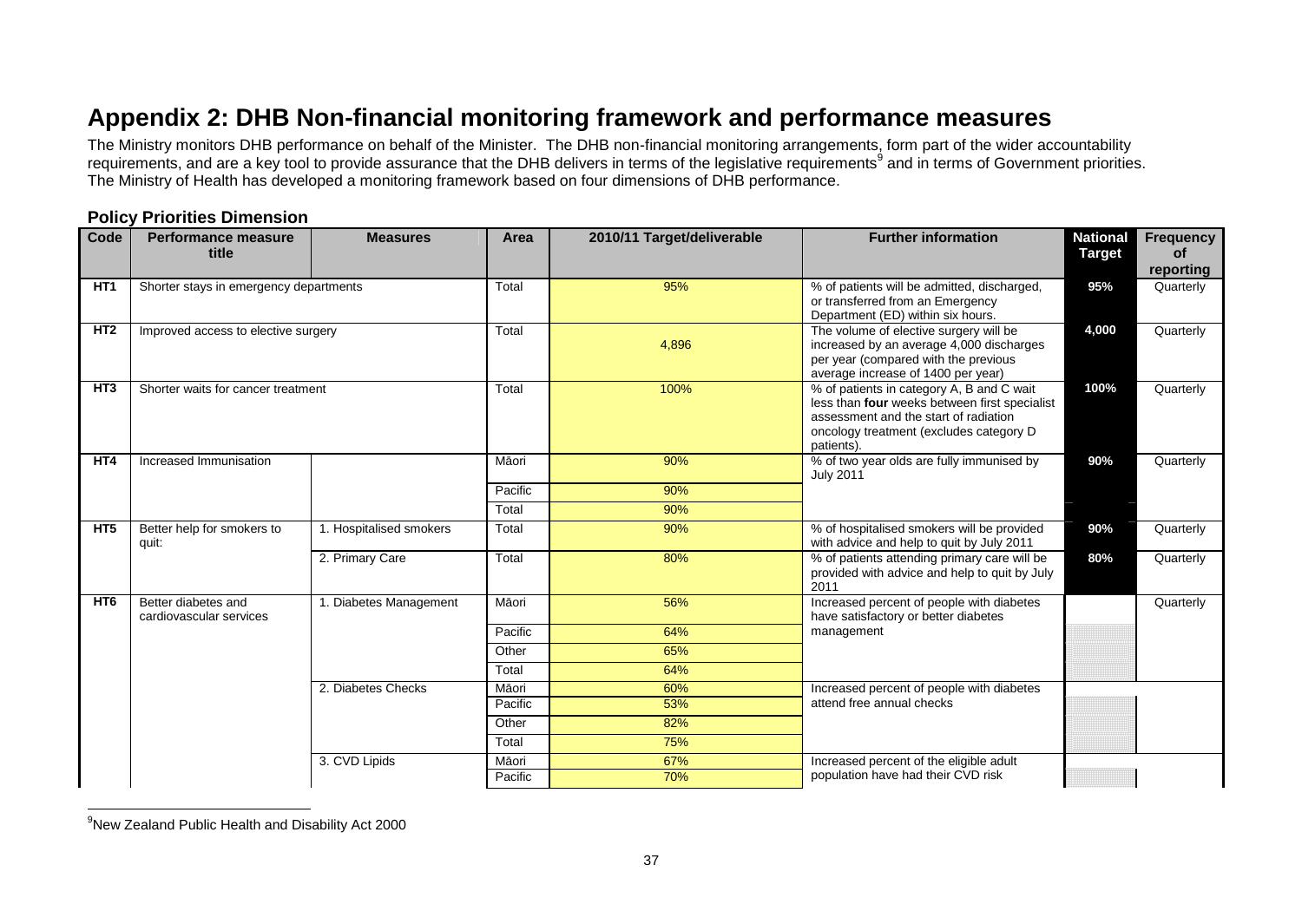| Code                                                                                                                                                                                                                                                                                                                                                                                    | <b>Performance measure</b><br>title                                                                                                           | <b>Measures</b> | Area  | 2010/11 Target/deliverable                                                                                                                                                                                                                                                                                                                                                                                                                                                                                                                                                                                                                                   | <b>Further information</b>                                                                                                                                                                                                                                                                                                                                                                                                                                                                              | <b>National</b><br><b>Frequency</b><br><b>Target</b><br><b>of</b><br>reporting |  |
|-----------------------------------------------------------------------------------------------------------------------------------------------------------------------------------------------------------------------------------------------------------------------------------------------------------------------------------------------------------------------------------------|-----------------------------------------------------------------------------------------------------------------------------------------------|-----------------|-------|--------------------------------------------------------------------------------------------------------------------------------------------------------------------------------------------------------------------------------------------------------------------------------------------------------------------------------------------------------------------------------------------------------------------------------------------------------------------------------------------------------------------------------------------------------------------------------------------------------------------------------------------------------------|---------------------------------------------------------------------------------------------------------------------------------------------------------------------------------------------------------------------------------------------------------------------------------------------------------------------------------------------------------------------------------------------------------------------------------------------------------------------------------------------------------|--------------------------------------------------------------------------------|--|
|                                                                                                                                                                                                                                                                                                                                                                                         |                                                                                                                                               |                 | Other | 78%                                                                                                                                                                                                                                                                                                                                                                                                                                                                                                                                                                                                                                                          | assessed in the last five years                                                                                                                                                                                                                                                                                                                                                                                                                                                                         |                                                                                |  |
|                                                                                                                                                                                                                                                                                                                                                                                         |                                                                                                                                               |                 | Total | 76%                                                                                                                                                                                                                                                                                                                                                                                                                                                                                                                                                                                                                                                          |                                                                                                                                                                                                                                                                                                                                                                                                                                                                                                         |                                                                                |  |
| PP <sub>1</sub>                                                                                                                                                                                                                                                                                                                                                                         | Clinical leadership self assessment                                                                                                           |                 | Total | The DHB provides a qualitative report in the form of a self assessment identifying progress achieved;<br>What's worked; what hasn't; Planned actions -<br>for each of the following areas of focus:<br>. whether managers and clinical leaders feel valued and recognised for their leadership capability<br>• whether joint management and clinical relationships are effective<br>. whether strong and effective engagement is in place at all levels, across management and clinicians,<br>and across disciplines<br>• whether there is shared ownership of organisational outcomes across management and clinical<br>leadership, and across disciplines. |                                                                                                                                                                                                                                                                                                                                                                                                                                                                                                         | Annual                                                                         |  |
| PP <sub>2</sub>                                                                                                                                                                                                                                                                                                                                                                         | Implementation of Better, Sooner, More Convenient primary<br>health care                                                                      |                 | Total | The DHB is to supply a report confirming it<br>has implemented the changes to primary<br>care service delivery models agreed in its<br><b>DAP</b><br><b>OR</b><br>a report identifying why changes to primary<br>care service delivery models agreed in its<br>DAP have not been implemented, with an<br>associated resolution plan.                                                                                                                                                                                                                                                                                                                         | Those DHBs involved in the development of business<br>cases with successful Expression of Interest providers<br>are required to report on progress of the implementation<br>of those changes as agreed to in their DAP.<br>Those DHBs not involved in the development of business<br>cases are required to report on the implementation of<br>changes to primary health care that deliver on the core<br>elements outlined in Chapter 3 of Better, Sooner, More<br>Convenient and agreed to in its DAP. | Annual                                                                         |  |
| PP <sub>3</sub>                                                                                                                                                                                                                                                                                                                                                                         | Local Iwi/M ori engagement<br>and participation in DHB<br>decision making,<br>development of strategies<br>and plans for M ori health<br>gain | Measure 1       | Total | 100%                                                                                                                                                                                                                                                                                                                                                                                                                                                                                                                                                                                                                                                         | % of PHOs with M ori Health Plans (MHPs) that have<br>been agreed to by the DHB                                                                                                                                                                                                                                                                                                                                                                                                                         | Six-monthly                                                                    |  |
|                                                                                                                                                                                                                                                                                                                                                                                         |                                                                                                                                               | Measure 2       | Total | 100%                                                                                                                                                                                                                                                                                                                                                                                                                                                                                                                                                                                                                                                         | % of DHB members that have undertaken Treaty of Waitangi training                                                                                                                                                                                                                                                                                                                                                                                                                                       |                                                                                |  |
| Provide a report demonstrating:<br>Measure 3<br>Total<br>. Achievements against the Memorandum of Understanding (MoU) between a DHB and its local lwi/M ori health<br>relationship partner, and describe other initiatives achieved that are an outcome of engagement between the parties<br>during the reporting period.<br>. Provide a copy of the Memorandum of Understanding (MoU). |                                                                                                                                               |                 |       |                                                                                                                                                                                                                                                                                                                                                                                                                                                                                                                                                                                                                                                              |                                                                                                                                                                                                                                                                                                                                                                                                                                                                                                         |                                                                                |  |
|                                                                                                                                                                                                                                                                                                                                                                                         | Measure 4<br>Measure 5                                                                                                                        |                 | Total | evaluation (include a section on PHOs).                                                                                                                                                                                                                                                                                                                                                                                                                                                                                                                                                                                                                      | Report on how (mechanisms and frequency of engagement) local Iwi/M ori are supported by the DHB to participate in<br>the development and implementation of the strategic agenda, service delivery planning, development, monitoring, and                                                                                                                                                                                                                                                                |                                                                                |  |
|                                                                                                                                                                                                                                                                                                                                                                                         |                                                                                                                                               |                 | Total | PHOs with MHPs)<br>OR.<br>PHO <sub>S</sub> ).                                                                                                                                                                                                                                                                                                                                                                                                                                                                                                                                                                                                                | Report on how MHPs are being implemented by the PHOs and monitored by the DHB (include a list of the names of the<br>for newly established PHOs, a report on progress in the development of MHPs (include a list of the names of these                                                                                                                                                                                                                                                                  |                                                                                |  |
|                                                                                                                                                                                                                                                                                                                                                                                         |                                                                                                                                               | Measure 6       | Total | members.                                                                                                                                                                                                                                                                                                                                                                                                                                                                                                                                                                                                                                                     | Describe when Treaty of Waitangi training (including any facilitated by the Ministry) has, or will, take place for Board                                                                                                                                                                                                                                                                                                                                                                                |                                                                                |  |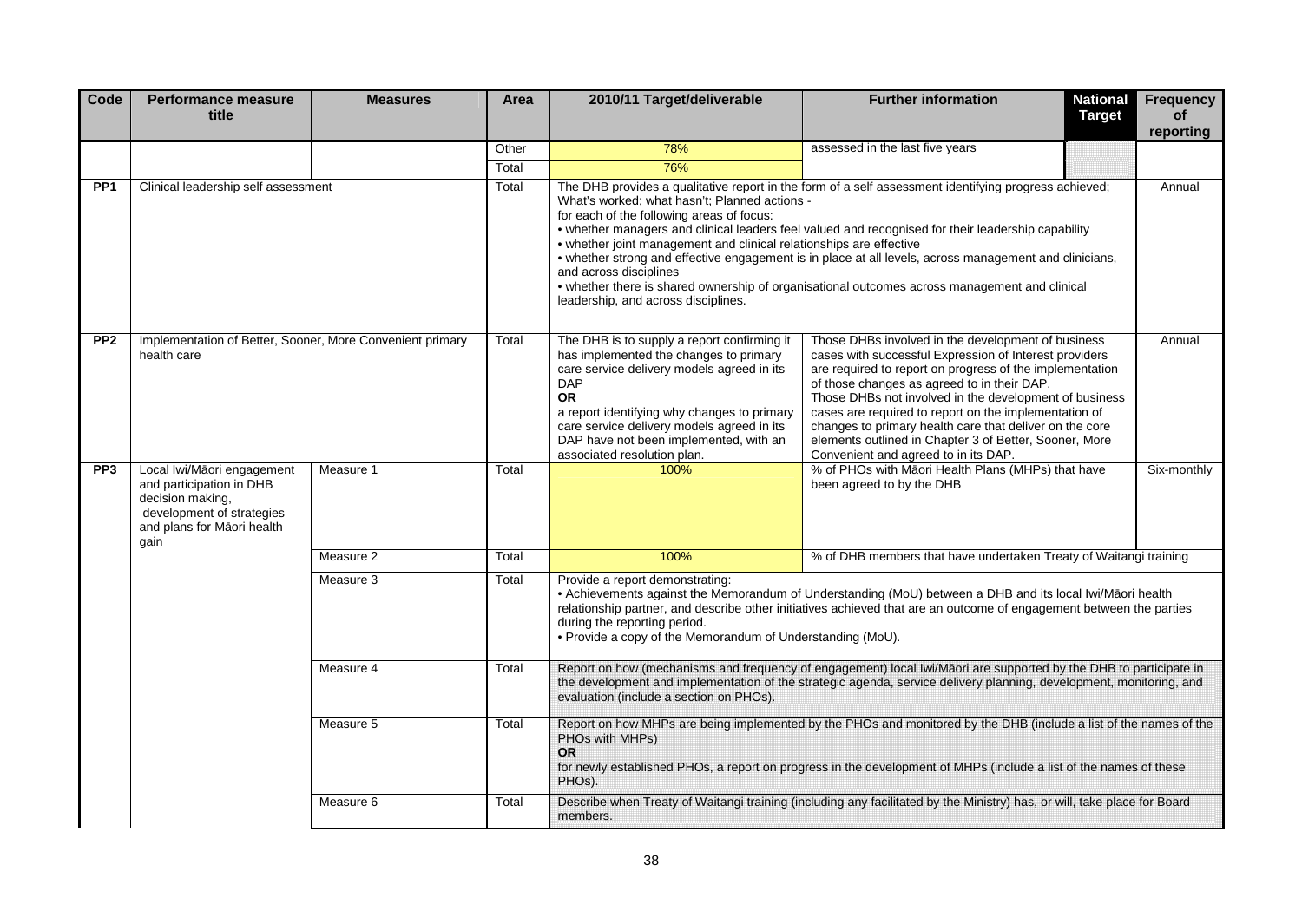| Code                      | <b>Performance measure</b><br>title                                                                                                                                                                                                                                                                                                                                                                                                                                                                                                                                                                                                                                                                                                                                                                                                                                        | <b>Measures</b> | Area                                                                                                                                                           | 2010/11 Target/deliverable                                                                                                                               | <b>Further information</b><br><b>National</b><br><b>Target</b>                                                                                                                                                                                                                                                                                                                                                                            | <b>Frequency</b><br>of<br>reporting |
|---------------------------|----------------------------------------------------------------------------------------------------------------------------------------------------------------------------------------------------------------------------------------------------------------------------------------------------------------------------------------------------------------------------------------------------------------------------------------------------------------------------------------------------------------------------------------------------------------------------------------------------------------------------------------------------------------------------------------------------------------------------------------------------------------------------------------------------------------------------------------------------------------------------|-----------------|----------------------------------------------------------------------------------------------------------------------------------------------------------------|----------------------------------------------------------------------------------------------------------------------------------------------------------|-------------------------------------------------------------------------------------------------------------------------------------------------------------------------------------------------------------------------------------------------------------------------------------------------------------------------------------------------------------------------------------------------------------------------------------------|-------------------------------------|
|                           |                                                                                                                                                                                                                                                                                                                                                                                                                                                                                                                                                                                                                                                                                                                                                                                                                                                                            | Measure 7       | Total                                                                                                                                                          | Two Key Milestones from your M ori<br>Health Plan:<br>1. Ensuring Maori women have an LMC<br>2. Increasing Maori adolescent uptake of<br>dental services | Identify at least two key milestones from your M ori Health Plan to be<br>achieved in 2009/10. For reporting in Quarter 2, provide a progress<br>report on the milestones, and for reporting in Quarter 4, provide a report<br>against achievement of those milestones during the current year.                                                                                                                                           |                                     |
| PP <sub>4</sub>           | Improving mainstream<br>effectiveness DHB provider<br>arms pathways of care of<br>M ori                                                                                                                                                                                                                                                                                                                                                                                                                                                                                                                                                                                                                                                                                                                                                                                    | Measure 1       | Total                                                                                                                                                          |                                                                                                                                                          | Provide a report describing the reviews of pathways of care that have been undertaken in the last 12<br>months that focused on improving Health outcomes and reducing health inequalities for M ori.                                                                                                                                                                                                                                      | Six-monthly                         |
|                           |                                                                                                                                                                                                                                                                                                                                                                                                                                                                                                                                                                                                                                                                                                                                                                                                                                                                            | Measure 2       | Total                                                                                                                                                          | Report on an example(s) of actions taken to address issues identified in the reviews.                                                                    |                                                                                                                                                                                                                                                                                                                                                                                                                                           |                                     |
| PP <sub>5</sub>           | Waiting times for chemotherapy treatment                                                                                                                                                                                                                                                                                                                                                                                                                                                                                                                                                                                                                                                                                                                                                                                                                                   |                 | Total                                                                                                                                                          | 100%                                                                                                                                                     | 100%<br>% of patients wait less than six weeks<br>between first specialist assessment and the<br>start of chemotherapy treatment. Wait times<br>templates are to be supplied each quarter,<br>The templates should display results for<br>each month within the quarter. Qualitative<br>comment on reasons (and management<br>plans) for people with chemotherapy waits<br>longer than 6 weeks is to be supplied in<br>quarterly reports. | Quarterly                           |
| PP <sub>6</sub>           | Improving the health status of                                                                                                                                                                                                                                                                                                                                                                                                                                                                                                                                                                                                                                                                                                                                                                                                                                             | Age 0-19        | M ori                                                                                                                                                          | 4.50%                                                                                                                                                    | % of people domiciled in the DHB region,                                                                                                                                                                                                                                                                                                                                                                                                  | Six-monthly                         |
| people with severe mental |                                                                                                                                                                                                                                                                                                                                                                                                                                                                                                                                                                                                                                                                                                                                                                                                                                                                            | Age 20-64       | Other                                                                                                                                                          | 2.30%                                                                                                                                                    | seen per year.                                                                                                                                                                                                                                                                                                                                                                                                                            |                                     |
|                           | illness                                                                                                                                                                                                                                                                                                                                                                                                                                                                                                                                                                                                                                                                                                                                                                                                                                                                    |                 | Total                                                                                                                                                          | 2.30%                                                                                                                                                    |                                                                                                                                                                                                                                                                                                                                                                                                                                           |                                     |
|                           |                                                                                                                                                                                                                                                                                                                                                                                                                                                                                                                                                                                                                                                                                                                                                                                                                                                                            |                 | M ori<br>Other                                                                                                                                                 | 4.80%<br>2.90%                                                                                                                                           |                                                                                                                                                                                                                                                                                                                                                                                                                                           |                                     |
|                           |                                                                                                                                                                                                                                                                                                                                                                                                                                                                                                                                                                                                                                                                                                                                                                                                                                                                            |                 | Total                                                                                                                                                          | 2.90%                                                                                                                                                    |                                                                                                                                                                                                                                                                                                                                                                                                                                           |                                     |
|                           |                                                                                                                                                                                                                                                                                                                                                                                                                                                                                                                                                                                                                                                                                                                                                                                                                                                                            | Age 65+         | Total                                                                                                                                                          | 1.47%                                                                                                                                                    |                                                                                                                                                                                                                                                                                                                                                                                                                                           |                                     |
| PP <sub>7</sub>           | Improving mental health services using crisis intervention<br>planning                                                                                                                                                                                                                                                                                                                                                                                                                                                                                                                                                                                                                                                                                                                                                                                                     |                 | Total                                                                                                                                                          | 95%                                                                                                                                                      | 90%<br>% of long-term clients (in contact for 2 years<br>or more) who have relapse prevention plans.                                                                                                                                                                                                                                                                                                                                      | Six-monthly                         |
| PP8                       | DHBs report alcohol and drug service waiting times and<br>Waiting times and waiting lists are to be<br>Total<br>measured, for one month, every six<br>waiting lists<br>months, to inform Ministry policy and, to<br>and Residential Rehabilitation.<br>determine the variation and extent of<br>waiting times and waiting lists to determine<br>if targets will be required to be set in the<br>ethnicities.<br>future. DHBs will report their longest<br>waiting time, in days, for each service type<br>for one month prior to the reporting period.<br>A narrative is also required to:<br>1. identify the name and location of<br>service(s) with the longest waiting time and<br>waiting list<br>2. explain variances of more than 10% in<br>waiting times or waiting lists<br>3. explain/identify targets that the DHB<br>may have for reducing waiting times and or |                 | Service type: Inpatient Detoxification, Specialist<br>Prescribing, Structured Counselling, Day Programmes<br>DHBs will report waiting times by M ori and Other | Six-monthly                                                                                                                                              |                                                                                                                                                                                                                                                                                                                                                                                                                                           |                                     |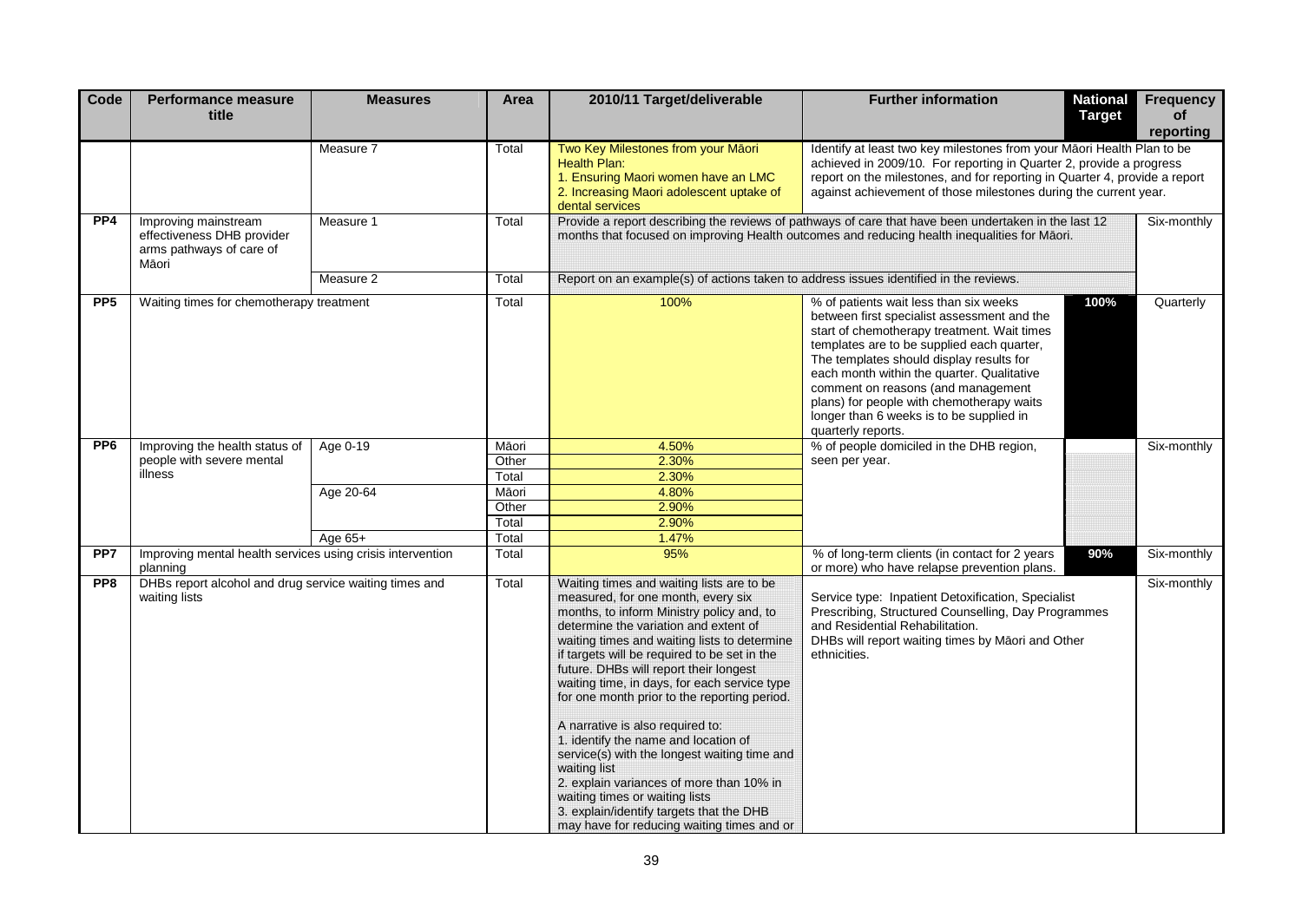| Code            | <b>Performance measure</b><br>title                                           | <b>Measures</b>                  | Area    | 2010/11 Target/deliverable                                                                                                                 | <b>National</b><br><b>Further information</b><br><b>Target</b>                                                                       | Frequency<br><b>of</b><br>reporting |
|-----------------|-------------------------------------------------------------------------------|----------------------------------|---------|--------------------------------------------------------------------------------------------------------------------------------------------|--------------------------------------------------------------------------------------------------------------------------------------|-------------------------------------|
|                 |                                                                               |                                  |         | waiting lists                                                                                                                              |                                                                                                                                      |                                     |
| PP <sub>9</sub> | Delivery of Te Kokiri: the mental health and addiction action<br>plan         |                                  | Total   | DHBs are to provide a summary report on progress made towards Implementation of Te Kokiri: the<br>Mental Health and Addiction Action Plan. |                                                                                                                                      | Annual                              |
| <b>PP10</b>     |                                                                               | Oral Health DMFT Score at year 8 |         | 1.2                                                                                                                                        | % of children with decayed, missing or folled permanent<br>teeth at year eight.                                                      | Annual                              |
|                 |                                                                               |                                  | Pacific | 1.2                                                                                                                                        |                                                                                                                                      |                                     |
|                 |                                                                               |                                  | Other   | 0.7                                                                                                                                        |                                                                                                                                      |                                     |
|                 |                                                                               |                                  | Total   | 0.9                                                                                                                                        |                                                                                                                                      |                                     |
| <b>PP11</b>     | Children caries free at 5 years of aged                                       |                                  | M ori   | 50%                                                                                                                                        | % of children carries free at 5 years of age                                                                                         | Annual                              |
|                 |                                                                               |                                  | Pacific | 50%                                                                                                                                        |                                                                                                                                      |                                     |
|                 |                                                                               |                                  | Other   | 75%                                                                                                                                        |                                                                                                                                      |                                     |
|                 |                                                                               |                                  | Total   | 67%                                                                                                                                        |                                                                                                                                      |                                     |
| <b>PP12</b>     | Utilisation of DHB funded dental services by adolescents                      |                                  | Total   | 70%                                                                                                                                        | % of adolescent utilisation of DHB funded dental services                                                                            | Annual                              |
| <b>PP13</b>     | Improving the number of<br>children enrolled in DHB<br>funded dental services | Measure 1                        | Total   | 65%                                                                                                                                        | % of children under five enrolled in DHB funded dental<br>services                                                                   | Annual                              |
|                 |                                                                               | Measure 2                        | Total   | 7%                                                                                                                                         | % of preschool and primary enrolled with DHB funded dental services<br>who have not been examined according to there planned recall. |                                     |
| <b>PP14</b>     | Family violence prevention                                                    |                                  | Total   | 140/200                                                                                                                                    | 140/200<br>combined audit score                                                                                                      | Annual                              |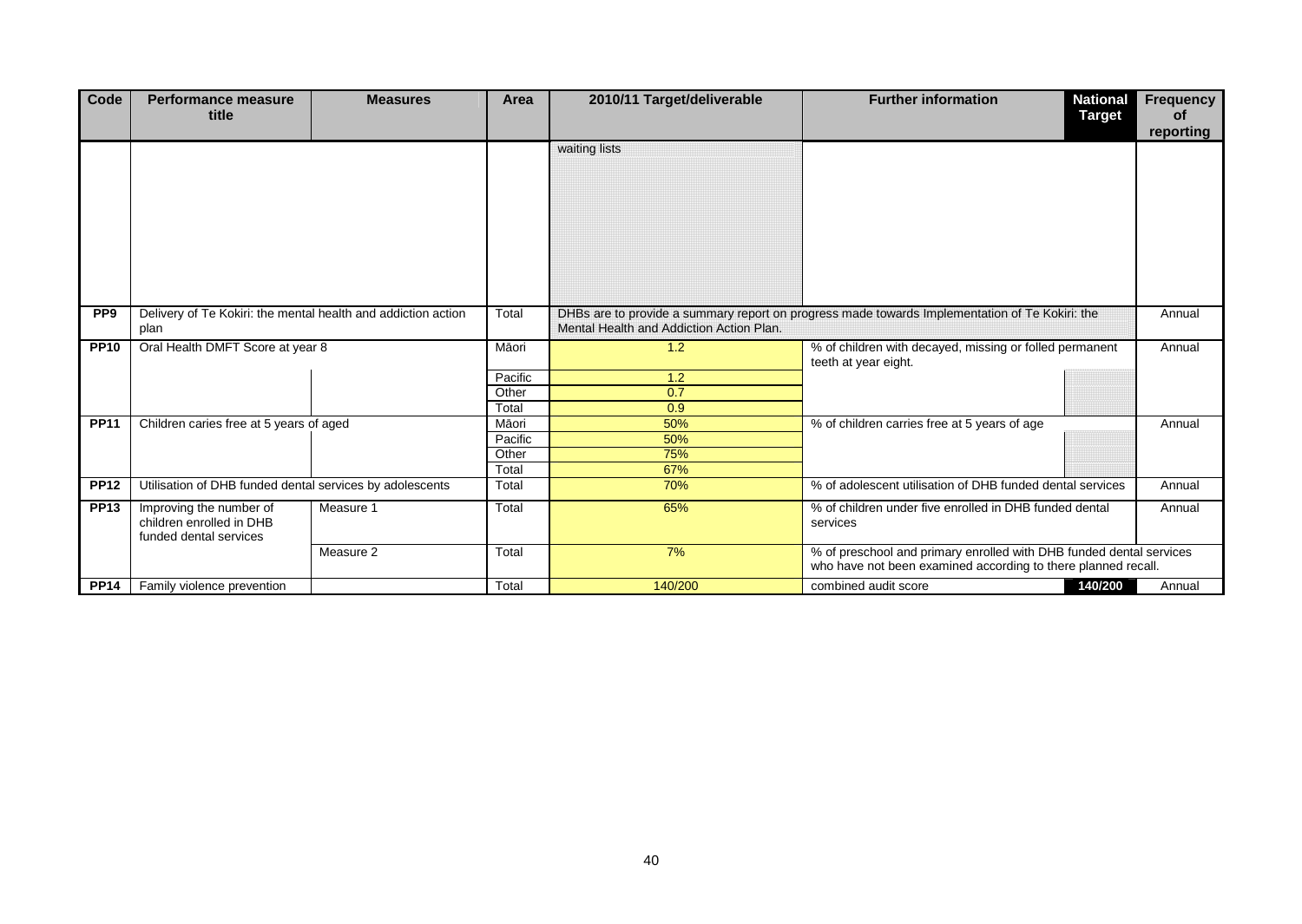### **System Integration Dimension**

| Code | Performance measure<br>title                               | <b>Measures</b>                                                    | Area    | 2010/11 Target/deliverable                                                                                                                                                                                                                                                                                                                                                                                                                                                                                                                               | <b>Further information</b>                                                                                                                                  | <b>National</b><br><b>Target</b>     | <b>Frequency</b><br>οf                          |  |
|------|------------------------------------------------------------|--------------------------------------------------------------------|---------|----------------------------------------------------------------------------------------------------------------------------------------------------------------------------------------------------------------------------------------------------------------------------------------------------------------------------------------------------------------------------------------------------------------------------------------------------------------------------------------------------------------------------------------------------------|-------------------------------------------------------------------------------------------------------------------------------------------------------------|--------------------------------------|-------------------------------------------------|--|
| SI1  | Ambulatory sensitive<br>(avoidable) hospital<br>admissions | 1. Age 0-74                                                        | M ori   | 113.5                                                                                                                                                                                                                                                                                                                                                                                                                                                                                                                                                    | Each DHB is expected to provide a<br>commentary on their latest 12 month ASH<br>data that's available via the nationwide                                    |                                      | reporting<br>Six-monthly                        |  |
|      |                                                            |                                                                    | Pacific | 107.7                                                                                                                                                                                                                                                                                                                                                                                                                                                                                                                                                    | service library. This commentary may                                                                                                                        |                                      |                                                 |  |
|      |                                                            |                                                                    | Other   | 113.5                                                                                                                                                                                                                                                                                                                                                                                                                                                                                                                                                    | include additional district level data that's not                                                                                                           |                                      |                                                 |  |
|      |                                                            | 2. Age 0-4                                                         | M ori   | 123.8                                                                                                                                                                                                                                                                                                                                                                                                                                                                                                                                                    | captured in the national data collection and                                                                                                                |                                      |                                                 |  |
|      |                                                            |                                                                    | Pacific | 123.2                                                                                                                                                                                                                                                                                                                                                                                                                                                                                                                                                    | also information about local initiatives that                                                                                                               |                                      |                                                 |  |
|      |                                                            |                                                                    | Other   | 143.7                                                                                                                                                                                                                                                                                                                                                                                                                                                                                                                                                    | are intended to reduce ASH admissions.                                                                                                                      |                                      |                                                 |  |
|      |                                                            | 3. Age 45-64                                                       | M ori   | $\frac{102}{ }$                                                                                                                                                                                                                                                                                                                                                                                                                                                                                                                                          | Each DHB should also provide information                                                                                                                    |                                      |                                                 |  |
|      |                                                            |                                                                    | Pacific | < 89.6                                                                                                                                                                                                                                                                                                                                                                                                                                                                                                                                                   | about how health inequalities are being                                                                                                                     |                                      |                                                 |  |
|      |                                                            |                                                                    | Other   | 110.5                                                                                                                                                                                                                                                                                                                                                                                                                                                                                                                                                    | addressed with respect to this health target,<br>with a particular focus on ASH admissions<br>for Pacific and M ori 45-64 year olds.                        |                                      |                                                 |  |
| SI2  | Regional service planning                                  |                                                                    | Total   | DHBs are to report confirming:<br>Six-monthly<br>. The DHB has progressed the RCSP according to plan submitted to Ministry of Health<br>If the DHB cannot provide the confirmation report outlined above, it is expected that the DHB will<br>transition to compliance no later than six months after the non-compliance is first reported. A planned<br>pathway to full compliance, including key milestones and timelines, should be formalised and provided<br>to the Ministry no later than three months after the non-compliance is first reported. |                                                                                                                                                             |                                      |                                                 |  |
| SI3  | Service coverage                                           |                                                                    | Total   | Report progress achieved during the quarter towards resolution of exceptions to service coverage<br>Six-monthly<br>identified in the DAP, and not approved as long term exceptions, and any other gaps in service<br>coverage identified by the DHB or Ministry through:<br>• analysis of explanatory indicators<br>• media reporting<br>• risk reporting<br>• formal audit outcomes<br>• complaints mechanisms<br>· sector intelligence.                                                                                                                |                                                                                                                                                             |                                      |                                                 |  |
| SI4  | Elective services<br>standardised intervention<br>rates    | 1. Intervention rate                                               | Total   | 292 per 10,000                                                                                                                                                                                                                                                                                                                                                                                                                                                                                                                                           | Intervention rates not significantly below the<br>expected level.<br>For any procedure where the standardised<br>intervention rate in the 2009/10 financial | At least<br><b>292 per</b><br>10,000 | Six-monthly                                     |  |
|      |                                                            | 2. Major joint procedures<br>intervention rate for Hip and<br>Knee | Total   | 21 per 10,000                                                                                                                                                                                                                                                                                                                                                                                                                                                                                                                                            | year or 2010 calendar year is significantly<br>below the target level a report<br>demonstrating:<br>1. what analysis the DHB has done to                    |                                      | 21.0 per 10,000 (10.5<br>each for knee and hip) |  |
|      |                                                            | 3. Cataract procedures<br>intervention rate                        | Total   | 27 per 10,000                                                                                                                                                                                                                                                                                                                                                                                                                                                                                                                                            | review the appropriateness of its rate<br><b>AND</b>                                                                                                        |                                      | 27.0 per 10,000                                 |  |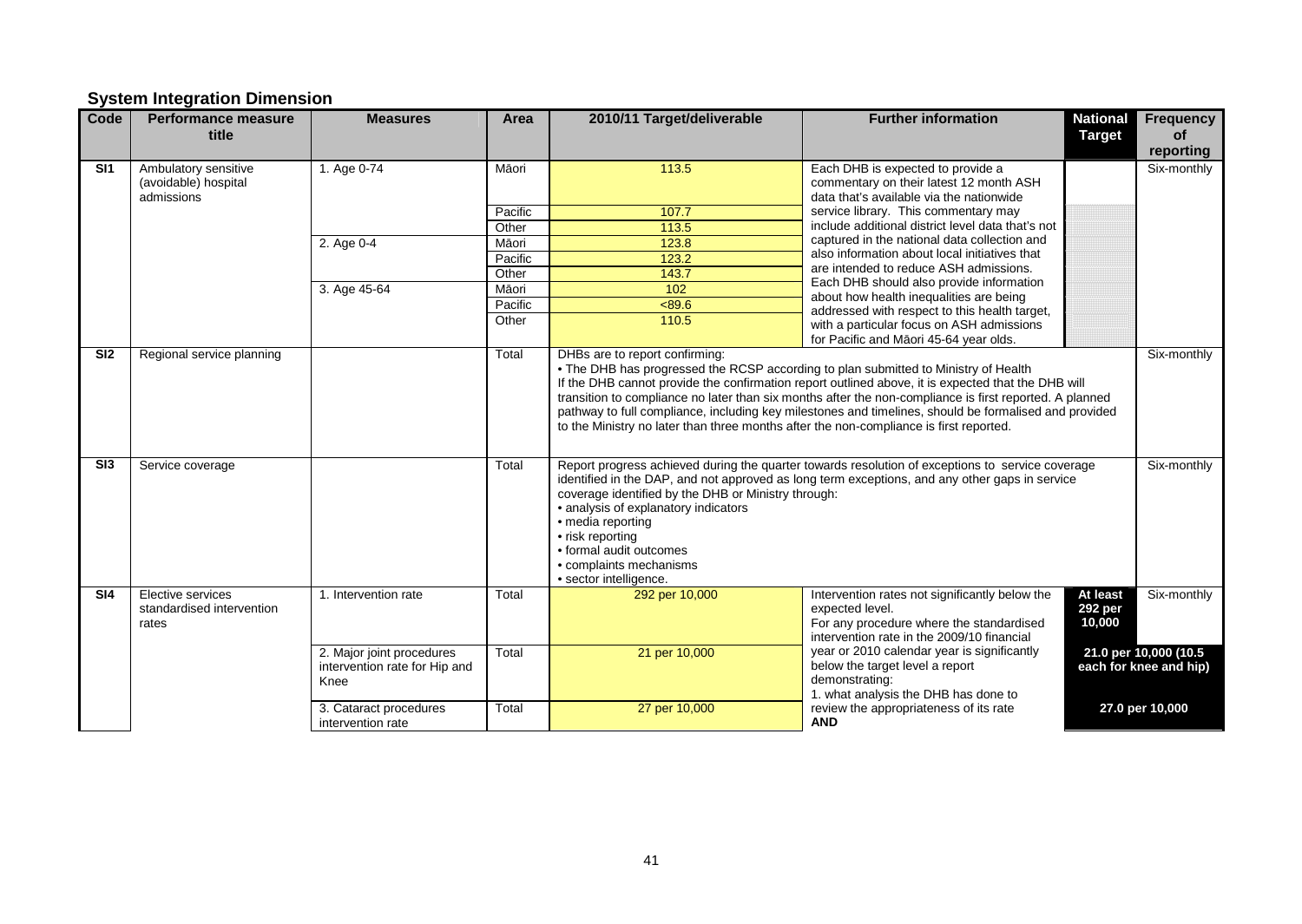| Code            | <b>Performance measure</b><br>title                              | <b>Measures</b>                            | Area             | 2010/11 Target/deliverable                                                                                                                                                                                                                                                                                                                                                                                                                                                                                                                                                                                                                                                                                                                                                                             | <b>Further information</b>                                                                                                                                                                                                                                                                             | <b>National</b><br><b>Target</b> | <b>Frequency</b><br><b>of</b><br>reporting |  |
|-----------------|------------------------------------------------------------------|--------------------------------------------|------------------|--------------------------------------------------------------------------------------------------------------------------------------------------------------------------------------------------------------------------------------------------------------------------------------------------------------------------------------------------------------------------------------------------------------------------------------------------------------------------------------------------------------------------------------------------------------------------------------------------------------------------------------------------------------------------------------------------------------------------------------------------------------------------------------------------------|--------------------------------------------------------------------------------------------------------------------------------------------------------------------------------------------------------------------------------------------------------------------------------------------------------|----------------------------------|--------------------------------------------|--|
|                 |                                                                  | 4. Cardiac procedures<br>intervention rate | Total            | 6.23 per 10,000                                                                                                                                                                                                                                                                                                                                                                                                                                                                                                                                                                                                                                                                                                                                                                                        | 2. whether the DHB considers the rate to be<br>appropriate for its population<br>OR.<br>3. a description of the reasons for its relative<br>under-delivery of that procedure; and<br>4. the actions being undertaken in the<br>current year (2010/11) that will ensure the<br>target rate is achieved. |                                  |                                            |  |
| SI <sub>5</sub> | Agreed Funding for M ori<br>Health and disability<br>initiatives | Measure 1                                  | Total            | It is expected that setting expectations in DAPs and monitoring DHB performance against this indicator<br>HKO-04 will ensure increased funding for M ori health and disability initiatives<br>Please complete the following measures in the Template provided:                                                                                                                                                                                                                                                                                                                                                                                                                                                                                                                                         |                                                                                                                                                                                                                                                                                                        |                                  | Annual                                     |  |
|                 |                                                                  | Measure 2                                  | Total            | Measure 1<br>DHB to report actual expenditure on M ori Health Providers by General Ledger (GL) code.<br><b>Measure 2</b><br>DHBs to report actual expenditure for Specific M ori Services provided within mainstream services<br>targeted to improving M ori health by Purchase Unit (PU).<br><b>Measure 3</b><br>Where information is available, DHBs to provide a table that reflects the DHB predicted expenditure for<br>M ori health in the DHB 2009/10 DAP in comparison to actual expenditure, with explanation of                                                                                                                                                                                                                                                                              |                                                                                                                                                                                                                                                                                                        |                                  |                                            |  |
|                 |                                                                  | Measure 3                                  | Total            | variances.                                                                                                                                                                                                                                                                                                                                                                                                                                                                                                                                                                                                                                                                                                                                                                                             |                                                                                                                                                                                                                                                                                                        |                                  |                                            |  |
| SI6             | <b>Risk Reporting</b>                                            |                                            | Total            | DHBs are to report confirming:<br>. the DHB uses a formal risk management and reporting system to manage DHB risks and report them<br>to its Board<br>• the system meets current Australia / New Zealand Standard requirements relating to risk<br>management<br>. how frequently the DHB submits formal risk report updates to its Board (or a Board approved sub-<br>committee).<br>If the DHB cannot provide the confirmation report outlined above, it is expected that the DHB will<br>transition to compliance no later than six months after the non-compliance is first reported. A planned<br>pathway to full compliance, including key milestones and timelines, should be formalised and provided<br>to the Ministry no later than three months after the non-compliance is first reported. |                                                                                                                                                                                                                                                                                                        |                                  | Six-monthly                                |  |
| SI <sub>7</sub> | Improving breast-feeding<br>rates                                | 6 Weeks                                    | M ori<br>Pacific | 74%<br>74%                                                                                                                                                                                                                                                                                                                                                                                                                                                                                                                                                                                                                                                                                                                                                                                             | % of infants exclusively and fully breastfed<br>at 6 weeks                                                                                                                                                                                                                                             | 74%                              | Annual                                     |  |
|                 |                                                                  |                                            | Other<br>Total   | 74%<br>74%                                                                                                                                                                                                                                                                                                                                                                                                                                                                                                                                                                                                                                                                                                                                                                                             |                                                                                                                                                                                                                                                                                                        |                                  |                                            |  |
|                 |                                                                  | 3 Months                                   | M ori            | 57%                                                                                                                                                                                                                                                                                                                                                                                                                                                                                                                                                                                                                                                                                                                                                                                                    | % of infants exclusively and fully breastfed<br>at 3 months                                                                                                                                                                                                                                            | 57%                              |                                            |  |
|                 |                                                                  |                                            | Pacific          | 57%                                                                                                                                                                                                                                                                                                                                                                                                                                                                                                                                                                                                                                                                                                                                                                                                    |                                                                                                                                                                                                                                                                                                        |                                  |                                            |  |
|                 |                                                                  |                                            | Other            | 57%                                                                                                                                                                                                                                                                                                                                                                                                                                                                                                                                                                                                                                                                                                                                                                                                    |                                                                                                                                                                                                                                                                                                        |                                  |                                            |  |
|                 |                                                                  | 6 Months                                   | Total<br>M ori   | 57%<br>27%                                                                                                                                                                                                                                                                                                                                                                                                                                                                                                                                                                                                                                                                                                                                                                                             | % of infants exclusively and fully breastfed                                                                                                                                                                                                                                                           | 27%                              |                                            |  |
|                 |                                                                  |                                            |                  |                                                                                                                                                                                                                                                                                                                                                                                                                                                                                                                                                                                                                                                                                                                                                                                                        | at 6 months                                                                                                                                                                                                                                                                                            |                                  |                                            |  |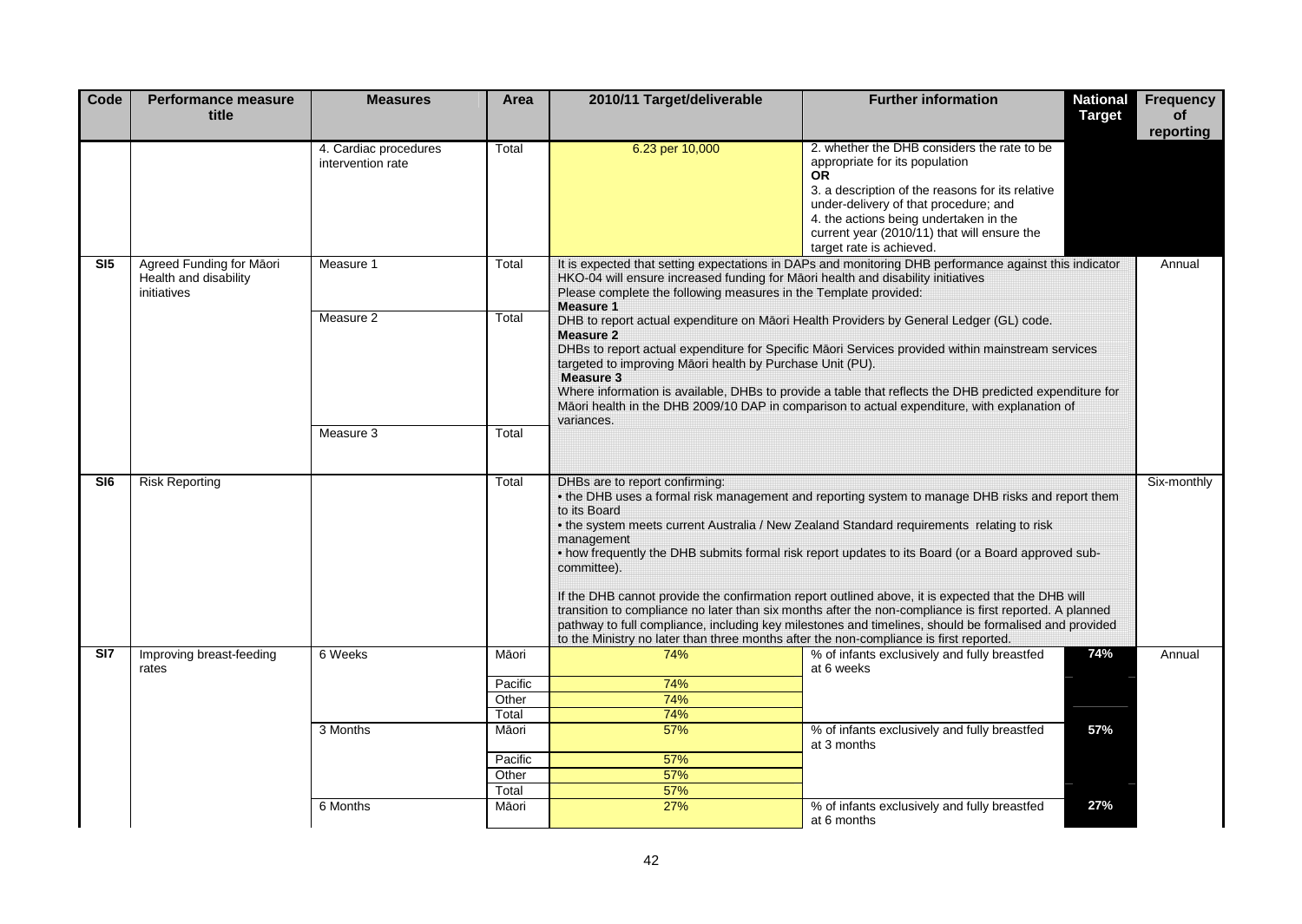| Code | Performance measure<br>title | <b>Measures</b> | <b>Area</b> | 2010/11 Target/deliverable | <b>Further information</b> | <b>Target</b> | <b>National Frequency</b><br>0f<br>reporting |
|------|------------------------------|-----------------|-------------|----------------------------|----------------------------|---------------|----------------------------------------------|
|      |                              |                 | Pacific     | 27%                        |                            |               |                                              |
|      |                              |                 | Other       | 27%                        |                            |               |                                              |
|      |                              |                 | Total       | 27%                        |                            |               |                                              |

### **Ownership Dimension**

| Code             | <b>Performance measure</b><br>title               | <b>Measures</b>                                                                                                                                                                                   | Area  | 2010/11 Target/deliverable                                                                                                                                                                                                                                                                                                                                                                                                                                                                                                                                                                                                          | <b>Further information</b><br><b>National</b><br><b>Target</b>                                                                                                                                                                                                                                                                                                                                                                                                                                                         | <b>Frequency</b><br>оf |  |
|------------------|---------------------------------------------------|---------------------------------------------------------------------------------------------------------------------------------------------------------------------------------------------------|-------|-------------------------------------------------------------------------------------------------------------------------------------------------------------------------------------------------------------------------------------------------------------------------------------------------------------------------------------------------------------------------------------------------------------------------------------------------------------------------------------------------------------------------------------------------------------------------------------------------------------------------------------|------------------------------------------------------------------------------------------------------------------------------------------------------------------------------------------------------------------------------------------------------------------------------------------------------------------------------------------------------------------------------------------------------------------------------------------------------------------------------------------------------------------------|------------------------|--|
|                  |                                                   |                                                                                                                                                                                                   |       |                                                                                                                                                                                                                                                                                                                                                                                                                                                                                                                                                                                                                                     |                                                                                                                                                                                                                                                                                                                                                                                                                                                                                                                        | reporting              |  |
| OS <sub>1</sub>  | Staff turnover by major professional group        |                                                                                                                                                                                                   | Total | The DHB provides a qualitative report in the form of a self assessment identifying progress achieved;<br>What's worked: what hasn't: Planned actions -<br>for each of the following areas of focus: Whether<br>•managers and clinical leaders feel valued and recognised for their leadership capability<br>· joint management and clinical relationships are effective<br>• strong and effective engagement is in place at all levels, across management and clinicians, and<br>across disciplines<br>• there is shared ownership of organisational outcomes across management and clinical leadership, and<br>across disciplines. |                                                                                                                                                                                                                                                                                                                                                                                                                                                                                                                        |                        |  |
| OS <sub>2</sub>  | Capital expenditure in line<br>with plan          | deviation from plan in the<br><b>YTD</b>                                                                                                                                                          | Total | \$39.712m                                                                                                                                                                                                                                                                                                                                                                                                                                                                                                                                                                                                                           | above or below plan as set out in DAP financial<br>templates. Expenditure should not be materially greater<br>than set out in plan.                                                                                                                                                                                                                                                                                                                                                                                    | Quarterly              |  |
| OS <sub>3</sub>  | Elective and arranged<br>inpatient length of stay | average length of stay for<br>elective and arranged<br>patients with a length of stay<br>of one night or more. The<br>measure is indirectly<br>standardised for DRG<br>cluster and comorbidities. | Total | 3.91                                                                                                                                                                                                                                                                                                                                                                                                                                                                                                                                                                                                                                | DHBs will have individual targets towards shorter length<br>of stay. The suggested benchmark is the average length<br>of stay of the 'fifth-best' DHB in the 2008/09 financial<br>year.                                                                                                                                                                                                                                                                                                                                | Quarterly              |  |
| OS <sub>4</sub>  | Acute inpatient length of stay                    | average length of stay for<br>acute patients with a length<br>of stay of one night or more.<br>The measure is indirectly<br>standardised for DRG<br>cluster and comorbidities.                    | Total | 4.02                                                                                                                                                                                                                                                                                                                                                                                                                                                                                                                                                                                                                                | DHBs will have individual targets towards shorter length<br>of stay. The suggested benchmark is the average length<br>of stay of the 'fifth-best' DHB in the 2008/09 financial<br>year.                                                                                                                                                                                                                                                                                                                                | Quarterly              |  |
| $\overline{OS5}$ | Theatre productivity                              | The DHB is expected to<br>reduce the number of<br>theatre sessions that start<br>late, finish early, or are<br>cancelled.                                                                         | Total |                                                                                                                                                                                                                                                                                                                                                                                                                                                                                                                                                                                                                                     | Each quarter, the DHB is required to submit the following<br>data elements for each theatre in each Provider Arm<br>facility:<br>• number of scheduled theatre sessions in the quarter<br>(may be zero if the theatre is not in use)<br>• number of cancelled theatre sessions in the quarter<br>• number theatre sessions that start late (and do not finish<br>early)<br>• number of theatre sessions that finish early (and started<br>on time)<br>• number of theatre sessions that start late and finish<br>early | Quarterly              |  |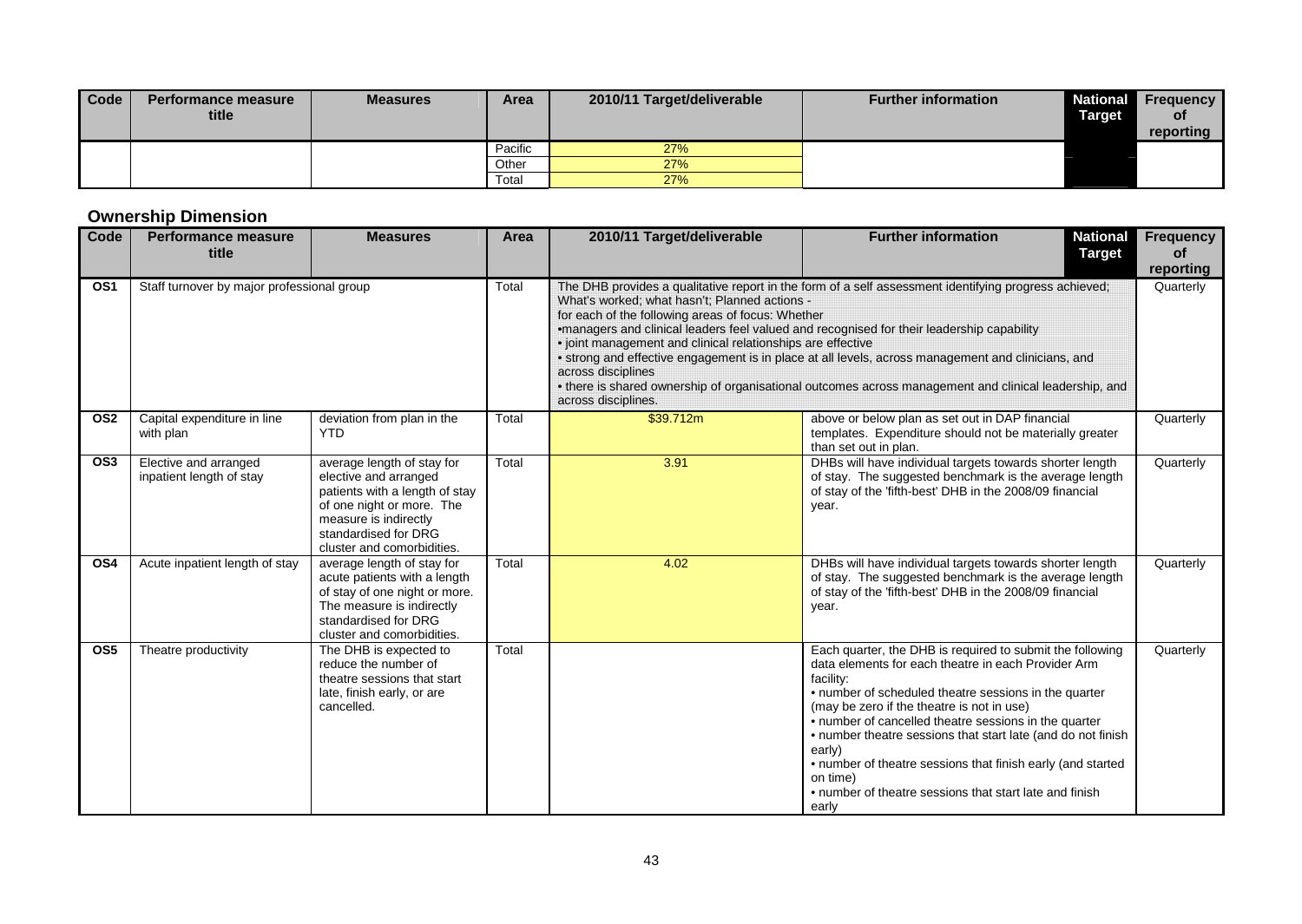| Code        | <b>Performance measure</b><br>title                                         | <b>Measures</b>                                                                                                                                                                                     | Area           | 2010/11 Target/deliverable                                                        | <b>Further information</b><br><b>National</b><br><b>Target</b>                                                                                                                                                                                                                                                                                                                                                                | <b>Frequency</b><br><b>of</b><br>reporting |
|-------------|-----------------------------------------------------------------------------|-----------------------------------------------------------------------------------------------------------------------------------------------------------------------------------------------------|----------------|-----------------------------------------------------------------------------------|-------------------------------------------------------------------------------------------------------------------------------------------------------------------------------------------------------------------------------------------------------------------------------------------------------------------------------------------------------------------------------------------------------------------------------|--------------------------------------------|
| OS6         | Elective and arranged day<br>surgery                                        | the rate of day surgery for<br>elective and arranged<br>surgical patients (operating<br>room and non-operating<br>room). The rate is indirectly<br>standardised for DRG.                            | Total          | 60%                                                                               | DHBs will have individual targets towards higher rates of<br>day surgery. The suggested benchmark is the rate of the<br>'fifth-best' DHB in the 2008/09 financial year.                                                                                                                                                                                                                                                       | Quarterly                                  |
| OS7         | Elective and arranged day of<br>surgery admissions                          | the rate of day of surgery<br>admissions for elective and<br>arranged surgical patients.                                                                                                            | Total          | 90%                                                                               | of surgery on a day of surgery admission<br>90%<br>basis (with some room for flexibility). This<br>benchmark is based on Australian<br>experience.                                                                                                                                                                                                                                                                            | Quarterly                                  |
| OS8         | Acute readmissions to<br>hospital                                           | the rate of unplanned acute<br>readmissions within 28 days<br>of original discharge from<br>hospital. The rate is<br>indirectly standardised for a<br>range of factors using<br>regression methods. | Total          | 10.15%                                                                            | DHBs will set individual targets for improvement of acute<br>readmission rates. The suggested benchmark is the<br>national average acute readmission rate during 2008/09.                                                                                                                                                                                                                                                     | Quarterly                                  |
| OS9         | 30 Day mortality                                                            | The mortality rate within 30<br>days of admission for<br>patients in hospital. The rate<br>is indirectly standardised for<br>a range of factors using<br>regression methods.                        | Total          | 1.58%                                                                             | DHB will set individual targets. The suggested<br>benchmark is that DHBs aim to maintain mortality at least<br>at the 2008/09 level for the DHB, or improve it, during the<br>year.                                                                                                                                                                                                                                           | Annual                                     |
| <b>OS12</b> | National patient satisfaction survey                                        |                                                                                                                                                                                                     | Total          | This measure is a place holder for a patient satisfaction survey or similar tool. | Currently there is no detailed measure in this ownership dictionary as a piece of work on the future of<br>the current survey and consideration of alternative models is yet to .take place. A place holder measure<br>is included in the summary tables and diagrams so that the measure is captured in the analysis of<br>reporting burden, but the shape of future surveys and associated measures is yet to be confirmed. | Quarterly                                  |
| <b>OS10</b> | Improving the quality of data<br>provided to national collection<br>systems | Measure 1 Timeliness of<br><b>NMDS Data</b>                                                                                                                                                         | Total          | 5%                                                                                | $>2\%$ and<br>5%                                                                                                                                                                                                                                                                                                                                                                                                              | Quarterly                                  |
|             |                                                                             | Measure 2 NHI Duplications<br>Measure 3 Ethnicity not<br>stated in NHI                                                                                                                              | Total<br>Total | 3%<br>4%                                                                          |                                                                                                                                                                                                                                                                                                                                                                                                                               | $>2\%$ and $3\%$<br>$>2\%$ and $4\%$       |
|             |                                                                             | Measure 4 Start vs specific<br>descriptors in the NMDS                                                                                                                                              | Total          | 50%                                                                               |                                                                                                                                                                                                                                                                                                                                                                                                                               | >50% and 59%                               |
| <b>OS11</b> | Hospital outputs are<br>delivered to plan                                   | The delivery of hospital<br>outputs is measured against<br>planned delivery as stated in<br>the Provider Arm Price<br>Volume Schedule, and<br>expressed as a ratio of<br>(actual/planned).          | Total          | 100%                                                                              | DHBs are expected to deliver total outputs for the year<br>with a variance of less than three percent from plan<br>overall, and a variance less than five percent in sub-<br>groups of outputs.                                                                                                                                                                                                                               | Quarterly-<br>for three<br>quarters        |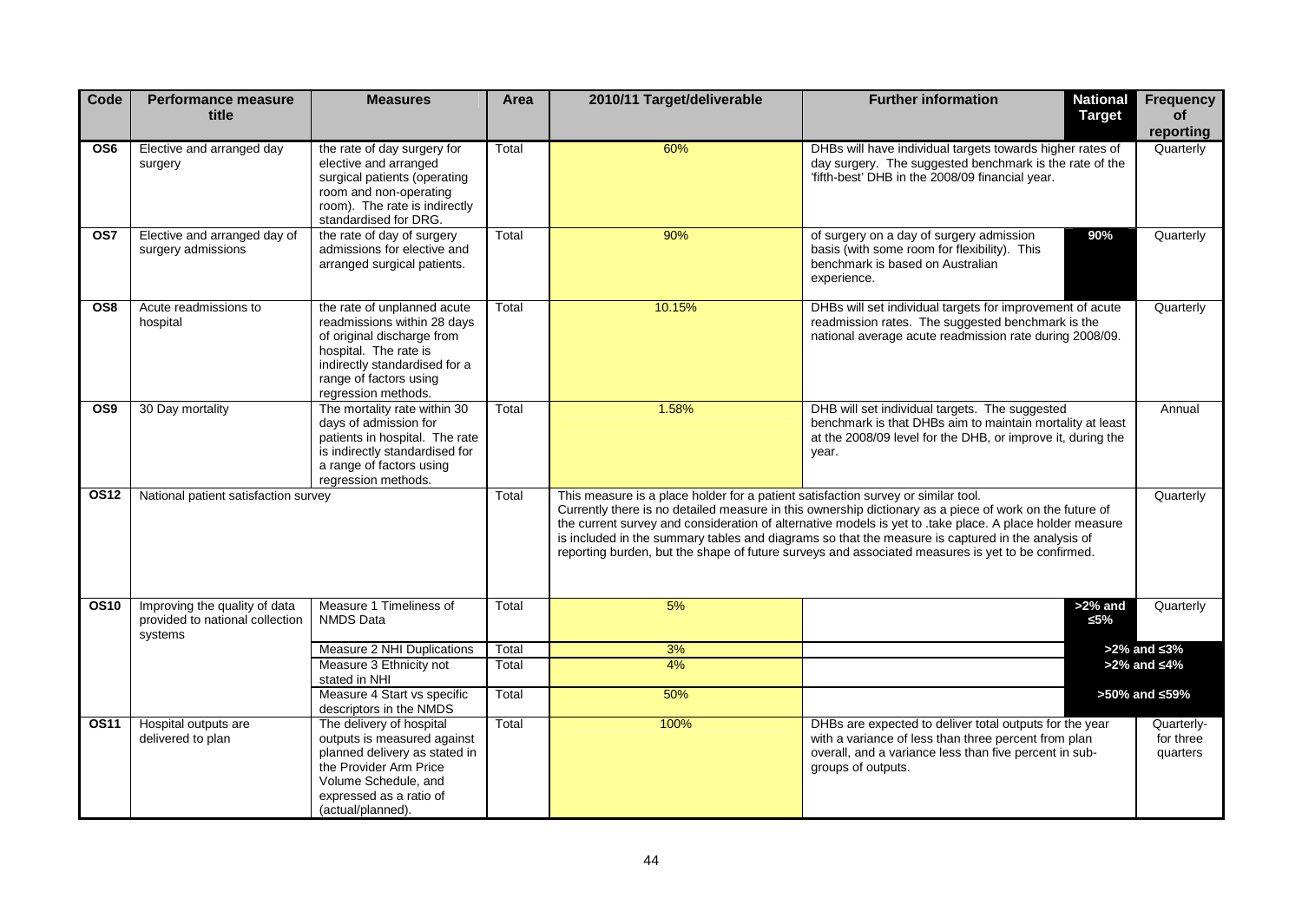## **Appendix 3: Information Services Strategic Plan**

**DHB NAME: \_\_\_\_\_Hutt Valley\_\_\_\_\_\_\_\_\_\_\_\_\_\_\_\_\_: Prepared: \_\_08 / \_Feb\_\_ / \_2010\_\_: By: \_\_Tony Cooke (CIO)\_\_**

 $\overline{a}$  and  $\overline{a}$  are the contract of  $\overline{a}$  and  $\overline{a}$  are the contract of  $\overline{a}$ 

|                                          | 2                        | 3                         |                                              | 5.                                          | 6                                       | 7                      | 8                                                               | 9                                                  | 10                              | 11                                                                                                                                                                                              | 12                                                                                                                                                                                                          |
|------------------------------------------|--------------------------|---------------------------|----------------------------------------------|---------------------------------------------|-----------------------------------------|------------------------|-----------------------------------------------------------------|----------------------------------------------------|---------------------------------|-------------------------------------------------------------------------------------------------------------------------------------------------------------------------------------------------|-------------------------------------------------------------------------------------------------------------------------------------------------------------------------------------------------------------|
| <b>Project Name</b>                      | Project<br>rank/priority | Project<br>Reference<br># | <b>Planned</b><br><b>Start</b><br>(Month/Yr) | <b>Expected</b><br>Completion<br>(Month/Yr) | <b>HIS-NZ</b><br><b>Action</b><br>Zone# | Project<br><b>Type</b> | Significance:<br><b>National?</b><br><b>Regional?</b><br>Local? | <b>Approx</b><br><b>Capital</b><br>Cost<br>(\$000) | <b>Funding</b><br><b>Source</b> | <b>Identify Project reference</b><br>in DAP.<br>State how project aligns<br>to specific DHB<br><b>Objectives</b>                                                                                | <b>Brief Project</b><br><b>Description: include</b><br>comment on:<br>1) effect of change on<br><b>DHB</b> operation<br>2) the measures of<br>DHB, Regional or<br><b>National Benefit to be</b><br>achieved |
| Infrastructure<br>$Upgrade -$<br>Network | 1                        | $INF-03$                  | Apr-2010                                     | Apr-2011                                    | $\mathbf{1}$                            | U                      | $\mathbf{L}$                                                    | $\overline{300}$                                   |                                 | Meets requirement for<br>stability and efficiency of<br>operation of all computer<br>systems in the DHB; allows<br>third party vendors to<br>support their equipment<br>remotely eg MRI scanner | Improves network<br>performance, security<br>and resilience; supports<br>ED/Theatre building<br>project; allows better<br>remote access                                                                     |
| <b>EMR</b><br>Enhancements               | $\mathbf{1}$             | <b>EMR-04</b>             | Jan-2010                                     | Jun-2011                                    | 5                                       | U                      | L                                                               | 300                                                |                                 | Improves quality of patient<br>care by allowing the<br>clinician to have access to<br>accurate, up-to-date patient<br>information                                                               | Upgrade e-referrals<br>system and improve<br>interfaces.<br>Captures more clinical<br>docs electronically.<br>Supports long term care<br>plan templates.                                                    |
| Shared<br>Regional PACS<br>Repository    | $\overline{2}$           | <b>CLN-02</b>             | Jun-2010                                     | Apr-2011                                    | $\overline{7}$                          | N                      | $\overline{R}$                                                  | 200                                                |                                 | Provides support for<br>radiology as a vulnerable<br>service in the region;<br>improves access to<br>diagnostic tests                                                                           | Allows off-site storage<br>and reduces need for<br>on-site storage and<br>backup.<br>Eliminates the need to<br>push or retrieve images<br>from other PACS<br>systems in the region                          |
| Outpatient<br>Processes                  | $\overline{2}$           | <b>PAS-02</b>             | Jul-2010                                     | Jun-2011                                    |                                         | U                      | L                                                               | 100                                                |                                 | Improves patient<br>experience and quality of<br>information; aligns with QIC<br>- Optimising the Patient<br>Journey                                                                            | Optimises patient<br>attendance at outpatient<br>clinics<br>Improves patient and GP<br>correspondence                                                                                                       |
| Theatre<br>Processes                     | 3                        | <b>PAS-03</b>             | Jan-2011                                     | Jan-2012                                    | $\blacksquare$                          | U                      | L                                                               | 100                                                |                                 | Support new Theatres<br>development; meet<br>reporting requirements for<br>MoH                                                                                                                  | Support automated<br>theatre booking and<br>clinical workflow; allows<br>more electronic capture<br>and tracking                                                                                            |
| Video-<br>conferencing                   | $\overline{7}$           | <b>INF-04</b>             | Apr-2010                                     | Dec-2010                                    | $\mathbf{1}$                            | N                      | R                                                               | 150                                                |                                 | Supports regional clinical<br>networks and                                                                                                                                                      | Allows video-<br>conferencing between                                                                                                                                                                       |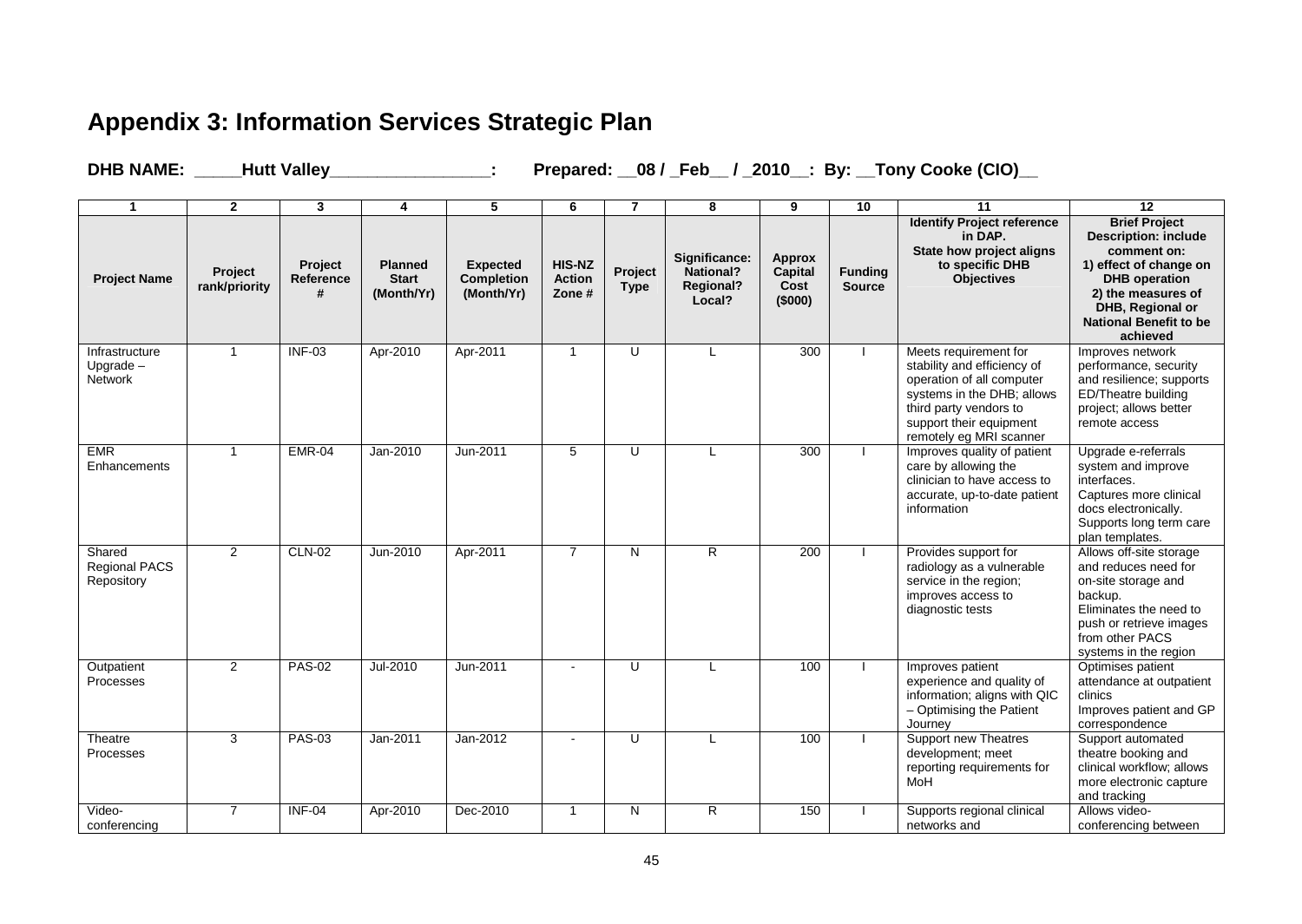|                     |                          |                           |                                              |                                                    |                                  |                 |                                                                 |                                             | 10                              |                                                                                                                  | 12                                                                                                                                                                                                                 |
|---------------------|--------------------------|---------------------------|----------------------------------------------|----------------------------------------------------|----------------------------------|-----------------|-----------------------------------------------------------------|---------------------------------------------|---------------------------------|------------------------------------------------------------------------------------------------------------------|--------------------------------------------------------------------------------------------------------------------------------------------------------------------------------------------------------------------|
| <b>Project Name</b> | Project<br>rank/priority | Project<br>Reference<br># | <b>Planned</b><br><b>Start</b><br>(Month/Yr) | <b>Expected</b><br><b>Completion</b><br>(Month/Yr) | HIS-NZ<br><b>Action</b><br>Zone# | Project<br>Type | Significance:<br><b>National?</b><br><b>Regional?</b><br>Local? | <b>Approx</b><br>Capital<br>Cost<br>(\$000) | <b>Funding</b><br><b>Source</b> | <b>Identify Project reference</b><br>in DAP.<br>State how project aligns<br>to specific DHB<br><b>Objectives</b> | <b>Brief Project</b><br><b>Description: include</b><br>comment on:<br>1) effect of change on<br><b>DHB</b> operation<br>2) the measures of<br><b>DHB, Regional or</b><br><b>National Benefit to be</b><br>achieved |
|                     |                          |                           |                                              |                                                    |                                  |                 |                                                                 |                                             |                                 | implementation of Regional<br><b>Clinical Service Plan</b>                                                       | users in DHBs using one<br>directory and technology                                                                                                                                                                |
| Single Sign-on      |                          | $INF-05$                  | Jul-2010                                     | Jun-2011                                           | 11                               | N               | R                                                               | 495                                         |                                 | Supports access for<br>clinicians to systems in<br>other DHBs                                                    | Improves clinician<br>access to patient<br>information; reduces<br>need for paper based<br>transfer of clinical<br>information                                                                                     |

| Key:                                                      |                                          |                                             |                                          |                                             |
|-----------------------------------------------------------|------------------------------------------|---------------------------------------------|------------------------------------------|---------------------------------------------|
| Column 2:<br><b>Project Ranking</b>                       | Column 6:<br><b>HISAC Action Zone</b>    | Column <sub>7:</sub><br><b>Project type</b> | Column 8:<br><b>Project significance</b> | Column 10:<br><b>Project Funding Source</b> |
| 1: Must Do in 2010/2011                                   | 1: National Network Strategy             | N: New                                      | N: National                              | I: Internal<br>(in approved DAP)            |
| 2: Should Do in 2010/2011 -<br>Probable Do in 2011/2012   | 2: NHI Promotion                         | U: Upgrade                                  | R: Regional                              | M: MoH<br>New Funding                       |
| 3: Nice to Do in 2010/2011 -<br>Should Do in 2011/2012    | 3: HPI Implementation                    | R: Replacement                              | L: Local                                 | P: Third Party                              |
| 4: Non-urgent-Requested by<br>Clinicians                  | 4: ePharmacy                             |                                             |                                          | N: Not yet determined                       |
| 5: Non-urgent-Requested by<br>Board/Staff                 | 5: eLabs                                 |                                             |                                          |                                             |
| 6: Non-urgent-Requested by<br>Ministry                    | 6: Discharge Summaries                   |                                             |                                          |                                             |
| 7: Early Warning-upcoming work-<br>probable future Rank 1 | 7: Clinical Care and Disease Management' |                                             |                                          |                                             |
| 8: Early Warning-upcoming work-<br>probable future Rank 2 | 8: Electronic Referrals                  |                                             |                                          |                                             |
| 9: Early Warning-upcoming work-<br>probable future Rank 3 | 9: National Outpatient Collection        |                                             |                                          |                                             |
|                                                           | 10: National Primary Care Collection     |                                             |                                          |                                             |
|                                                           | 11: National Systems Access              |                                             |                                          |                                             |
|                                                           | 12: Anchoring Framework                  |                                             |                                          |                                             |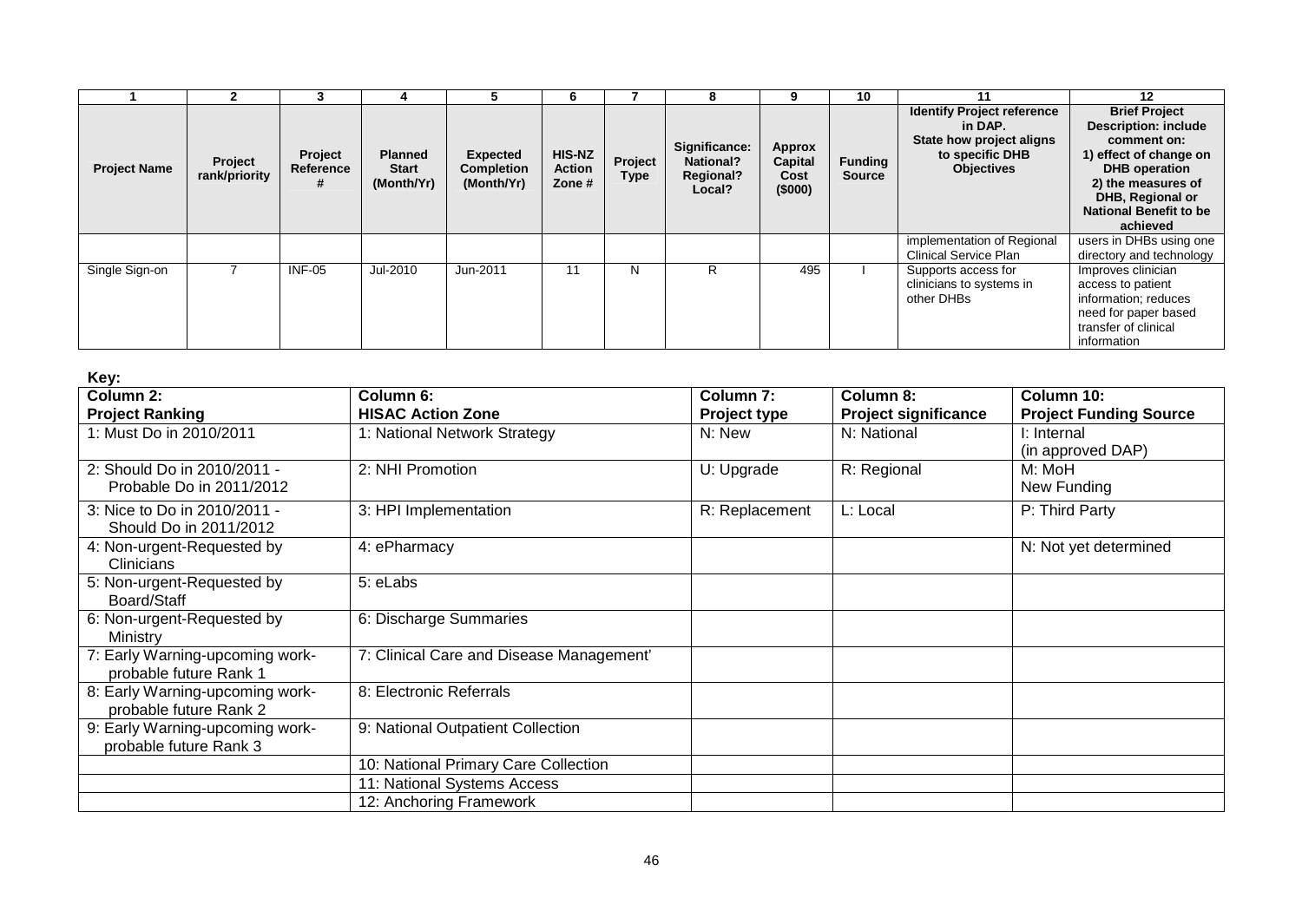## **Appendix 4: Forecast Financial Statements**

| <b>Financial Performance</b> |
|------------------------------|
|------------------------------|

| <b>Hutt Valley District Health Board</b><br><b>Statement of Forecast Comprehensive Income</b><br>For the Year Ended 30 June |                                  |                            |                        |                        |                 |  |  |  |
|-----------------------------------------------------------------------------------------------------------------------------|----------------------------------|----------------------------|------------------------|------------------------|-----------------|--|--|--|
| \$000s                                                                                                                      | 2008/09<br><b>Audited Actual</b> | 2009/10<br><b>Forecast</b> | 2010/11<br><b>Plan</b> | 2011/12<br><b>Plan</b> | 2012/13<br>Plan |  |  |  |
| <b>Revenue</b>                                                                                                              |                                  |                            |                        |                        |                 |  |  |  |
| Revenue                                                                                                                     | 396,956                          | 421,474                    | 435,514                | 445,302                | 452,819         |  |  |  |
| <b>Interest Revenue</b>                                                                                                     | 715                              | 414                        | 576                    | 575                    | 473             |  |  |  |
| <b>Total Revenue</b>                                                                                                        | 397,671                          | 421,888                    | 436,090                | 445,877                | 453,292         |  |  |  |
| <b>Expenditure</b>                                                                                                          |                                  |                            |                        |                        |                 |  |  |  |
| Provider Expenditure                                                                                                        | (206, 521)                       | (214, 620)                 | (222, 700)             | (223, 706)             | (223, 104)      |  |  |  |
| <b>Operating Expenditure</b>                                                                                                | (185, 655)                       | (197, 146)                 | (199, 879)             | (202, 363)             | (206, 966)      |  |  |  |
| Depreciation                                                                                                                | (7,748)                          | (8, 867)                   | (9,887)                | (11, 383)              | (12, 762)       |  |  |  |
| <b>Interest Expense</b>                                                                                                     | (1,251)                          | (1,256)                    | (1,506)                | (3,329)                | (5,207)         |  |  |  |
| Capital Charge                                                                                                              | (5, 483)                         | (4,609)                    | (5, 100)               | (5,096)                | (5,252)         |  |  |  |
| <b>Total Expenditure</b>                                                                                                    | (406, 658)                       | (426, 498)                 | (439,072)              | (445, 877)             | (453, 291)      |  |  |  |
| <b>Net Surplus/(Deficit) for the Period</b>                                                                                 | (8,987)                          | (4,610)                    | (2,982)                |                        |                 |  |  |  |
| <b>Other Comprehensive Income</b>                                                                                           |                                  |                            |                        |                        |                 |  |  |  |
| Gain/(Loss) on Sale of Assets                                                                                               | (9)                              | (2)                        |                        |                        |                 |  |  |  |
| Revaluation of Land and Buildings                                                                                           |                                  | 7,000                      |                        |                        |                 |  |  |  |
| <b>Other Comprehensive Income</b>                                                                                           | (9)                              | 6,998                      |                        |                        |                 |  |  |  |
| <b>Total Comprehensive Income for the Period</b>                                                                            | (8,996)                          | 2,388                      | (2,982)                |                        |                 |  |  |  |

### **Financial Performance**

|                                          |                                                    | <b>DHB Provider</b> |            |            |            |  |  |  |
|------------------------------------------|----------------------------------------------------|---------------------|------------|------------|------------|--|--|--|
|                                          | <b>Forecast Statement of Financial Performance</b> |                     |            |            |            |  |  |  |
| For the Year Ended 30 June               |                                                    |                     |            |            |            |  |  |  |
| <b>\$000s</b>                            | 2008/09                                            | 2009/10             | 2010/11    | 2011/12    | 2012/13    |  |  |  |
|                                          | <b>Audited Actual</b>                              | <b>Forecast</b>     | Plan       | Plan       | Plan       |  |  |  |
| <b>Revenue</b>                           |                                                    |                     |            |            |            |  |  |  |
| Revenue                                  | 190.872                                            | 205.291             | 210,526    | 216.651    | 223,122    |  |  |  |
| <b>Interest Revenue</b>                  | 715                                                | 414                 | 576        | 575        | 473        |  |  |  |
| <b>Total Revenue</b>                     | 191,587                                            | 205,705             | 211,102    | 217,226    | 223,595    |  |  |  |
| <b>Operating Expenditure</b>             | (183, 114)                                         | (194, 647)          | (197, 167) | (199, 821) | (204, 424) |  |  |  |
| Depreciation                             | (7, 744)                                           | (8,865)             | (9,887)    | (11, 381)  | (12,760)   |  |  |  |
| Interest Expense                         | (1,251)                                            | (1,256)             | (1,506)    | (3,329)    | (5,207)    |  |  |  |
| Capital Charge                           | (5, 483)                                           | (4,609)             | (5, 100)   | (5,096)    | (5,252)    |  |  |  |
| <b>Internal Allocations</b>              | 551                                                | 548                 | 564        | 561        | 561        |  |  |  |
| <b>Total Expenditure</b>                 | (197, 041)                                         | (208, 829)          | (213,096)  | (219,066)  | (227, 082) |  |  |  |
| <b>Net Surplus/(Deficit)</b>             | (5, 454)                                           | (3, 124)            | (1,994)    | (1, 840)   | (3, 487)   |  |  |  |
| Gain/(Loss) on Sale of Assets            | (9)                                                | (2)                 |            |            |            |  |  |  |
| <b>Net Surplus/(Deficit)</b>             | (5, 463)                                           | (3, 126)            | (1,994)    | (1, 840)   | (3, 487)   |  |  |  |
| <b>Expenditure Breakdown:</b>            |                                                    |                     |            |            |            |  |  |  |
| <b>Personnel Costs</b>                   | (134, 819)                                         | (145, 631)          | (147, 424) | (150, 436) | (156, 016) |  |  |  |
| <b>Outsourced Services</b>               | (8,531)                                            | (6, 453)            | (4, 977)   | (4,850)    | (4,870)    |  |  |  |
| <b>Clinical Supplies</b>                 | (23, 985)                                          | (26, 251)           | (26, 976)  | (27, 422)  | (27, 743)  |  |  |  |
| Infrastructure and Non-Clinical Supplies | (30, 257)                                          | (31,042)            | (34, 283)  | (36, 919)  | (39, 014)  |  |  |  |
| <b>Internal Allocations</b>              | 551                                                | 548                 | 564        | 561        | 561        |  |  |  |
| <b>Total Expenditure</b>                 | (197,041)                                          | (208, 829)          | (213,096)  | (219,066)  | (227, 082) |  |  |  |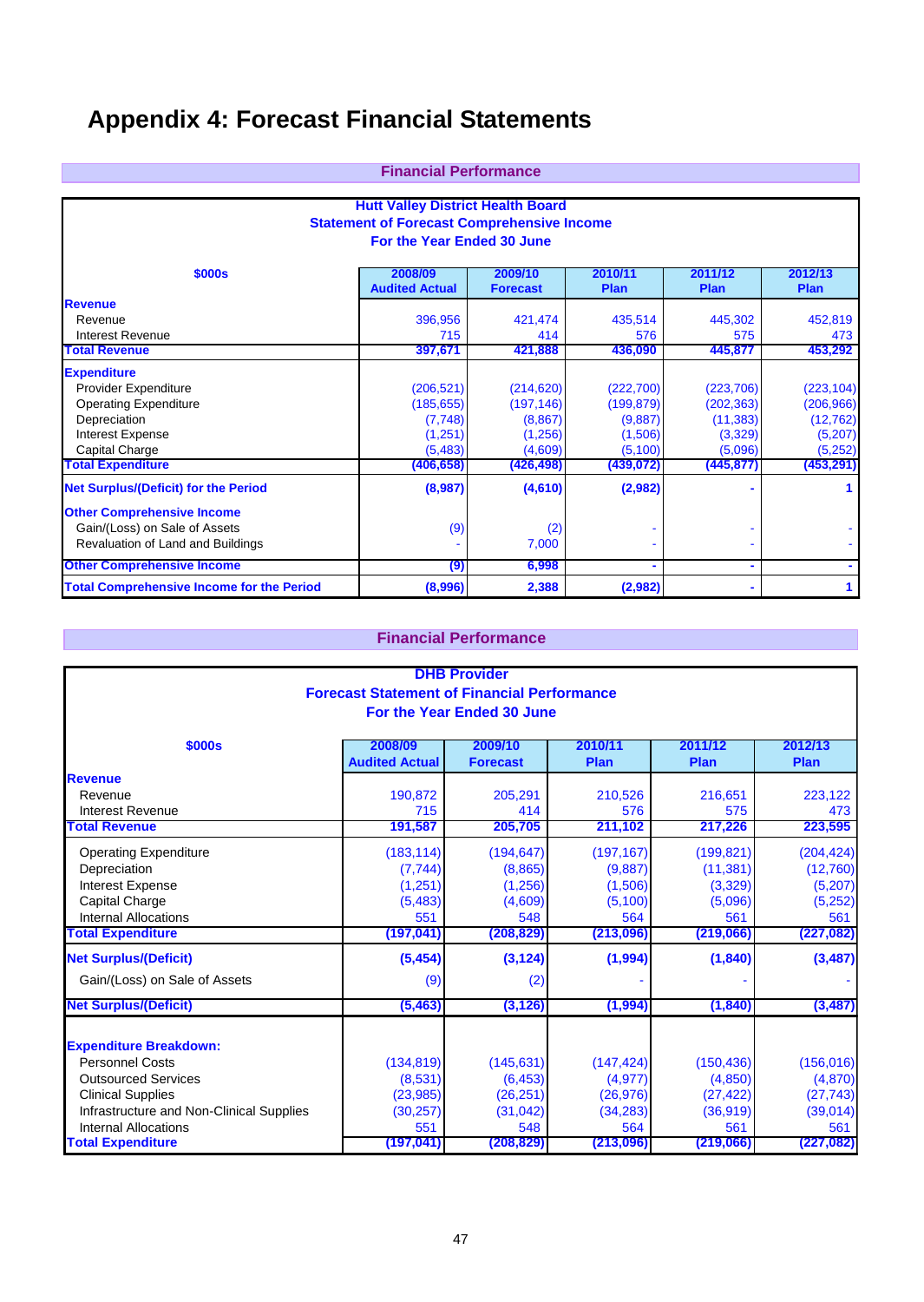|                                                               |                                                    | <b>DHB Fund</b>            |            |             |             |  |  |  |  |
|---------------------------------------------------------------|----------------------------------------------------|----------------------------|------------|-------------|-------------|--|--|--|--|
|                                                               | <b>Forecast Statement of Financial Performance</b> |                            |            |             |             |  |  |  |  |
|                                                               |                                                    | For the Year Ended 30 June |            |             |             |  |  |  |  |
| \$000s<br>2009/10<br>2012/13<br>2008/09<br>2010/11<br>2011/12 |                                                    |                            |            |             |             |  |  |  |  |
|                                                               | <b>Audited Actual</b>                              | <b>Forecast</b>            | Plan       | <b>Plan</b> | <b>Plan</b> |  |  |  |  |
| <b>Revenue</b>                                                |                                                    |                            |            |             |             |  |  |  |  |
| Revenue                                                       | 359,422                                            | 383,237                    | 393,744    | 404,175     | 415,108     |  |  |  |  |
| <b>Total Revenue</b>                                          | 359,422                                            | 383,237                    | 393,744    | 404,175     | 415,108     |  |  |  |  |
| <b>Expenditure</b>                                            |                                                    |                            |            |             |             |  |  |  |  |
| Provider Expenditure                                          | (362,988)                                          | (384, 723)                 | (394, 732) | (402, 335)  | (411, 620)  |  |  |  |  |
| <b>Total Expenditure</b>                                      | (362,988)                                          | (384,723)                  | (394, 732) | (402,335)   | (411, 620)  |  |  |  |  |
| <b>Net Surplus/(Deficit)</b>                                  | (3,566)                                            | (1,486)                    | (988)      | 1,840       | 3,488       |  |  |  |  |
| <b>Expenditure Breakdown:</b>                                 |                                                    |                            |            |             |             |  |  |  |  |
| <b>Personal Health</b>                                        | (272, 722)                                         | (292, 404)                 | (301, 057) | (307,036)   | (314, 511)  |  |  |  |  |
| <b>Mental Health</b>                                          | (40, 165)                                          | (40, 280)                  | (39, 958)  | (41, 144)   | (42, 355)   |  |  |  |  |
| <b>DSS</b>                                                    | (44, 759)                                          | (46, 348)                  | (47, 861)  | (48, 466)   | (49,064)    |  |  |  |  |
| <b>Public Health</b>                                          | (128)                                              | (421)                      | (456)      | (457)       | (458)       |  |  |  |  |
| Maori Health                                                  | (2,202)                                            | (2,340)                    | (2, 244)   | (2, 245)    | (2, 245)    |  |  |  |  |
| <b>Internal Allocations</b>                                   | (3,012)                                            | (2,930)                    | (3, 156)   | (2,987)     | (2,987)     |  |  |  |  |
| <b>Total Expenditure</b>                                      | (362, 988)                                         | (384,723)                  | (394, 732) | (402,335)   | (411, 620)  |  |  |  |  |

| <b>DHB Governance &amp; Administration</b><br><b>Forecast Statement of Financial Performance</b><br>For the Year Ended 30 June                                                        |                                           |                                           |                                    |                                           |                                           |  |  |  |
|---------------------------------------------------------------------------------------------------------------------------------------------------------------------------------------|-------------------------------------------|-------------------------------------------|------------------------------------|-------------------------------------------|-------------------------------------------|--|--|--|
| \$000s                                                                                                                                                                                | 2008/09<br><b>Audited Actual</b>          | 2009/10<br><b>Forecast</b>                | 2010/11<br><b>Plan</b>             | 2011/12<br><b>Plan</b>                    | 2012/13<br><b>Plan</b>                    |  |  |  |
| <b>Revenue</b><br>Revenue<br>Interest Revenue                                                                                                                                         | 3,129                                     | 3,049                                     | 3,276                              | 3,105                                     | 3,105                                     |  |  |  |
| <b>Total Revenue</b>                                                                                                                                                                  | 3,129                                     | 3,049                                     | 3,276                              | 3,105                                     | 3,105                                     |  |  |  |
| <b>Expenditure</b><br><b>Operating Expenditure</b><br>Depreciation<br><b>Internal Allocations</b><br><b>Total Expenditure</b>                                                         | (2,541)<br>(4)<br>(551)<br>(3,096)        | (2, 499)<br>(2)<br>(548)<br>(3,049)       | (2,712)<br>(564)<br>(3, 276)       | (2,542)<br>(2)<br>(561)<br>(3, 105)       | (2, 542)<br>(2)<br>(561)<br>(3, 105)      |  |  |  |
| <b>Net Surplus/(Deficit)</b>                                                                                                                                                          | 33                                        |                                           |                                    |                                           |                                           |  |  |  |
| <b>Expenditure Breakdown:</b><br><b>Personnel Costs</b><br><b>Outsourced Services</b><br><b>Clinical Supplies</b><br>Infrastructure and Non-Clinical Supplies<br>Internal Allocations | (1,660)<br>(333)<br>(1)<br>(551)<br>(551) | (1,610)<br>(375)<br>(1)<br>(515)<br>(548) | (1,632)<br>(384)<br>(696)<br>(564) | (1,632)<br>(373)<br>(1)<br>(538)<br>(561) | (1,632)<br>(373)<br>(1)<br>(538)<br>(561) |  |  |  |
| <b>Total Expenditure</b>                                                                                                                                                              | (3,096)                                   | (3,049)                                   | (3, 276)                           | (3, 105)                                  | (3,105)                                   |  |  |  |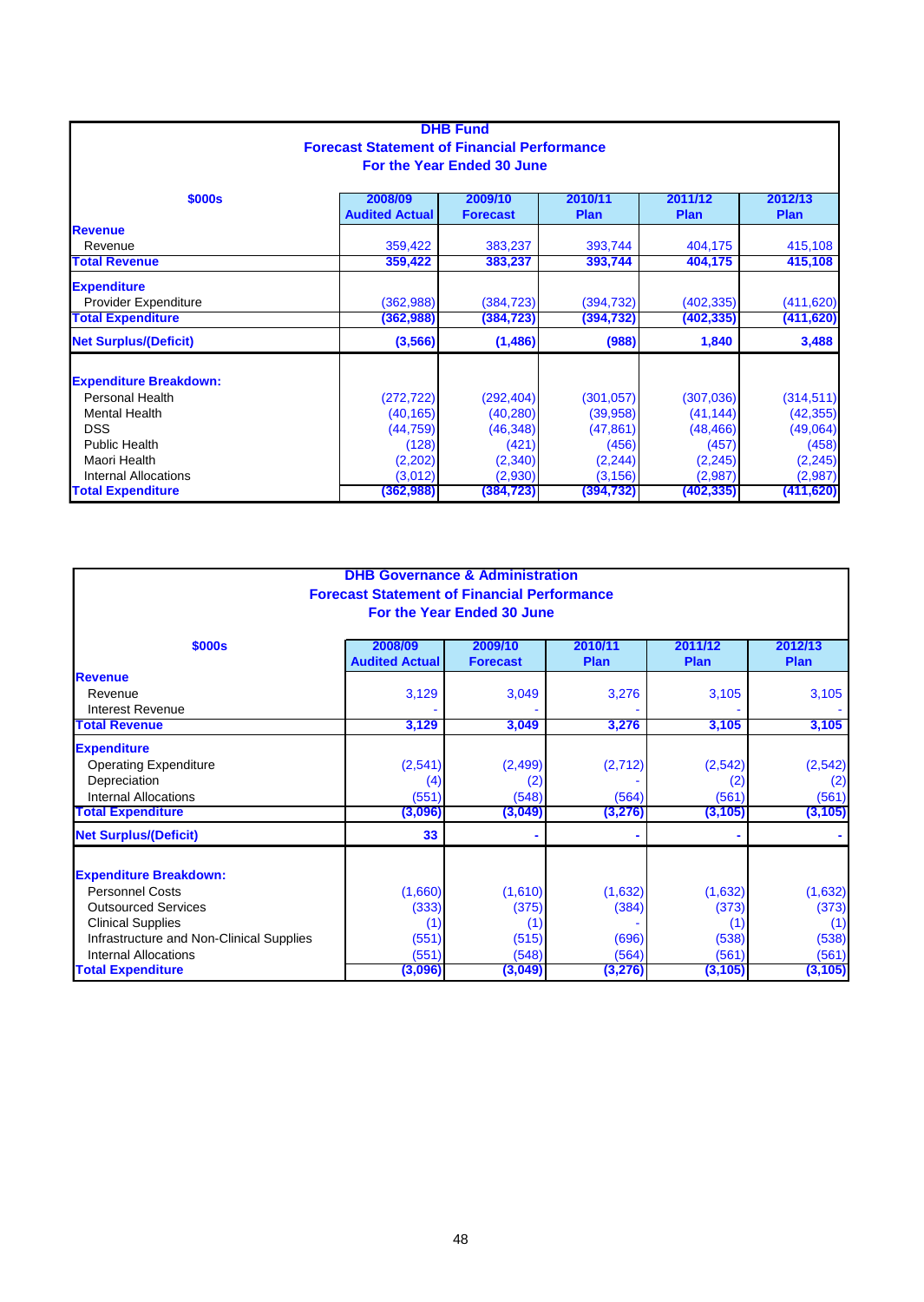### **Movements in Equity**

| <b>Hutt Valley District Health Board</b><br><b>Forecast Statement of Movements in Equity</b><br>For the Year Ended 30 June |                                  |                            |                           |                        |                        |  |  |  |
|----------------------------------------------------------------------------------------------------------------------------|----------------------------------|----------------------------|---------------------------|------------------------|------------------------|--|--|--|
| \$000s                                                                                                                     | 2008/09<br><b>Audited Actual</b> | 2009/10<br><b>Forecast</b> | 2010/11<br><b>Plan</b>    | 2011/12<br><b>Plan</b> | 2012/13<br><b>Plan</b> |  |  |  |
| <b>Opening Equity as at 1 July</b>                                                                                         | 68,311                           | 59,108                     | 64,702                    | 69.132                 | 72,228                 |  |  |  |
| Total Comprehensive Income for the Period<br>Contributions from the Crown<br>Repayments to the Crown                       | (8,996)<br>(207)                 | 2,388<br>3,413<br>(207)    | (2,982)<br>7,619<br>(207) | 3,303<br>(207)         | (207)                  |  |  |  |
| <b>Closing Equity as at 30 June</b>                                                                                        | 59,108                           | 64,702                     | 69,132                    | 72,228                 | 72.022                 |  |  |  |

### **Financial Position**

| <b>Hutt Valley District Health Board</b> |                                                 |                            |           |           |           |
|------------------------------------------|-------------------------------------------------|----------------------------|-----------|-----------|-----------|
|                                          | <b>Forecast Statement of Financial Position</b> |                            |           |           |           |
|                                          |                                                 | For the Year Ended 30 June |           |           |           |
|                                          |                                                 |                            |           |           |           |
| \$000s                                   | 2008/09                                         | 2009/10                    | 2010/11   | 2011/12   | 2012/13   |
|                                          | <b>Audited Actual</b>                           | <b>Forecast</b>            | Plan      | Plan      | Plan      |
| <b>Public Equity</b>                     |                                                 |                            |           |           |           |
| Equity                                   | 27,779                                          | 30,985                     | 38,397    | 41,493    | 41,286    |
| <b>Revaluation Reserves</b>              | 50,368                                          | 57,368                     | 57,368    | 57,368    | 57,368    |
| <b>Retained Earnings</b>                 | (19,039)                                        | (23, 651)                  | (26, 633) | (26, 633) | (26, 632) |
| <b>Total Equity</b>                      | 59,108                                          | 64,702                     | 69,132    | 72,228    | 72,022    |
| <b>Represented by:</b>                   |                                                 |                            |           |           |           |
| <b>Current Assets</b>                    |                                                 |                            |           |           |           |
| Bank in Funds                            | 6,225                                           | 6                          | 6         | 6         | 6         |
| Receivables and Prepayments              | 12,165                                          | 12.658                     | 11,849    | 13,698    | 13,546    |
| Inventories                              | 1,202                                           | 1,240                      | 1,240     | 1,240     | 1,240     |
| <b>Total Current Assets</b>              | 19,592                                          | 13,904                     | 13,095    | 14,944    | 14,792    |
| <b>Current Liabilities</b>               |                                                 |                            |           |           |           |
| <b>Bank Overdraft</b>                    |                                                 | (2,929)                    | (3,311)   | (5,276)   | (5,930)   |
| Payables and Provisions                  | (59, 047)                                       | (55, 297)                  | (62, 338) | (61, 870) | (69, 750) |
| <b>Short Term Borrowings</b>             |                                                 |                            |           |           |           |
| <b>Total Current Liabilities</b>         | (59, 047)                                       | (58, 226)                  | (65, 649) | (67, 146) | (75,680)  |
| <b>Net Working Capital</b>               | (39, 455)                                       | (44, 322)                  | (52, 554) | (52, 202) | (60, 888) |
| <b>Non Current Assets</b>                |                                                 |                            |           |           |           |
| Property, Plant and Equipment            | 119,693                                         | 149,623                    | 192,184   | 209,664   | 222,069   |
| <b>Trust Funds</b>                       | 665                                             | 798                        | 798       | 750       | 750       |
| <b>Total Non Current Assets</b>          | 120,358                                         | 150,421                    | 192,982   | 210,414   | 222,819   |
| <b>Non Current Liabilities</b>           |                                                 |                            |           |           |           |
| Borrowings and Provisions                | (21, 130)                                       | (40, 599)                  | (70, 499) | (85, 234) | (89, 159) |
| <b>Trust Funds</b>                       | (665)                                           | (798)                      | (798)     | (750)     | (750)     |
| <b>Total Non Current Liabilities</b>     | (21, 795)                                       | (41, 397)                  | (71, 297) | (85, 984) | (89,909)  |
| <b>Net Assets</b>                        | 59,108                                          | 64,702                     | 69,132    | 72,228    | 72,022    |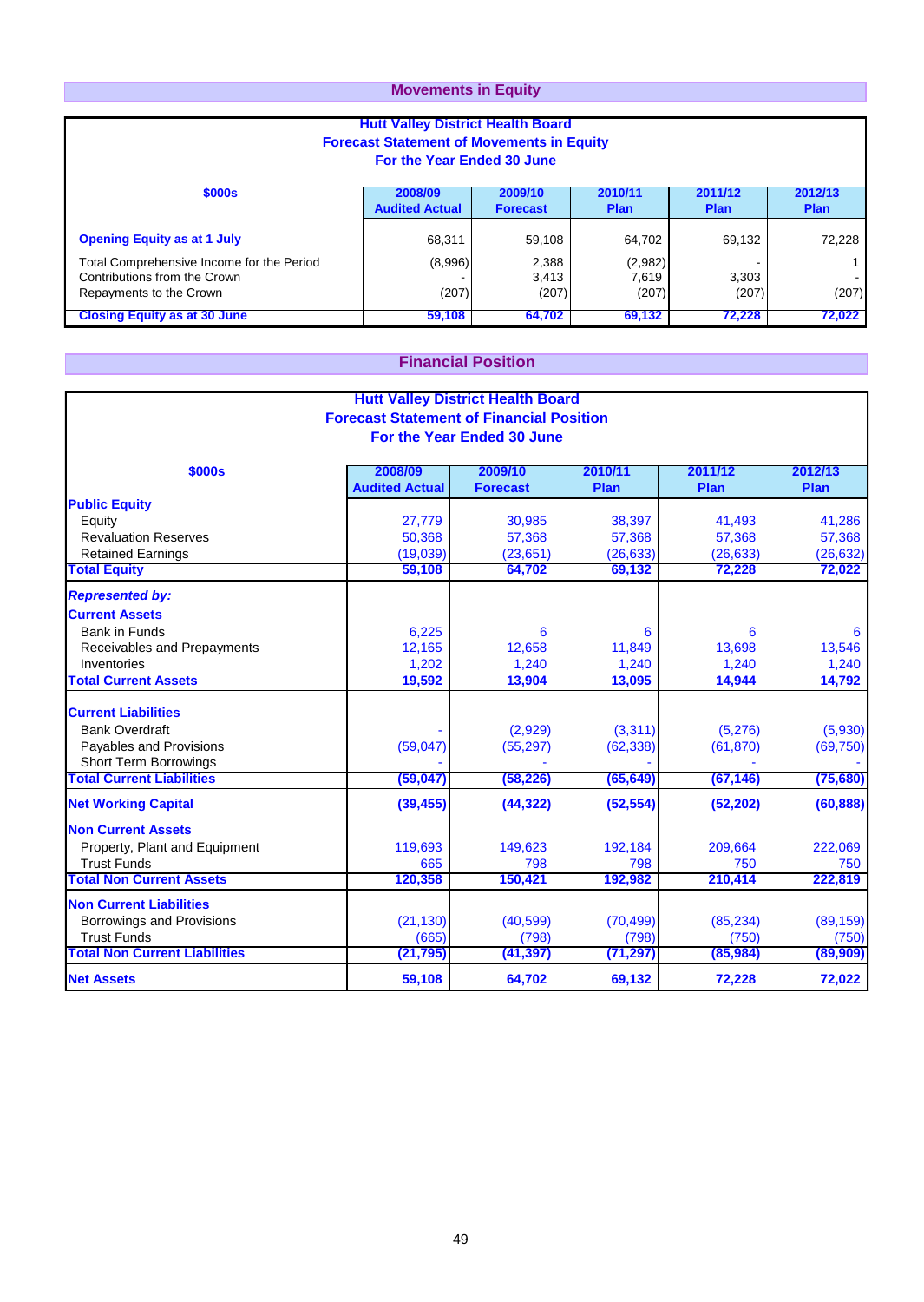| <b>Cash Flow</b>                         |
|------------------------------------------|
|                                          |
| <b>Hutt Valley District Health Board</b> |
| <b>Forecast Statement of Cash Flows</b>  |

**For the Year Ended 30 June**

| \$000s                                  | 2008/09<br><b>Audited Actual</b> | 2009/10<br><b>Forecast</b> | 2010/11<br>Plan | 2011/12<br>Plan | 2012/13<br>Plan |
|-----------------------------------------|----------------------------------|----------------------------|-----------------|-----------------|-----------------|
| <b>Operating Cash Flows</b>             |                                  |                            |                 |                 |                 |
| <b>Cash Receipts</b>                    | 414,673                          | 357,735                    | 372,854         | 378,927         | 387,361         |
| Payments to Providers and Suppliers     | (267, 419)                       | (204, 838)                 | (207, 184)      | (213, 707)      | (206, 693)      |
| Payments to Employees                   | (132, 540)                       | (147, 543)                 | (147, 806)      | (151, 458)      | (156, 573)      |
| <b>Interest Paid</b>                    | (1, 238)                         | (1,256)                    | (1,506)         | (3,329)         | (5,207)         |
| Capital Charge Paid                     | (5,646)                          | (5,586)                    | (5, 100)        | (5,096)         | (5,252)         |
| <b>Net Operating Cash Flows</b>         | 7,830                            | (1, 488)                   | 11,258          | 5,337           | 13,636          |
|                                         |                                  |                            |                 |                 |                 |
| <b>Investing Cash Flows</b>             |                                  |                            |                 |                 |                 |
| Cash Received from Sale of Fixed Assets |                                  |                            |                 |                 |                 |
| Cash Paid for Purchase of Fixed Assets  | (10,599)                         | (32,980)                   | (44, 528)       | (27, 523)       | (16, 406)       |
| <b>Interest Received</b>                | 715                              | 414                        | 576             | 575             | 473             |
| <b>Net Investing Cash Flows</b>         | (9,884)                          | (32, 566)                  | (43, 952)       | (26, 948)       | (15, 933)       |
| <b>Financing Cash Flows</b>             |                                  |                            |                 |                 |                 |
| <b>Equity Injections</b>                | (207)                            | 3,206                      | 7,412           | 3,096           | (207)           |
| <b>Additional Loans Drawn</b>           |                                  | 21,700                     | 24,900          | 16,550          | 3,850           |
| Loans Repaid                            |                                  |                            |                 |                 | (2,000)         |
| Other Non-Current Liability Movement    |                                  |                            |                 |                 |                 |
| <b>Net Financing Cash Flows</b>         | (207)                            | 24,906                     | 32,312          | 19,646          | 1,643           |
| <b>Net Cash Flows</b>                   | (2, 261)                         | (9, 148)                   | (382)           | (1,965)         | (654)           |
| <b>Opening Cash Balance</b>             | 8,486                            | 6,225                      | (2,923)         | (3, 305)        | (5,270)         |
| <b>Closing Cash Balance</b>             | 6,225                            | (2, 923)                   | (3, 305)        | (5,270)         | (5, 924)        |
| <b>Represented by:</b>                  |                                  |                            |                 |                 |                 |
| <b>Bank in Funds</b>                    | 6,225                            | 6                          | 6               | 6               | 6               |
| <b>Bank Overdraft</b>                   |                                  | (2,929)                    | (3,311)         | (5,276)         | (5,930)         |
| <b>Total Cash On Hand</b>               | 6,225                            | (2,923)                    | (3, 305)        | (5,270)         | (5,924)         |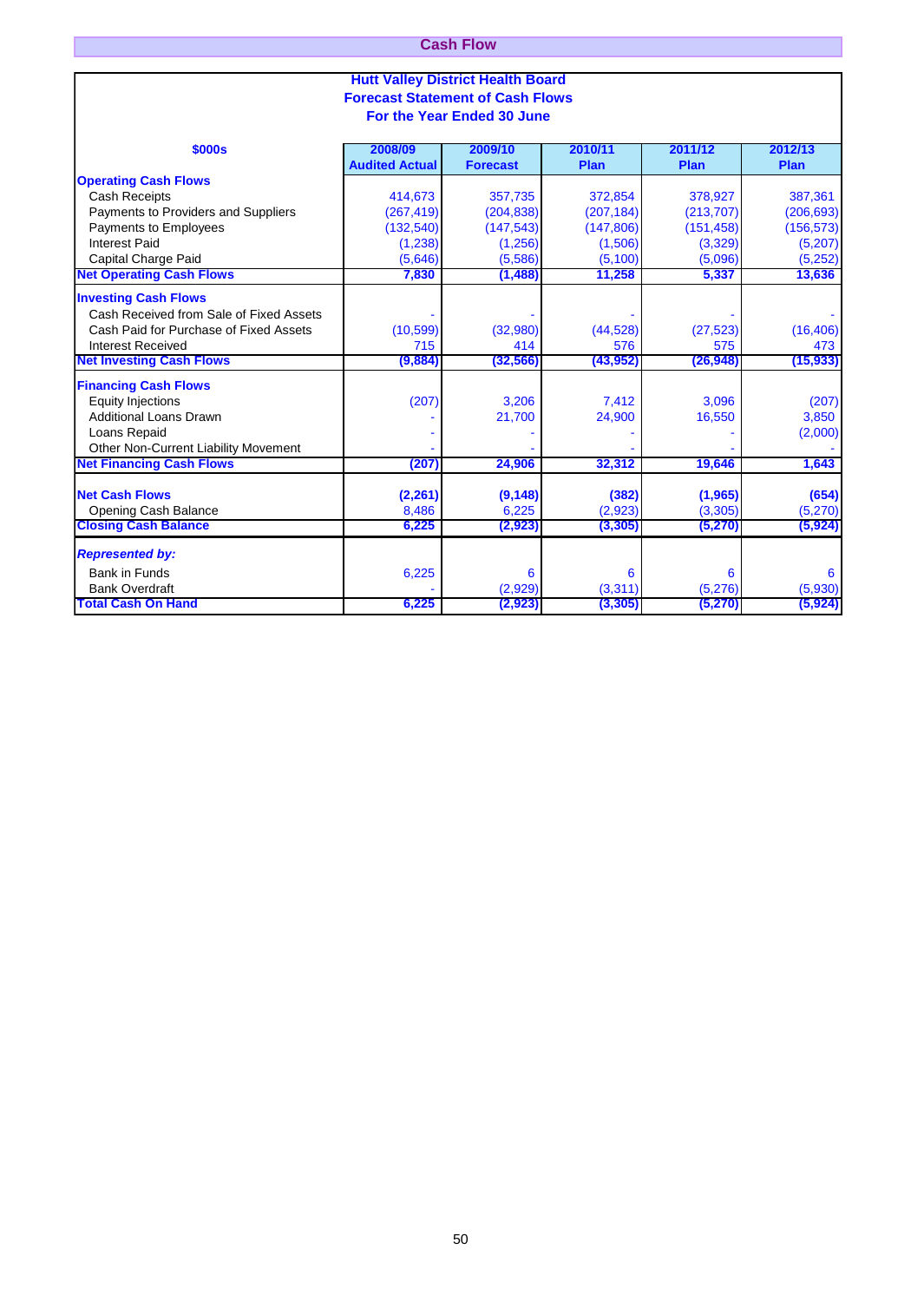### **Capex**

| <b>Hutt Valley District Health Board</b>                                |                       |                            |         |         |         |
|-------------------------------------------------------------------------|-----------------------|----------------------------|---------|---------|---------|
| <b>Capital Expenditure</b>                                              |                       |                            |         |         |         |
|                                                                         |                       | For the Year Ended 30 June |         |         |         |
|                                                                         |                       |                            |         |         |         |
| \$000s                                                                  | 2008/09               | 2009/10                    | 2010/11 | 2011/12 | 2012/13 |
|                                                                         | <b>Audited Actual</b> | <b>Forecast</b>            | Plan    | Plan    | Plan    |
| <b>Approved / Baseline Expenditure</b>                                  |                       |                            |         |         |         |
| Property and Plant                                                      | 5,892                 | 1,800                      | 3,000   | 1,800   | 1,800   |
| <b>Clinical Equipment</b>                                               | 1,502                 | 2,000                      | 2,000   | 2,000   | 2,000   |
| <b>Computer Equipment</b>                                               | 3,029                 | 1,500                      | 1,500   | 1,500   | 1,500   |
| Other Equipment                                                         | 177                   | 200                        | 200     | 200     | 200     |
| <b>Motor Vehicles</b>                                                   |                       |                            |         |         |         |
| <b>Total Baseline</b>                                                   | 10,599                | 5,500                      | 6,700   | 5,500   | 5,500   |
| <b>Strategic (Approved)</b>                                             |                       |                            |         |         |         |
| <b>Emergency Department &amp; Theatre</b><br><b>Development Project</b> |                       | 14,691                     | 30,212  | 22,023  | 10,906  |
| <b>Child Oral Health</b>                                                |                       | 3,413                      | 3,619   | 3,303   |         |
| <b>All Other</b>                                                        |                       | 9,376                      | 2,875   | 256     | 357     |
| <b>Total Approved</b>                                                   |                       | 27,480                     | 36,706  | 25,582  | 11,263  |
| <b>Projects Requiring MOH Approval</b>                                  |                       |                            |         |         |         |
| Digital Mammography - National Project<br>under auspices of Ministry    |                       |                            | 4,000   |         |         |
| <b>Total Capital Expenditure</b>                                        | 10,599                | 32,980                     | 47,406  | 31,082  | 16,763  |
| <b>Financed By:</b>                                                     |                       |                            |         |         |         |
| Depreciation                                                            | 7,748                 | 8,867                      | 9,887   | 11,229  | 12,413  |
| Internally Sourced Funding                                              | 2,851                 |                            |         |         |         |
| <b>Capital Injections</b>                                               |                       | 3,413                      | 7,619   | 3,303   |         |
| <b>Private Debt</b>                                                     |                       | 5,000                      | 5,000   | 1,000   | 500     |
| <b>CHFA Debt</b>                                                        |                       | 15,700                     | 24,900  | 15,550  | 3,850   |
|                                                                         | 10,599                | 32,980                     | 47,406  | 31,082  | 16,763  |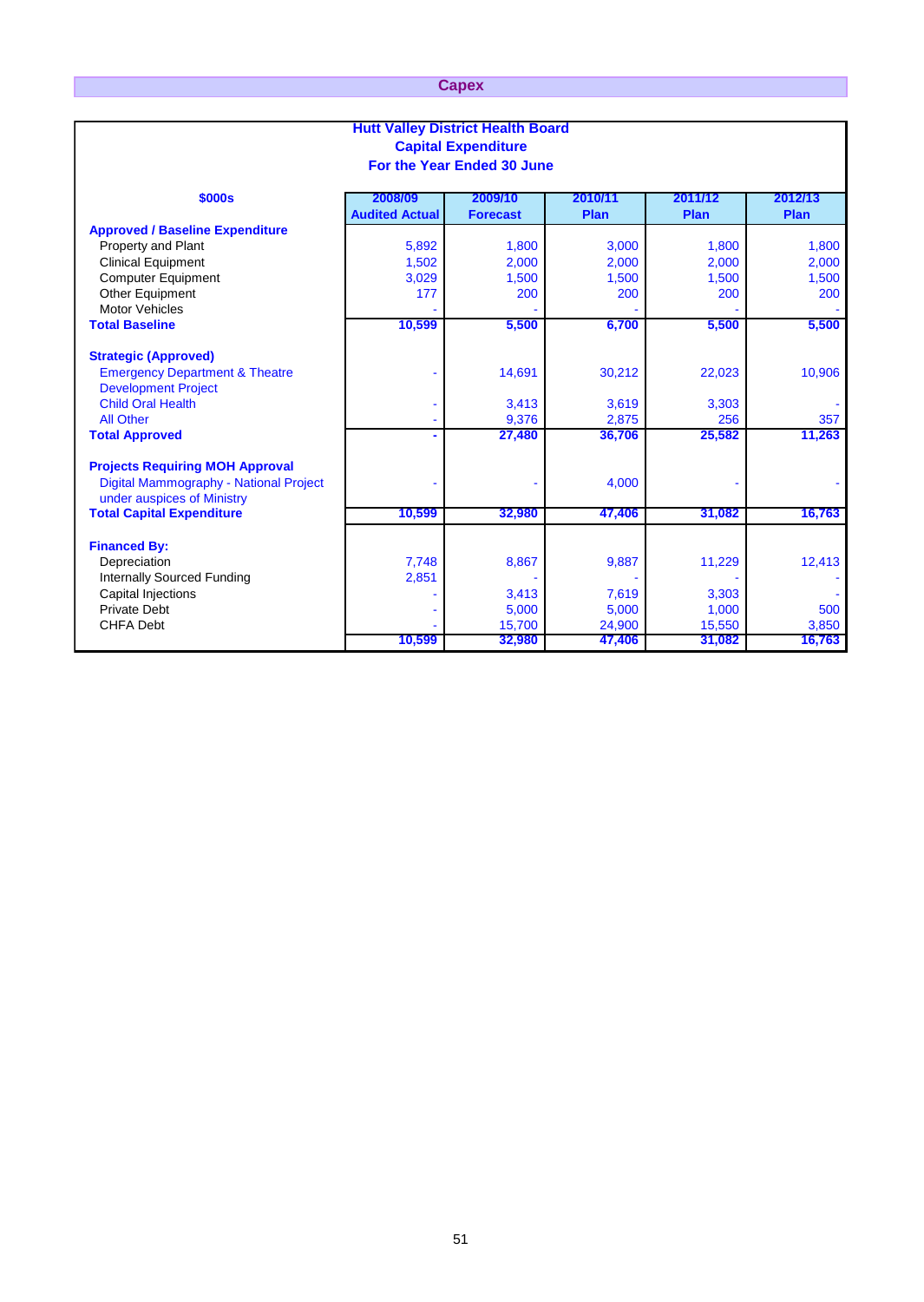| <b>FTEs</b>                                                                            |                                  |                                                                           |                                 |                                 |                                 |
|----------------------------------------------------------------------------------------|----------------------------------|---------------------------------------------------------------------------|---------------------------------|---------------------------------|---------------------------------|
|                                                                                        |                                  | <b>DHB Provider</b><br><b>FTEs by Class</b><br>For the Year Ended 30 June |                                 |                                 |                                 |
|                                                                                        | 2008/09<br><b>Audited Actual</b> | 2009/10<br><b>Forecast</b>                                                | 2010/1<br><b>Plan</b>           | 2011/12<br><b>Plan</b>          | 2012/13<br><b>Plan</b>          |
| Medical<br>Nursing<br><b>Allied Health</b><br>Non-Allied Health<br>Management/Clerical | 213<br>713<br>392<br>106<br>347  | 218<br>701<br>392<br>126<br>350                                           | 224<br>699<br>413<br>127<br>355 | 223<br>712<br>401<br>127<br>322 | 225<br>739<br>399<br>127<br>312 |
| <b>Total FTEs</b>                                                                      | 1,770                            | 1,787                                                                     | 1,818                           | 1,785                           | 1,801                           |

| <b>DHB Governance &amp; Administration</b><br><b>FTEs by Class</b><br>For The Year Ended 30 June |                                  |                            |                        |                 |                                |
|--------------------------------------------------------------------------------------------------|----------------------------------|----------------------------|------------------------|-----------------|--------------------------------|
|                                                                                                  | 2008/09<br><b>Audited Actual</b> | 2009/10<br><b>Forecast</b> | 2010/11<br><b>Plan</b> | 2011/12<br>Plan | 2012/13<br>Plan                |
| Medical<br>Nursing<br><b>Allied Health</b><br>Non-Allied Health<br>Management/Clerical           | 18                               | 17                         | ۰<br>17                | 17              | ٠<br>٠<br>٠<br>17 <sup>2</sup> |
| <b>Total FTEs</b>                                                                                | 18                               | 17                         | 17                     | 17              | 17                             |

| <b>Hutt Valley District Health Board</b><br><b>FTEs by Class</b><br>For the Year Ended 30 June |                                  |                            |                 |                        |                        |  |
|------------------------------------------------------------------------------------------------|----------------------------------|----------------------------|-----------------|------------------------|------------------------|--|
|                                                                                                | 2008/09<br><b>Audited Actual</b> | 2009/10<br><b>Forecast</b> | 2010/11<br>Plan | 2011/12<br><b>Plan</b> | 2012/13<br><b>Plan</b> |  |
| Medical                                                                                        | 213                              | 218                        | 224             | 223                    | 225                    |  |
| Nursing                                                                                        | 713                              | 701                        | 699             | 712                    | 739                    |  |
| <b>Allied Health</b>                                                                           | 392                              | 392                        | 413             | 401                    | 399                    |  |
| Non-Allied Health                                                                              | 106                              | 126                        | 127             | 127                    | 127                    |  |
| 366<br>365<br>372<br>329<br>Management/Clerical<br>340                                         |                                  |                            |                 |                        |                        |  |
| <b>Total FTEs</b>                                                                              | 1,788                            | 1,803                      | 1,835           | 1,803                  | 1,819                  |  |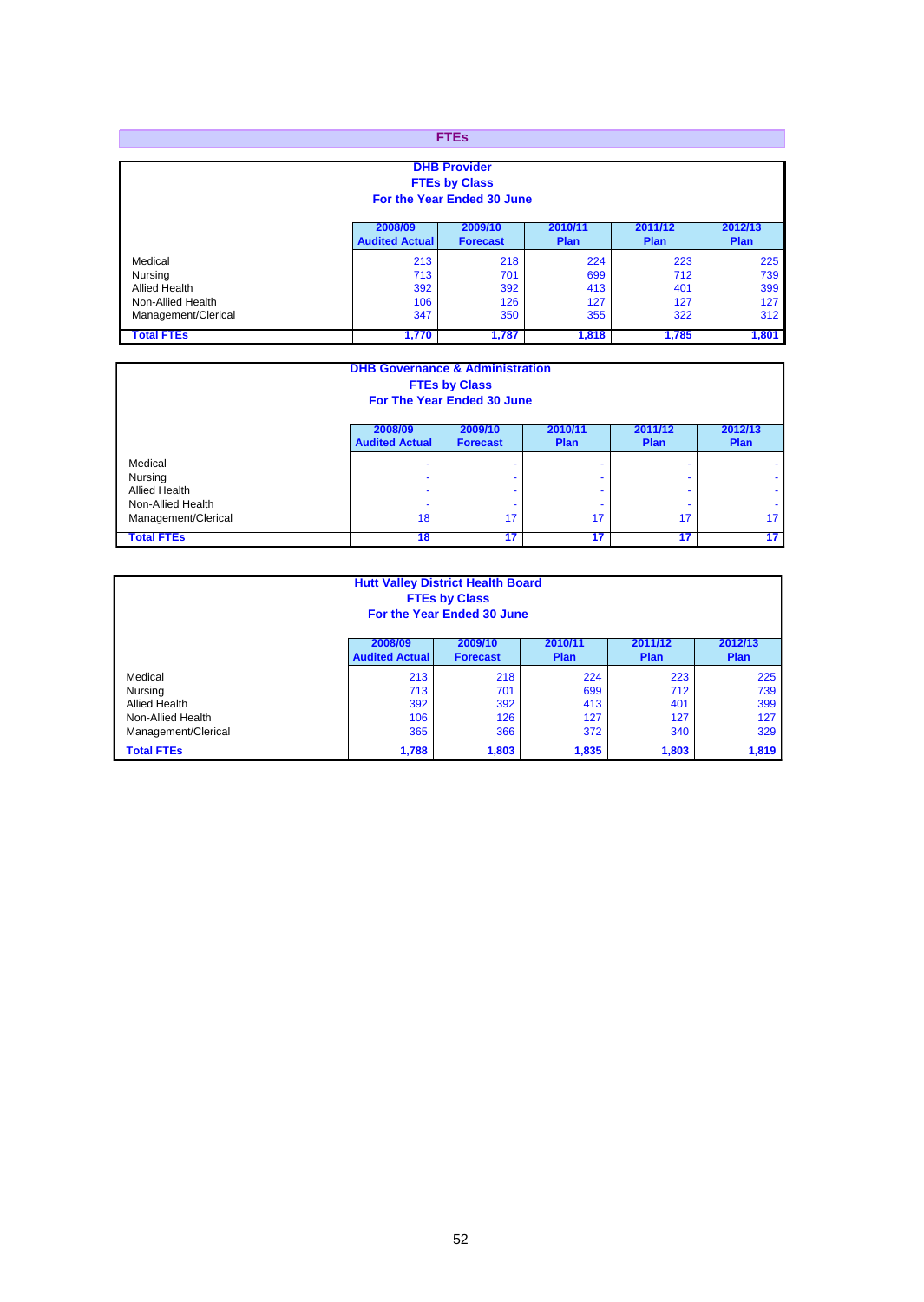## **Appendix 5: Statement of Accounting Policies**

### **Reporting Entity**

Hutt Valley District Health Board (HVDHB) is a Health Board established by the New Zealand Public Health and Disability Act 2000. HVDHB is a crown entity in terms of the Crown Entities Act 2004, owned by the Crown and domiciled in New Zealand. HVDHB is a reporting entity for the purposes of the New Zealand Public Health and Disability Act 2000, the Financial Reporting Act 1993, the Public Finance Act 1989 and the Crown Entities Act 2004

HVDHB is a public benefit entity, as defined under NZIAS 1. HVDHB's activities involve delivering health and disability services and mental health services in a variety of ways to the community.

### **Basis of Preparation**

The financial statements have been prepared in accordance with Generally Accepted Accounting Practice in New Zealand (NZ GAAP). They comply with New Zealand equivalents to International Financial Reporting Standards (NZ IFRS), and other applicable Financial Reporting Standards, as appropriate for public benefit entities.

The financial statements are presented in New Zealand Dollars (NZD), rounded to the nearest thousand. The financial statements are prepared on the historical cost basis modified by the revaluation of land and buildings.

The accounting policies set out below have been applied consistently to all periods presented in these consolidated financial statements.

In preparing these financial statements in accordance with NZ IFRS, HVDHB has applied the mandatory exceptions and certain optional exemptions from full application of NZ IFRS.

The preparation of financial statements in conformity with NZ IFRS requires management to make judgements, estimates and assumptions that affect the application of policies and reported amounts of assets and liabilities, income and expenses. The estimates and associated assumptions are based on historical experience and various other factors that are believed to be reasonable under the circumstances, the results of which form the basis of making the judgements about carrying values of assets and liabilities that are not readily apparent from other sources. Actual results may differ from these estimates.

The estimates and underlying assumptions are reviewed on an ongoing basis. Revisions to accounting estimates are recognised in the period in which the estimate is revised if the revision affects only that period or in the period of the revision and future periods if the revision affects both current and future periods.

### **Particular Accounting Policies**

The following particular accounting policies, which materially affect the measurement of results and financial position, are applied:

### **Budgets**

The budget figures are those approved by the Health Board in its District Annual Plan and included in the Statement of Intent as tabled in Parliament. The budget figures have been prepared in accordance with NZ GAAP. They comply with NZ IFRS and other applicable Financial Reporting Standards as appropriate for public benefit entities. Those standards are consistent with the accounting policies adopted by Hutt Valley District Health Board for the preparation of these financial statements.

### **Revenue**

### *Crown Funding*

The majority of revenue is provided through an appropriation in association with a Crown Funding Agreement. Revenue is recognised monthly in accordance with the Crown Funding Agreement payment schedule, which allocates the appropriation equally throughout the year.

### *Goods Sold and Services Rendered*

Revenue from goods sold is recognised when HVDHB has transferred to the buyer the significant risks and rewards of ownership of the goods and does not retain either continuing managerial involvement to the degree usually associated with ownership nor effective control over the goods sold.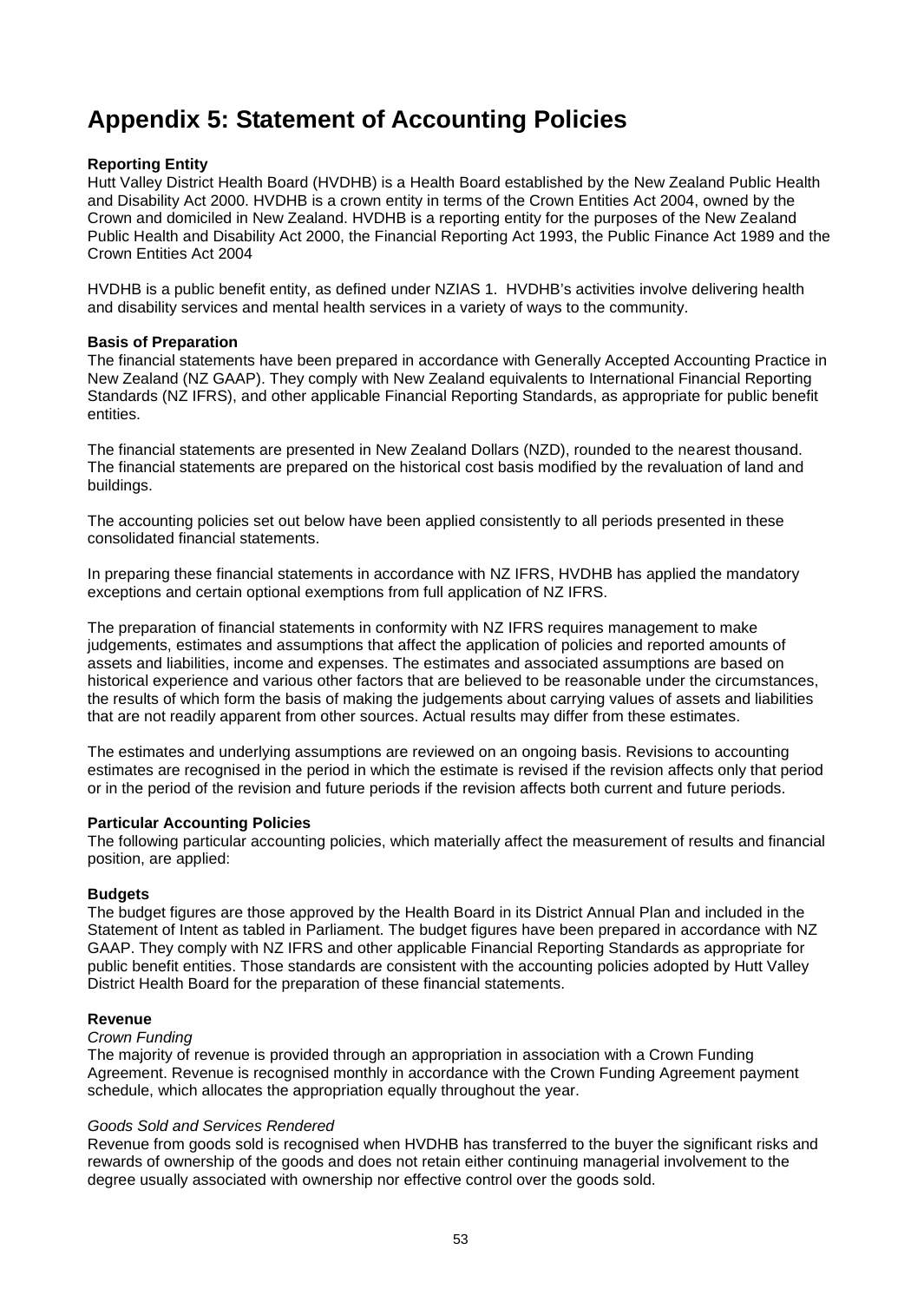Revenue from services is recognised, to the proportion that a transaction is complete, when it is probable that the payment associated with the transaction will flow to HVDHB and that payment can be measured or estimated reliably, and to the extent that any obligations and all conditions have been satisfied by HVDHB.

### **Borrowing Costs**

Borrowing costs are recognised as an expense in the period in which they are incurred.

### **Leases**

### *Finance Leases*

Leases of fixed assets, where substantially all the risks and benefits incidental to the ownership of the asset are transferred to HVDHB, are classified as finance leases. The assets acquired by way of finance leases are stated at an amount equal to the lower of the present value of the minimum lease payments (at the inception of the lease), less accumulated depreciation and impairment losses; and their fair value. The leased item is recognised as an asset at the beginning of the lease term and depreciated on the same basis as equivalent fixed assets. A corresponding liability is also established and each minimum lease payment is apportioned between the finance charge and the reduction of the outstanding liability. The finance charge is allocated to each period during the lease term on an effective interest basis.

### *Operating Leases*

Operating lease payments, where lessors effectively retain substantially all the risks and benefits of ownership of the leased items, are recognised in the statement of financial performance on a straight-line basis over the term of the lease.

### **Cash Equivalents**

Cash and cash equivalents include cash in hand and deposits with original maturities of less than three months held with banks.

### **Goods and Services Tax**

All items in the financial statements are exclusive of goods and services tax (GST) with the exception of receivables and payables, which are stated with GST included. Where GST is irrecoverable as an input tax, it is recognised as part of the related asset or expense.

### **Employee Entitlements**

### *Short-term entitlements:*

Employee entitlements that HVDHB expects to be settled within 12 months of balance date are measured at undiscounted nominal values based on accrued entitlements at current rates of pay.

These include salaries and wages accrued up to balance date, annual leave earned but not yet taken at balance date, retiring and long service leave entitlements expected to be settled within 12 months, and sick leave.

HVDHB recognises a liability for sick leave to the extent that compensated absences in the coming year are expected to be greater than the sick leave entitlements earned in the coming year. The amount is calculated based on the unused sick leave entitlement that can be carried forward at balance date, to the extent HVDHB anticipates it will be used by staff to cover those absences.

### *Long-term employee entitlements:*

Entitlements that are payable beyond 12 months, such as long service and retirement leave, have been calculated on an actuarial basis.

The calculations are based on likely future entitlements accruing to staff, based on years of service, years to entitlement etc, the likelihood that staff will reach the point of retirement and contractual entitlements information, and the present value of the estimated future cash flows.

The discount rate is based on the weighted average of interest rates for government stock with terms to maturity similar to those of the relevant liabilities. The inflation factor is based on the expected long-term increase in remuneration for employees.

### *Defined Contribution Schemes*

Obligations for contributions to defined contribution plans are recognised as an expense in the statement of financial performance as incurred.

*Defined Benefit Contribution Scheme*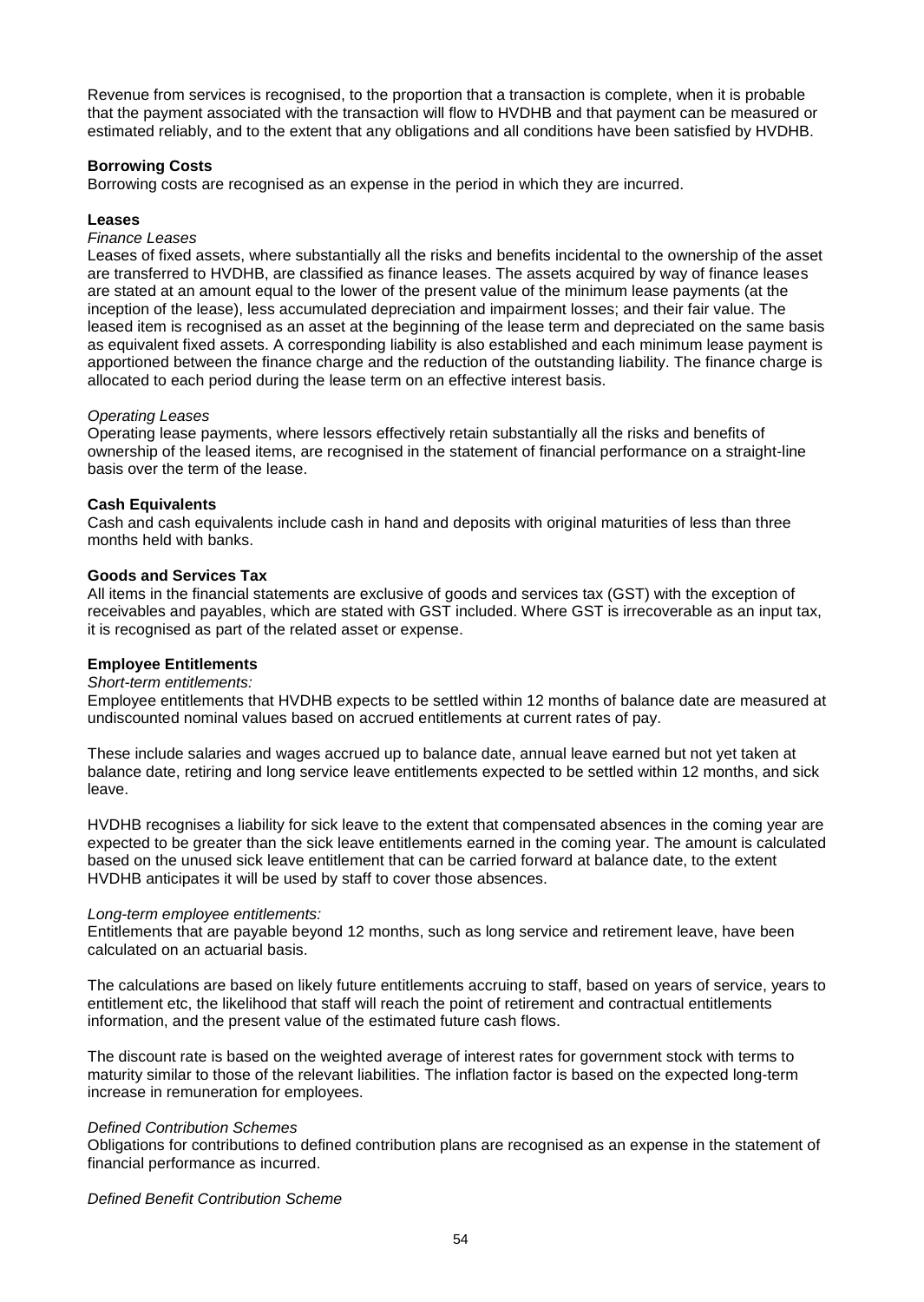HVDHB is a participating employer in the NPF Superannuation Scheme ("the Scheme") that is a multiemployer defined benefit scheme. If the other participating employers ceased to participate in the Scheme, the employer could be responsible for the entire deficit of the Scheme. Similarly, if a number of employers ceased to participate in the Scheme, the employer could be responsible for an increased share of the deficit.

Insufficient information is available to use defined benefit accounting, as it is not possible to determine, from the terms of the Scheme, the extent to which the deficit will affect future contributions by employers, as there is no prescribed basis for allocation.

This means HVDHB has used defined contribution style reporting.

### **Debtors and Other Receivables**

Debtors and other receivables are initially measured at fair value and subsequently measured at amortised cost using the effective interest method, less any provision for impairment.

Impairment of a receivable is established when there is objective evidence that HVDHB will not be able to collect amounts due according to the original terms of the receivable. Significant financial difficulties of the debtor, probability that the debtor will enter into bankruptcy, and default in payments are considered indicators that the debtor is impaired. The amount of the impairment is the difference between the asset's carrying amount and the present value of estimated future cash flows, discounted using the original effective interest rate. The carrying amount of the asset is reduced through the use of an allowance account, and the amount of the loss is recognised in the statement of financial performance. When the receivable is uncollectible, it is written off against the allowance account for receivables. Overdue receivables that have been renegotiated are reclassified as current (i.e. not past due).

### **Inventories**

Inventories are stated at the lower of cost, determined on a weighted average basis, and current replacement cost. This valuation includes allowances for slow-moving inventories.

Obsolete inventories are written off.

### **Property, Plant and Equipment**

Property, plant and equipment asset classes consist of land, buildings, site improvements, plant and equipment, fit-outs and motor vehicles.

Property, plant and equipment are shown at cost or valuation, less any accumulated depreciation and impairment losses.

### *Revaluations:*

Land and buildings are revalued with sufficient regularity to ensure that the carrying value amount does not differ materially from fair value and at least every five years. Fair value is determined from market-based evidence by an independent valuer. All other asset classes are carried at depreciated historical cost.

The carrying values of revalued assets are reviewed at each balance date to ensure that those values are not materially different from fair value. Additions between revaluations are recorded at cost.

### *Accounting for revaluations:*

HVDHB accounts for revaluations of property, plant and equipment on a class of asset basis.

The results of revaluing are credited or debited to an asset revaluation reserve for that class of asset. Where this results in a debit balance in the asset revaluation reserve, this balance is expensed in the statement of financial performance. Any subsequent increase on revaluation that off-sets a previous decrease in value recognised in the statement of financial performance will be recognised first in the statement of financial performance up to the amount previously expensed, and then credited to the revaluation reserve for that class of asset.

### **Additions**

The cost of an item of property, plant and equipment is recognised as an asset if and only if it is probable that future economic benefits or service potential associated with the item will flow to HVDHB and the cost can be measured reliably.

### **Disposal of Property, Plant and Equipment**

Where an item of property, plant and equipment is disposed of, the gain or loss recognised in the statement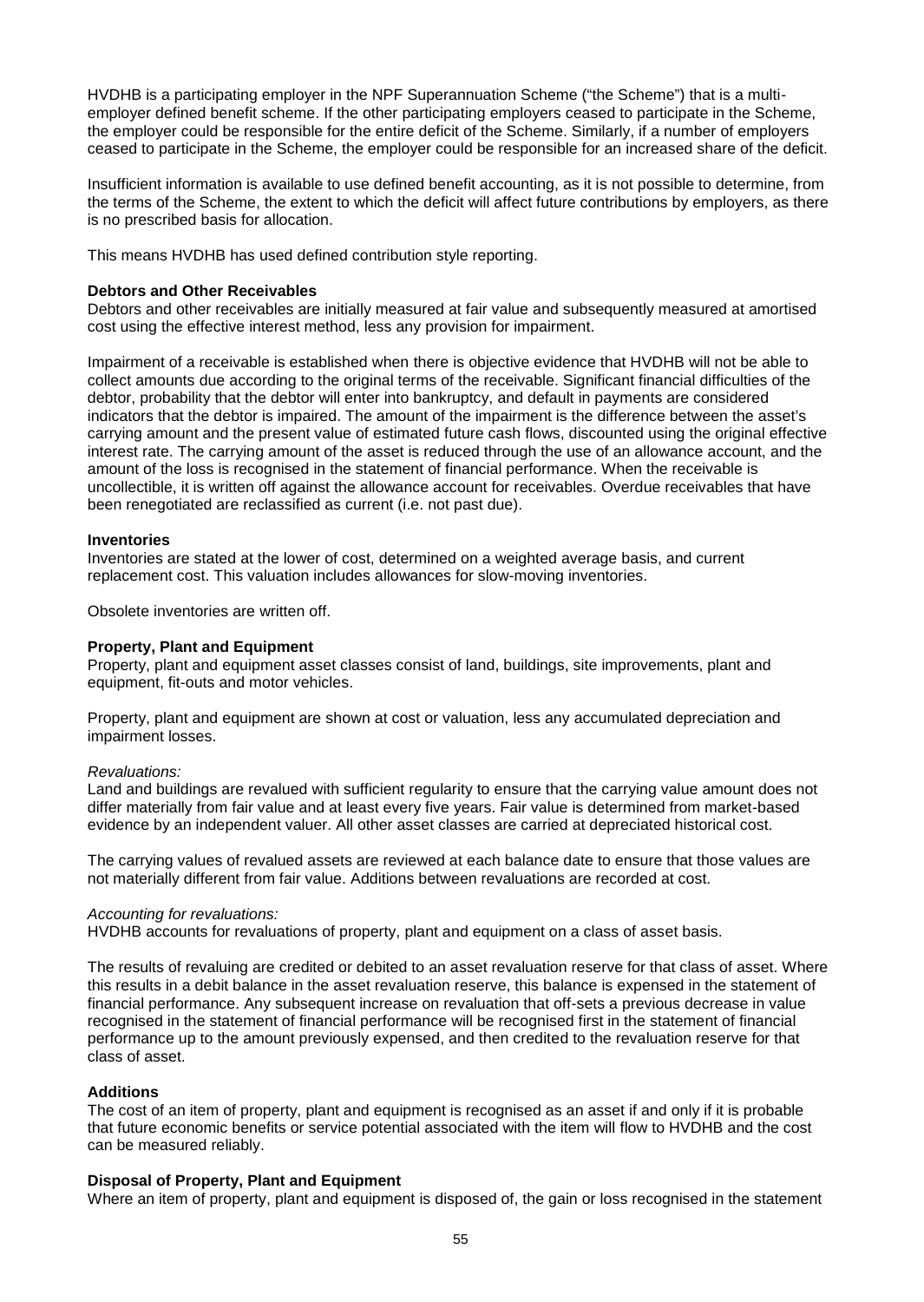of financial performance is calculated as the difference between the net sale price and the carrying amount of the asset. When revalued assets are sold the amounts included in revaluation reserves in respect of those assets are transferred to general funds.

### *Subsequent Costs*

Costs incurred subsequent to initial acquisition are capitalised only when it is probable that future economic benefits or service potential associated with the item will flow to HVDHB and the cost of the item can be measured reliably.

The costs of day-to-day servicing of property, plant and equipment are recognised in the statement of financial performance as they are incurred.

### *Depreciation of Property, Plant and Equipment*

Depreciation is provided on a straight-line basis on all tangible property, plant and equipment, other than freehold land, at rates which will write off the cost of the assets, less their estimated residual value, over their useful lives.

The useful lives and associated depreciation rates of major classes of assets have been estimated as follows:

| Asset Class                      | Useful Life        | <b>Associated Depreciation</b><br>Rates |
|----------------------------------|--------------------|-----------------------------------------|
| Building structure               | $4 - 80$ years     | $1.25\% - 25\%$                         |
| Building fit-out and<br>Services | $2 - 36$ years     | $2.8\% - 50\%$                          |
| Plant and equipment              | $2 - 19$ years     | $5\% - 50\%$                            |
| Motor vehicles                   | $5.5 - 12.5$ years | $8\% - 18\%$                            |
| Computer equipment               | $3 - 5.5$ years    | 18% - 30%                               |
| Leased assets                    | $3 - 8$ years      | $12.5\% - 33\%$                         |

Capital work in progress is not depreciated. The total cost of a project is transferred to a fixed asset category on its completion and then is depreciated.

### **Intangible Assets**

### *Software acquisition and development*

Acquired computer software licenses are capitalised on the basis of the costs incurred to acquire and bring into use the specific software.

Costs associated with maintaining computer software are recognised as an expense when incurred. Costs that are directly associated with the development of software for internal use by HVDHB are recognised as an intangible asset. Direct costs include the software development employee costs and an appropriate portion of relevant overheads.

### *Amortisation*

The carrying value of an intangible asset with a finite life is amortised on a straight-line basis over its useful life. Amortisation begins when the asset is available for use and ceases at the date that the asset is derecognised. The amortisation charge for each period is recognised in the statement of financial performance. The useful lives and associated amortisation rates of major classes of intangible assets have been estimated as follows:

Computer software – useful life 5 years, amortisation rate 20%

### **Taxation**

HVDHB is a public authority under the New Zealand Public Health and Disability Act 2000 and is exempt from income tax under Section CB3 of the Income Tax Act 2004.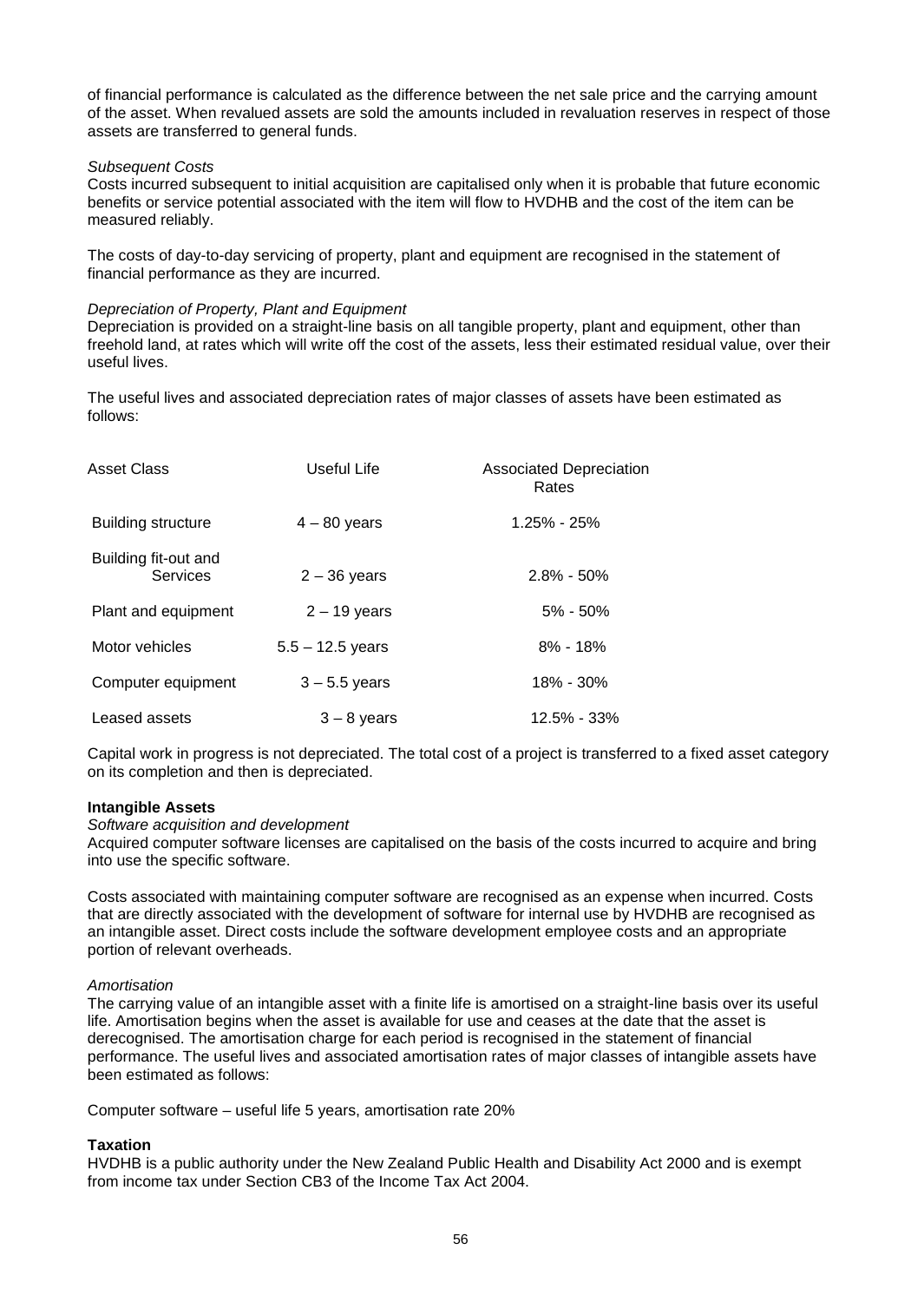### **Trust and Bequest Funds**

Donations and bequests received are treated as revenue on receipt in the statement of financial performance, except where the restrictive conditions are such that the Board has a liability to the donor.

### **Cost of Services Statements (Statement of Objectives and Service Performance)**

The cost of services statements, as reported in the Statement of Objectives and Service Performance report the net cost of services provided by each significant activity. The net cost is the significant activity's cost of providing the service, less revenue collected by the activity.

### **Cost Allocations**

The net cost of service for each significant activity has been arrived at using the cost allocation system outlined below.

#### *Cost allocation policy*

Direct costs are charged directly to output classes. Indirect costs are charged to output classes based on cost drivers and related activity/usage information.

### *Criteria for direct and indirect costs*

Direct costs are those costs directly attributable to an output class. Indirect costs are those costs that cannot be identified in an economically feasible manner with a specific output class.

#### *Cost drivers for allocation of indirect costs*

The cost of internal services not directly charged to outputs is allocated as overheads using appropriate cost drivers such as full time equivalent staff numbers, staff head count numbers and floor space used.

### **Statement of Cash Flows**

*Cash* means cash balances on hand, held in bank accounts, demand deposits and other highly liquid investments in which the Board invests as part of its day-to-day cash management, net of bank loan facilities.

*Operating activities* include all transactions and other events that are not investing or financing activities.

*Investing activities* are those activities relating to the acquisition and disposal of non-current assets.

*Financing activities* comprise the change in equity and debt capital structure of the Board.

### **Impairment**

The carrying amounts of assets other than inventories, and inventories held for distribution are reviewed at each balance date to determine whether there is any indication of impairment. If any such indication exists, the assets' recoverable amounts are estimated.

If the estimated recoverable amount of an asset is less than its carrying amount, the asset is written down to its estimated recoverable amount and an impairment loss is recognised in the statement of financial performance.

An impairment loss on property, plant and equipment revalued on a class of asset basis is recognised directly against any revaluation reserve in respect of the same class of asset to the extent that the impairment loss does not exceed the amount in the revaluation reserve for the same class of asset.

### **Financial Instruments**

HVDHB is risk averse and seeks to minimise exposure arising from its treasury activity. The Board is not authorised by its treasury policy to enter into any transaction that is speculative in nature.

Financial instruments reflected in the statement of financial position include cash and bank balances, receivables, trade creditors and borrowings. These instruments are, generally, carried at their estimated fair value. For example, receivables are carried net of the estimated doubtful receivables. The particular recognition methods adopted are disclosed in the individual policy statements associated with each item.

### **Provisions**

A provision is recognised when HVDHB has a present legal or constructive obligation as a result of a past event, and it is probable that an outflow of economic benefits will be required to settle the obligation.

### **ACC Partnership Programme**